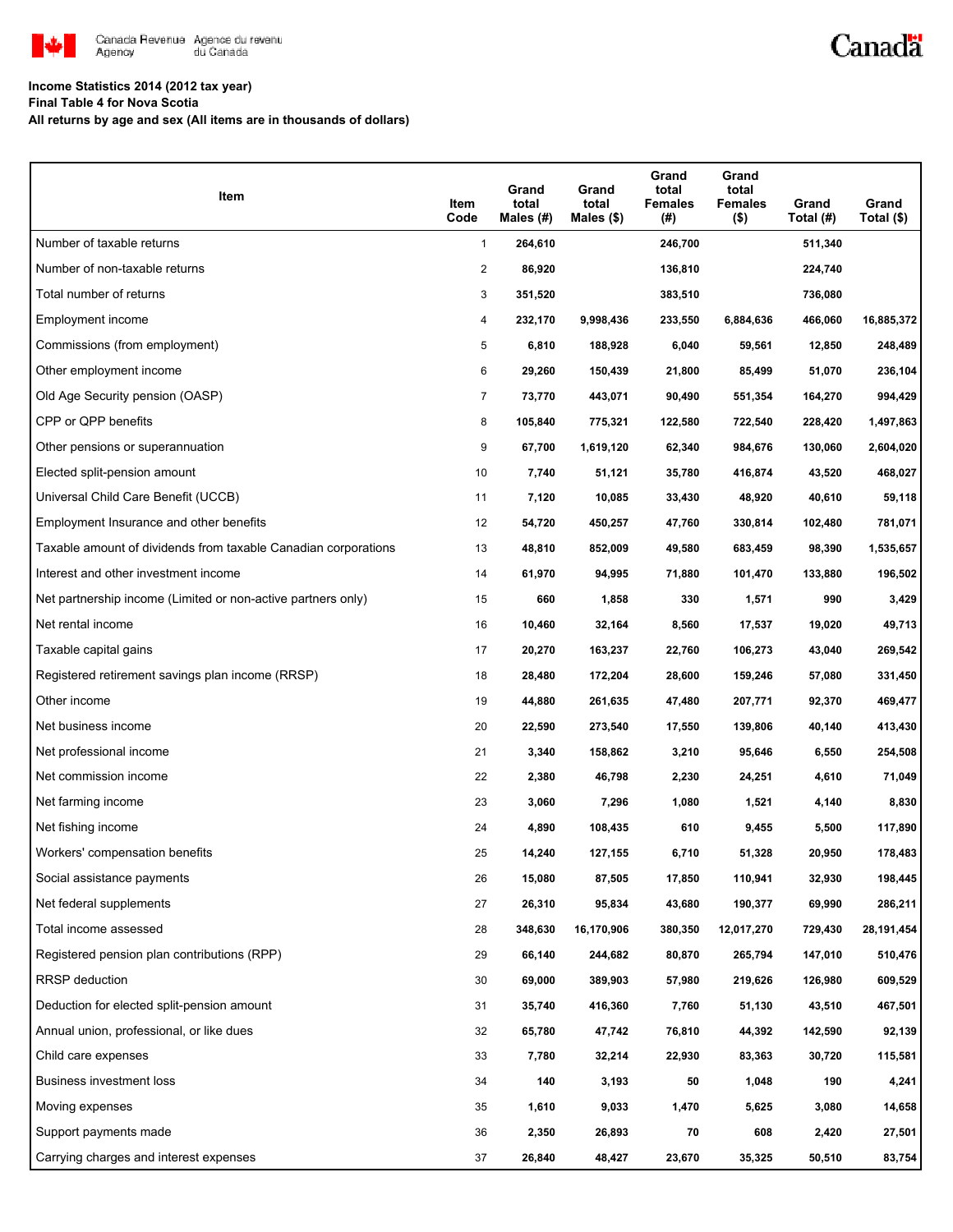

#### **Income Statistics 2014 (2012 tax year)**

**Final Table 4 for Nova Scotia**

**All returns by age and sex (All items are in thousands of dollars)**

| Item                                                                                           | Item<br>Code | Grand<br>total<br>Males (#) | Grand<br>total<br>Males (\$) | Grand<br>total<br><b>Females</b><br>(#) | Grand<br>total<br>Females<br>$($ \$) | Grand<br>Total (#) | Grand<br>Total (\$) |
|------------------------------------------------------------------------------------------------|--------------|-----------------------------|------------------------------|-----------------------------------------|--------------------------------------|--------------------|---------------------|
| Deductions for CPP/QPP contributions on self-employment and other<br>earnings                  | 38           | 19,280                      | 17,034                       | 13,710                                  | 8,437                                | 33,000             | 25,474              |
| Deductions for provincial parental insurance plan (PPIP) premiums on<br>self-employment income | 39           |                             |                              |                                         |                                      |                    |                     |
| Exploration and development expenses                                                           | 40           | 600                         | 8,397                        | 260                                     | 2,406                                | 860                | 10,803              |
| Other employment expenses                                                                      | 41           | 15,120                      | 68,244                       | 8,050                                   | 23,559                               | 23,170             | 91,803              |
| Clergy residence deduction                                                                     | 42           | 710                         | 7,872                        | 240                                     | 2,355                                | 950                | 10,228              |
| Other deductions                                                                               | 43           | 13,530                      | 18,767                       | 12,320                                  | 26,452                               | 25,860             | 45,220              |
| Total deductions before adjustments                                                            | 44           | 195,870                     | 1,338,825                    | 172,220                                 | 770,380                              | 368,100            | 2,109,231           |
| Social benefits repayment                                                                      | 45           | 11,420                      | 28,713                       | 3,620                                   | 10,765                               | 15,040             | 39,478              |
| Net income after adjustments                                                                   | 46           | 347,660                     | 14,816,357                   | 379,440                                 | 11,242,261                           | 727,540            | 26,061,874          |
| Canadian Forces personnel and police deduction                                                 | 47           | 170                         | 4,888                        | 20                                      | 675                                  | 190                | 5,563               |
| Security options deductions                                                                    | 48           | 490                         | 14,020                       | 210                                     | 1,640                                | 700                | 15,659              |
| Other payments deductions                                                                      | 49           | 53,370                      | 310,475                      | 67,210                                  | 352,631                              | 120,580            | 663,107             |
| Non-capital losses of other years                                                              | 50           | 350                         | 3,477                        | 310                                     | 1,756                                | 660                | 5,233               |
| Net capital losses of other years                                                              | 51           | 4,980                       | 14,087                       | 4,810                                   | 8,578                                | 9,790              | 22,665              |
| Capital gains deduction                                                                        | 52           | 610                         | 52,296                       | 360                                     | 24,746                               | 970                | 77,042              |
| Northern residents deductions                                                                  | 53           | 350                         | 797                          | 130                                     | 366                                  | 480                | 1,163               |
| Additional deductions                                                                          | 54           | 1,730                       | 7,361                        | 2,440                                   | 10,064                               | 4,170              | 17,442              |
| Farming/fishing losses of prior years                                                          | 55           | 120                         | 1,272                        | 40                                      | 322                                  | 160                | 1,593               |
| Total deductions from net income                                                               | 56           | 61,220                      | 408,701                      | 74,250                                  | 400,779                              | 135,470            | 809,496             |
| Taxable income assessed                                                                        | 57           | 338,770                     | 14,408,779                   | 370,800                                 | 10,841,847                           | 710,020            | 25,253,866          |
| Basic personal amount                                                                          | 58           | 351,520                     | 3,789,525                    | 383,510                                 | 4,135,907                            | 736,070            | 7,935,752           |
| Age amount                                                                                     | 59           | 70,520                      | 425,361                      | 88,620                                  | 555,575                              | 159,150            | 981,005             |
| Spouse or common-law partner amount                                                            | 60           | 39,210                      | 261,090                      | 10,410                                  | 68,797                               | 49,740             | 331,022             |
| Amount for eligible dependant                                                                  | 61           | 4,060                       | 41,359                       | 25,920                                  | 267,535                              | 29,980             | 308,902             |
| Amount for children 17 and under                                                               | 62           | 44,750                      | 174,430                      | 47,900                                  | 173,138                              | 92,730             | 347,887             |
| Amount for infirm dependants age 18 or older                                                   | 63           | 440                         | 2,463                        | 350                                     | 1,947                                | 790                | 4,411               |
| CPP or QPP contributions through employment                                                    | 64           | 204,610                     | 316,595                      | 200,090                                 | 251,738                              | 404,720            | 568,361             |
| CPP or QPP contributions on self-employment and other earnings                                 | 65           | 19,280                      | 17,034                       | 13,710                                  | 8,437                                | 33,000             | 25,474              |
| Employment Insurance premiums                                                                  | 66           | 210,000                     | 122,368                      | 207,070                                 | 101,210                              | 417,090            | 223,588             |
| PPIP premiums paid                                                                             | 67           |                             |                              |                                         |                                      |                    |                     |
| PPIP premiums payable on employment income                                                     | 68           |                             |                              |                                         |                                      |                    |                     |
| PPIP premiums payable on self-employment income                                                | 69           |                             |                              |                                         |                                      |                    |                     |
| Volunteer firefighters' amount                                                                 | 70           | 4,950                       | 14,858                       | 630                                     | 1,899                                | 5,590              | 16,757              |
| Canada employment amount                                                                       | 71           | 234,950                     | 248,800                      | 230,980                                 | 244,616                              | 465,960            | 493,446             |
| Public transit amount                                                                          | 72           | 6,930                       | 3,192                        | 8,940                                   | 4,193                                | 15,890             | 7,388               |
| Children's fitness amount                                                                      | 73           | 21,050                      | 12,179                       | 17,590                                  | 9,258                                | 38,650             | 21,437              |
| Children's arts amount                                                                         | 74           | 7,050                       | 3,478                        | 5,790                                   | 2,589                                | 12,840             | 6,068               |

Canadä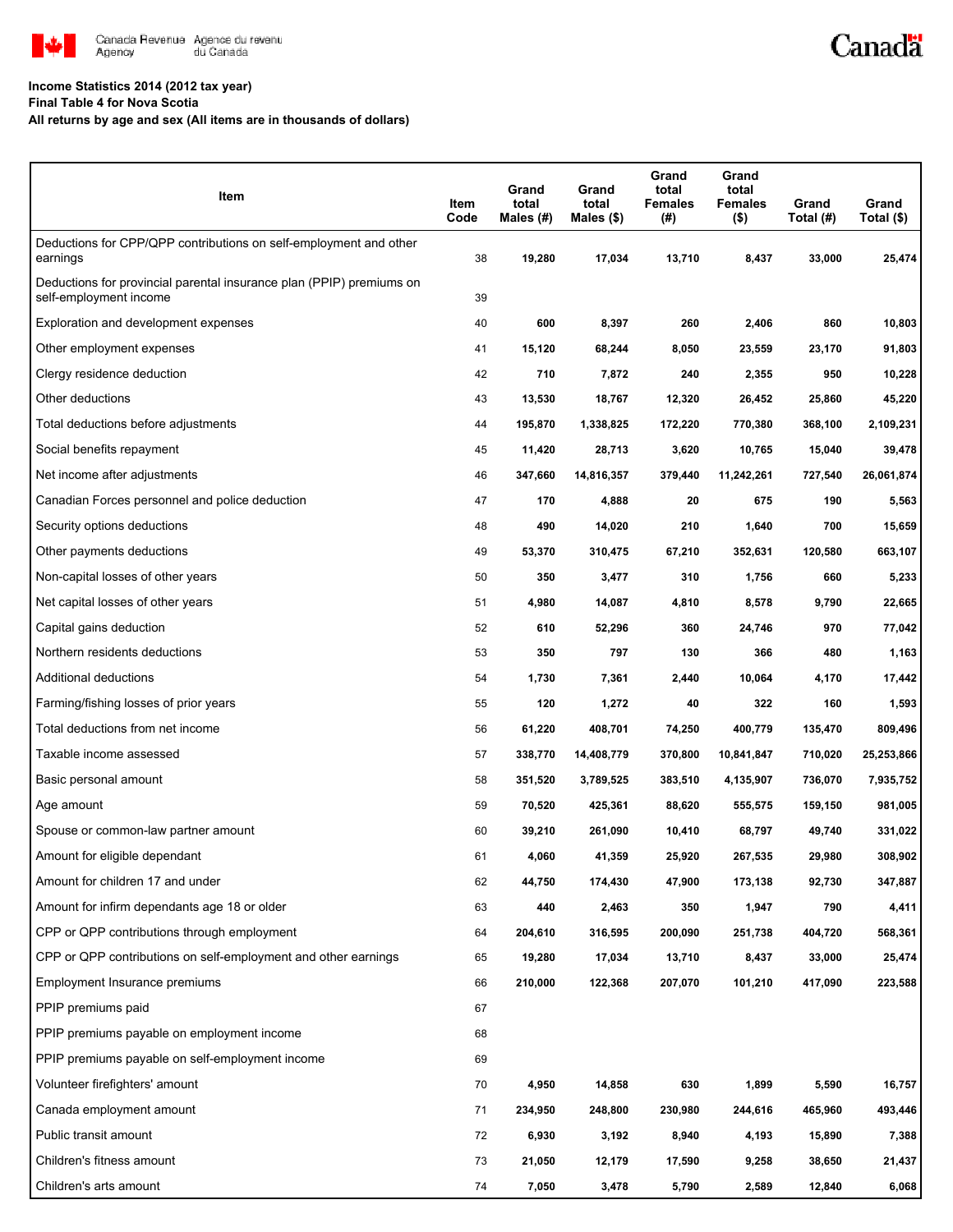

# Canadä

## **Income Statistics 2014 (2012 tax year)**

**Final Table 4 for Nova Scotia**

**All returns by age and sex (All items are in thousands of dollars)**

| Item                                                              | <b>Item</b><br>Code | Grand<br>total<br>Males (#) | Grand<br>total<br>Males (\$) | Grand<br>total<br><b>Females</b><br>(#) | Grand<br>total<br><b>Females</b><br>$($ \$) | Grand<br>Total (#) | Grand<br>Total (\$) |
|-------------------------------------------------------------------|---------------------|-----------------------------|------------------------------|-----------------------------------------|---------------------------------------------|--------------------|---------------------|
| Home buyers' amount                                               | 75                  | 2,760                       | 12,922                       | 1,870                                   | 8,534                                       | 4,620              | 21,457              |
| Pension income amount                                             | 76                  | 72,400                      | 139,450                      | 86,200                                  | 164,965                                     | 158,620            | 304,440             |
| Caregiver amount                                                  | 77                  | 2,720                       | 13,992                       | 2,190                                   | 10,334                                      | 4,910              | 24,325              |
| Disability amount                                                 | 78                  | 15,140                      | 113,961                      | 14,000                                  | 105,156                                     | 29,130             | 219,124             |
| Disability amount transferred from a dependant                    | 79                  | 4,570                       | 45,479                       | 4,580                                   | 45,320                                      | 9,150              | 90,799              |
| Interest paid on student loans                                    | 80                  | 9,590                       | 5,277                        | 14,490                                  | 9,356                                       | 24,090             | 14,633              |
| Tuition, education, and textbook amounts                          | 81                  | 17,370                      | 99,359                       | 22,870                                  | 126,746                                     | 40,240             | 226,118             |
| Tuition, education, and textbook amounts transferred from a child | 82                  | 10,240                      | 54,643                       | 7,230                                   | 36,519                                      | 17,470             | 91,163              |
| Amounts transferred from spouse or common-law partner             | 83                  | 22,390                      | 123,192                      | 12,870                                  | 63,220                                      | 35,320             | 186,608             |
| Medical expenses                                                  | 84                  | 60,070                      | 132,192                      | 94,820                                  | 203,892                                     | 154,900            | 336,182             |
| Total tax credits on personal amounts                             | 85                  | 351,520                     | 926,005                      | 383,510                                 | 990,156                                     | 736,080            | 1,918,001           |
| Allowable charitable donations and government gifts               | 86                  | 80,520                      | 106,955                      | 75,400                                  | 78,498                                      | 155,930            | 185,473             |
| Eligible cultural and ecological gifts                            | 87                  | 120                         | 335                          | 130                                     | 87                                          | 250                | 422                 |
| Total tax credit on donations and gifts                           | 88                  | 79,780                      | 29,377                       | 74,780                                  | 21,000                                      | 154,560            | 50,382              |
| Total federal non-refundable tax credits                          | 89                  | 351,520                     | 955,382                      | 383,510                                 | 1,011,156                                   | 736,080            | 1,968,383           |
| Federal dividend tax credit                                       | 90                  | 44,080                      | 113,244                      | 42,670                                  | 89,460                                      | 86,750             | 202,728             |
| Overseas employment tax credit                                    | 91                  | 450                         | 5,154                        | 30                                      | 203                                         | 470                | 5,357               |
| Minimum tax carryover                                             | 92                  | 660                         | 1,932                        | 420                                     | 829                                         | 1,080              | 2,762               |
| Basic federal tax                                                 | 93                  | 238,900                     | 1,615,270                    | 212,810                                 | 887,524                                     | 451,730            | 2,503,350           |
| Federal Foreign Tax Credit                                        | 94                  | 11,910                      | 14,746                       | 10,410                                  | 2,650                                       | 22,330             | 17,434              |
| Federal Political contribution tax credit                         | 95                  | 2,610                       | 431                          | 1,520                                   | 216                                         | 4,130              | 647                 |
| <b>Investment Tax Credit</b>                                      | 96                  | 1,460                       | 2,016                        | 280                                     | 351                                         | 1,740              | 2,367               |
| Labour-sponsored funds tax credit                                 | 97                  | 50                          | 26                           | 20                                      | 9                                           | 70                 | 36                  |
| Alternative minimum tax payable                                   | 98                  | 660                         | 2,411                        | 300                                     | 1,424                                       | 960                | 3,835               |
| Net federal tax                                                   | 99                  | 238,390                     | 1,598,272                    | 212,480                                 | 884,548                                     | 450,890            | 2,483,339           |
| CPP contributions on self-employment                              | 100                 | 19,280                      | 34,069                       | 13,710                                  | 16,874                                      | 33,000             | 50,948              |
| Social Benefits repayment                                         | 101                 | 11,420                      | 28,713                       | 3,620                                   | 10,765                                      | 15,040             | 39,478              |
| Net Provincial Tax                                                | 102                 | 258,010                     | 1,277,752                    | 238,970                                 | 727,104                                     | 497,010            | 2,005,258           |
| Total tax payable                                                 | 103                 | 264,610                     | 2,938,814                    | 246,700                                 | 1,639,335                                   | 511,340            | 4,579,076           |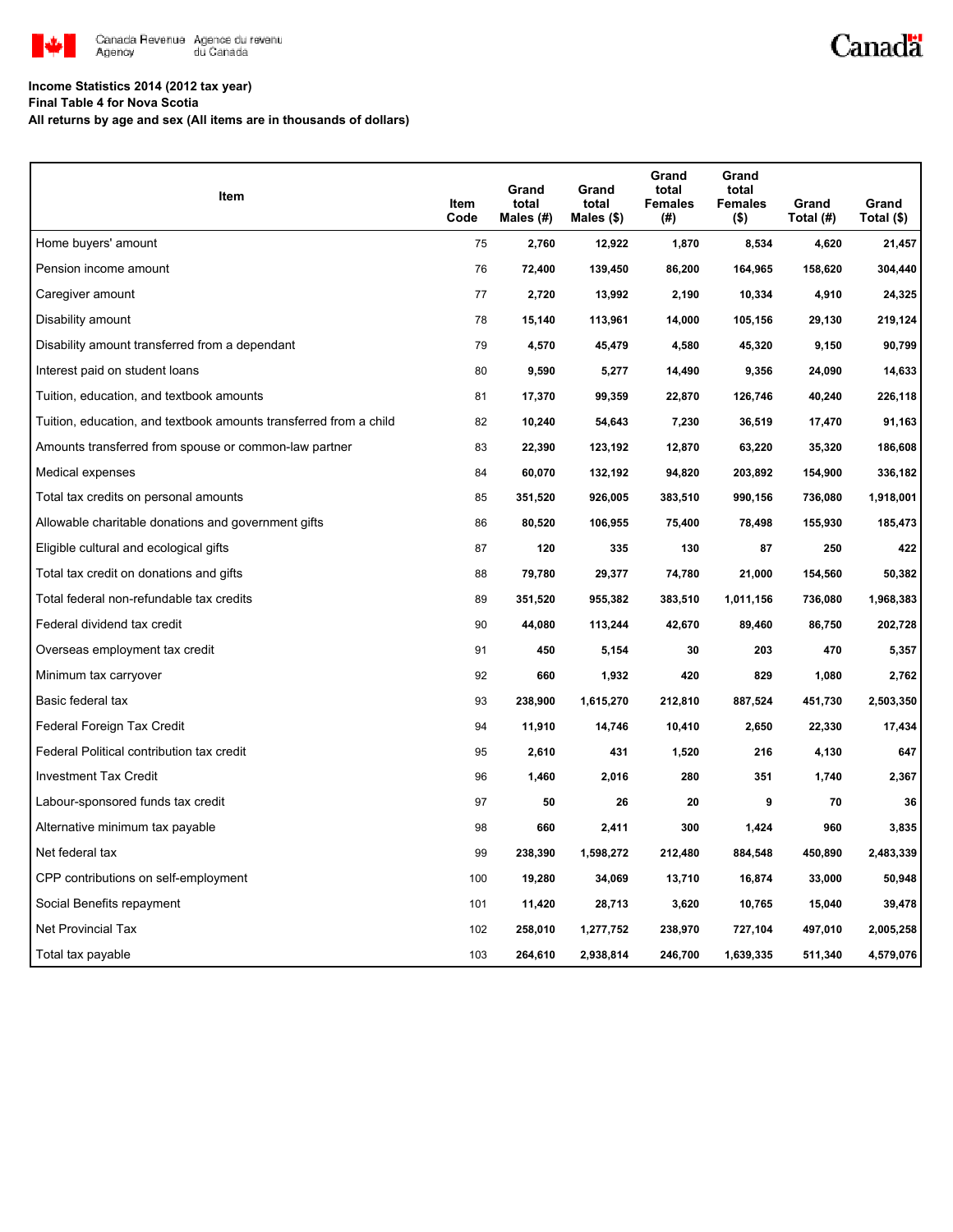| <b>Item</b>                                                                                    | Item<br>Code   | Age<br>group:<br>under 20<br>Males (#) | Age<br>group:<br>under 20<br>Males $(\$)$ | Age<br>group:<br>under 20<br><b>Females</b><br>(#) | Age<br>group:<br>under 20<br><b>Females</b><br>$($ \$) | Age<br>group:<br>under 20<br>total $(#)$ | Age<br>group:<br>under 20<br>total $($)$ |
|------------------------------------------------------------------------------------------------|----------------|----------------------------------------|-------------------------------------------|----------------------------------------------------|--------------------------------------------------------|------------------------------------------|------------------------------------------|
| Number of taxable returns                                                                      | $\mathbf{1}$   | 2,920                                  |                                           | 1,940                                              |                                                        | 4,860                                    |                                          |
| Number of non-taxable returns                                                                  | $\overline{2}$ | 11,030                                 |                                           | 12,560                                             |                                                        | 23,650                                   |                                          |
| Total number of returns                                                                        | 3              | 13,950                                 |                                           | 14,500                                             |                                                        | 28,520                                   |                                          |
| Employment income                                                                              | 4              | 12,610                                 | 87,797                                    | 13,060                                             | 75,689                                                 | 25,710                                   | 163,488                                  |
| Commissions (from employment)                                                                  | 5              | 120                                    | 287                                       | 190                                                | 136                                                    | 300                                      | 423                                      |
| Other employment income                                                                        | 6              | 310                                    | 760                                       | 420                                                | 676                                                    | 730                                      | 1,435                                    |
| Old Age Security pension (OASP)                                                                | $\overline{7}$ |                                        |                                           |                                                    |                                                        |                                          |                                          |
| CPP or QPP benefits                                                                            | 8              | 560                                    | 1,040                                     | 630                                                | 1,274                                                  | 1,180                                    | 2,314                                    |
| Other pensions or superannuation                                                               | 9              | 60                                     | 195                                       | 50                                                 | 126                                                    | 110                                      | 321                                      |
| Elected split-pension amount                                                                   | 10             |                                        |                                           |                                                    |                                                        |                                          |                                          |
| Universal Child Care Benefit (UCCB)                                                            | 11             |                                        |                                           | 470                                                | 497                                                    | 480                                      | 507                                      |
| Employment Insurance and other benefits                                                        | 12             | 380                                    | 1,974                                     | 200                                                | 750                                                    | 580                                      | 2,724                                    |
| Taxable amount of dividends from taxable Canadian corporations                                 | 13             | 510                                    | 9,224                                     | 560                                                | 10,777                                                 | 1,070                                    | 20,000                                   |
| Interest and other investment income                                                           | 14             | 440                                    | 188                                       | 460                                                | 181                                                    | 900                                      | 370                                      |
| Net partnership income (Limited or non-active partners only)                                   | 15             |                                        |                                           |                                                    |                                                        |                                          |                                          |
| Net rental income                                                                              | 16             |                                        |                                           |                                                    |                                                        |                                          |                                          |
| Taxable capital gains                                                                          | 17             | 120                                    | 366                                       | 130                                                | 1,544                                                  | 250                                      | 1,910                                    |
| Registered retirement savings plan income (RRSP)                                               | 18             | 20                                     | 28                                        |                                                    |                                                        | 30                                       | 167                                      |
| Other income                                                                                   | 19             | 1,680                                  | 5,141                                     | 2,020                                              | 6,530                                                  | 3,710                                    | 11,690                                   |
| Net business income                                                                            | 20             | 180                                    | 758                                       | 150                                                | 482                                                    | 330                                      | 1,240                                    |
| Net professional income                                                                        | 21             | 20                                     | 49                                        | 20                                                 | 69                                                     | 30                                       | 118                                      |
| Net commission income                                                                          | 22             | 10                                     | 46                                        | 10                                                 | 36                                                     | 30                                       | 82                                       |
| Net farming income                                                                             | 23             |                                        |                                           |                                                    |                                                        |                                          |                                          |
| Net fishing income                                                                             | 24             | 120                                    | 879                                       | 10                                                 | 82                                                     | 130                                      | 962                                      |
| Workers' compensation benefits                                                                 | 25             | 70                                     | 56                                        | 50                                                 | 15                                                     | 120                                      | 71                                       |
| Social assistance payments                                                                     | 26             | 230                                    | 627                                       | 320                                                | 1,195                                                  | 540                                      | 1,822                                    |
| Net federal supplements                                                                        | 27             |                                        |                                           |                                                    |                                                        |                                          |                                          |
| Total income assessed                                                                          | 28             | 13,450                                 | 109,446                                   | 14,050                                             | 100,212                                                | 27,540                                   | 209,680                                  |
| Registered pension plan contributions (RPP)                                                    | 29             | 150                                    | 95                                        | 50                                                 | 22                                                     | 200                                      | 116                                      |
| RRSP deduction                                                                                 | 30             | 100                                    | 92                                        | 40                                                 | 32                                                     | 150                                      | 123                                      |
| Deduction for elected split-pension amount                                                     | 31             |                                        |                                           |                                                    |                                                        |                                          |                                          |
| Annual union, professional, or like dues                                                       | 32             | 490                                    | 117                                       | 290                                                | 31                                                     | 780                                      | 147                                      |
| Child care expenses                                                                            | 33             |                                        |                                           | 30                                                 | 54                                                     | 30                                       | 56                                       |
| <b>Business investment loss</b>                                                                | 34             |                                        |                                           |                                                    |                                                        |                                          |                                          |
| Moving expenses                                                                                | 35             | 60                                     | 37                                        | 80                                                 | 57                                                     | 140                                      | 94                                       |
| Support payments made                                                                          | 36             |                                        |                                           |                                                    |                                                        |                                          |                                          |
| Carrying charges and interest expenses                                                         | 37             | 30                                     | 17                                        | 30                                                 | 23                                                     | 70                                       | 39                                       |
| Deductions for CPP/QPP contributions on self-employment and other<br>earnings                  | 38             | 140                                    | 35                                        | 70                                                 | 10                                                     | 210                                      | 45                                       |
| Deductions for provincial parental insurance plan (PPIP) premiums on<br>self-employment income | 39             |                                        |                                           |                                                    |                                                        |                                          |                                          |
| Exploration and development expenses                                                           | 40             |                                        |                                           |                                                    |                                                        |                                          |                                          |
| Other employment expenses                                                                      | 41             | 60                                     | 55                                        | 30                                                 | 16                                                     | 90                                       | 71                                       |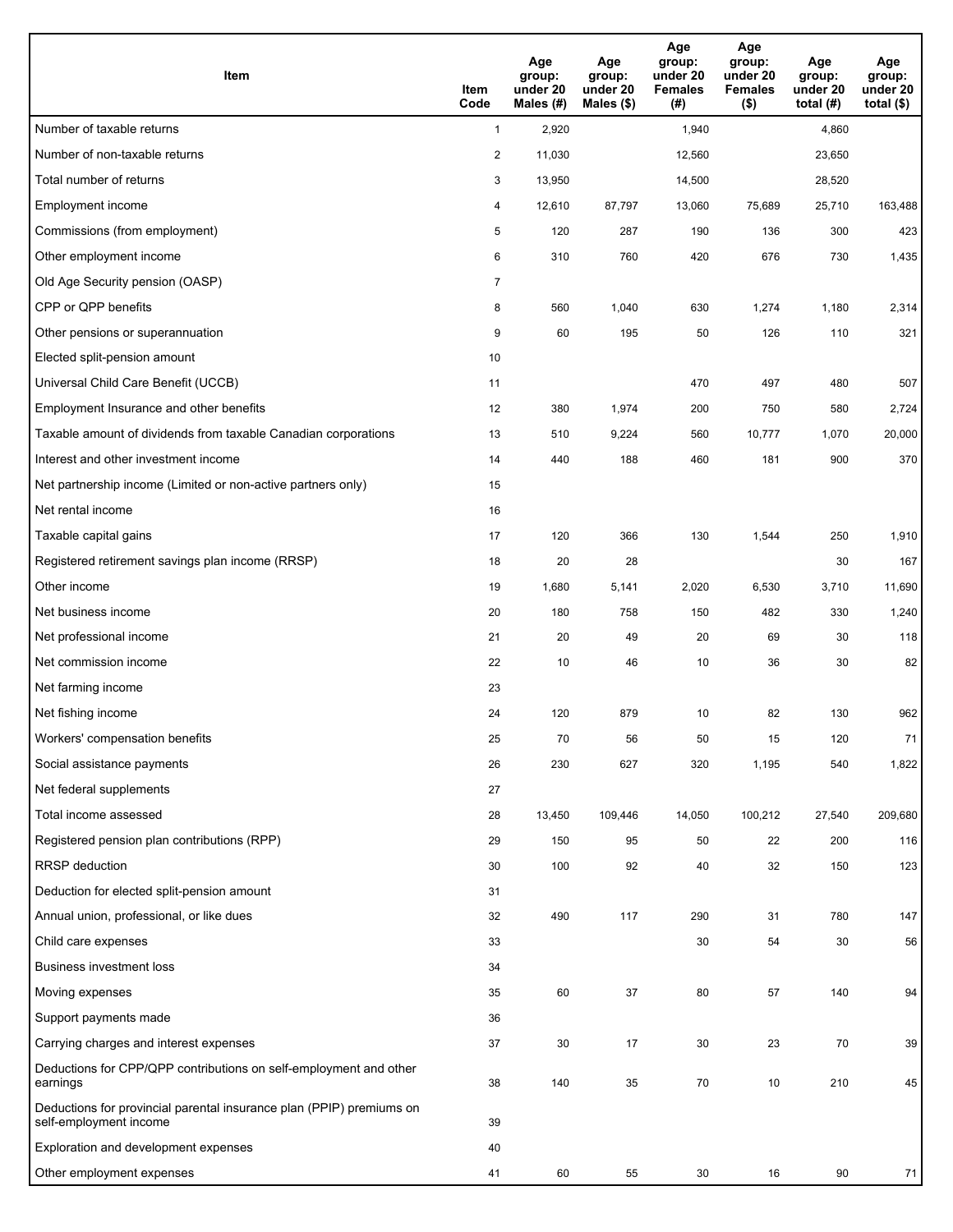| Item                                                              | Item<br>Code | Age<br>group:<br>under 20<br>Males (#) | Age<br>group:<br>under 20<br>Males (\$) | Age<br>group:<br>under 20<br><b>Females</b><br>(#) | Age<br>group:<br>under 20<br><b>Females</b><br>$($ \$) | Age<br>group:<br>under 20<br>total $(H)$ | Age<br>group:<br>under 20<br>total $($)$ |
|-------------------------------------------------------------------|--------------|----------------------------------------|-----------------------------------------|----------------------------------------------------|--------------------------------------------------------|------------------------------------------|------------------------------------------|
| Clergy residence deduction                                        | 42           |                                        |                                         |                                                    |                                                        |                                          |                                          |
| Other deductions                                                  | 43           | 70                                     | 34                                      | 60                                                 | 37                                                     | 140                                      | 71                                       |
| Total deductions before adjustments                               | 44           | 1,000                                  | 482                                     | 640                                                | 283                                                    | 1,630                                    | 765                                      |
| Social benefits repayment                                         | 45           |                                        |                                         |                                                    |                                                        |                                          |                                          |
| Net income after adjustments                                      | 46           | 13,440                                 | 108,960                                 | 14,040                                             | 99,937                                                 | 27,520                                   | 208,919                                  |
| Canadian Forces personnel and police deduction                    | 47           |                                        |                                         |                                                    |                                                        |                                          |                                          |
| Security options deductions                                       | 48           |                                        |                                         |                                                    |                                                        |                                          |                                          |
| Other payments deductions                                         | 49           | 300                                    | 683                                     | 370                                                | 1,210                                                  | 670                                      | 1,893                                    |
| Non-capital losses of other years                                 | 50           |                                        |                                         |                                                    |                                                        |                                          |                                          |
| Net capital losses of other years                                 | 51           |                                        |                                         |                                                    |                                                        |                                          |                                          |
| Capital gains deduction                                           | 52           |                                        |                                         | 10                                                 | 1,355                                                  | 20                                       | 1,614                                    |
| Northern residents deductions                                     | 53           |                                        |                                         |                                                    |                                                        |                                          |                                          |
| Additional deductions                                             | 54           |                                        |                                         |                                                    |                                                        |                                          |                                          |
| Farming/fishing losses of prior years                             | 55           |                                        |                                         |                                                    |                                                        |                                          |                                          |
| Total deductions from net income                                  | 56           | 310                                    | 985                                     | 390                                                | 2,579                                                  | 700                                      | 3,564                                    |
| Taxable income assessed                                           | 57           | 13,330                                 | 107,976                                 | 13,950                                             | 97,358                                                 | 27,330                                   | 205,355                                  |
| Basic personal amount                                             | 58           | 13,950                                 | 150,729                                 | 14,500                                             | 156,814                                                | 28,520                                   | 308,084                                  |
| Age amount                                                        | 59           |                                        |                                         |                                                    |                                                        |                                          |                                          |
| Spouse or common-law partner amount                               | 60           | 30                                     | 220                                     | 10                                                 | 80                                                     | 40                                       | 347                                      |
| Amount for eligible dependant                                     | 61           |                                        |                                         | 270                                                | 2,927                                                  | 280                                      | 2,969                                    |
| Amount for children 17 and under                                  | 62           | 20                                     | 55                                      | 380                                                | 953                                                    | 410                                      | 1,008                                    |
| Amount for infirm dependants age 18 or older                      | 63           |                                        |                                         |                                                    |                                                        |                                          |                                          |
| CPP or QPP contributions through employment                       | 64           | 6,150                                  | 1,976                                   | 6,180                                              | 1,366                                                  | 12,330                                   | 3,342                                    |
| CPP or QPP contributions on self-employment and other<br>earnings | 65           | 140                                    | 35                                      | 70                                                 | 10                                                     | 210                                      | 45                                       |
| Employment Insurance premiums                                     | 66           | 9,870                                  | 1,549                                   | 10,180                                             | 1,321                                                  | 20,060                                   | 2,870                                    |
| PPIP premiums paid                                                | 67           |                                        |                                         |                                                    |                                                        |                                          |                                          |
| PPIP premiums payable on employment income                        | 68           |                                        |                                         |                                                    |                                                        |                                          |                                          |
| PPIP premiums payable on self-employment income                   | 69           |                                        |                                         |                                                    |                                                        |                                          |                                          |
| Volunteer firefighters' amount                                    | 70           | 130                                    | 378                                     | 20                                                 | 48                                                     | 140                                      | 426                                      |
| Canada employment amount                                          | 71           | 11,960                                 | 12,608                                  | 12,360                                             | 13,007                                                 | 24,320                                   | 25,617                                   |
| Public transit amount                                             | 72           | 260                                    | 58                                      | 430                                                | 101                                                    | 700                                      | 161                                      |
| Children's fitness amount                                         | 73           |                                        |                                         |                                                    |                                                        |                                          |                                          |
| Children's arts amount                                            | 74           |                                        |                                         |                                                    |                                                        |                                          |                                          |
| Home buyers' amount                                               | 75           |                                        |                                         |                                                    |                                                        |                                          |                                          |
| Pension income amount                                             | 76           | 60                                     | 95                                      | 50                                                 | 66                                                     | 110                                      | 161                                      |
| Caregiver amount                                                  | 77           |                                        |                                         |                                                    |                                                        |                                          |                                          |
| Disability amount                                                 | 78           | 180                                    | 1,553                                   | 110                                                | 890                                                    | 290                                      | 2,443                                    |
| Disability amount transferred from a dependant                    | 79           |                                        |                                         |                                                    |                                                        |                                          |                                          |
| Interest paid on student loans                                    | 80           | 50                                     | 5                                       | 50                                                 | $\overline{7}$                                         | 90                                       | 13                                       |
| Tuition, education, and textbook amounts                          | 81           | 1,000                                  | 4,234                                   | 940                                                | 3,898                                                  | 1,940                                    | 8,132                                    |
| Tuition, education, and textbook amounts transferred from a child | 82           |                                        |                                         |                                                    |                                                        |                                          |                                          |
| Amounts transferred from spouse or common-law partner             | 83           |                                        |                                         | 10                                                 | 33                                                     | $20\,$                                   | 64                                       |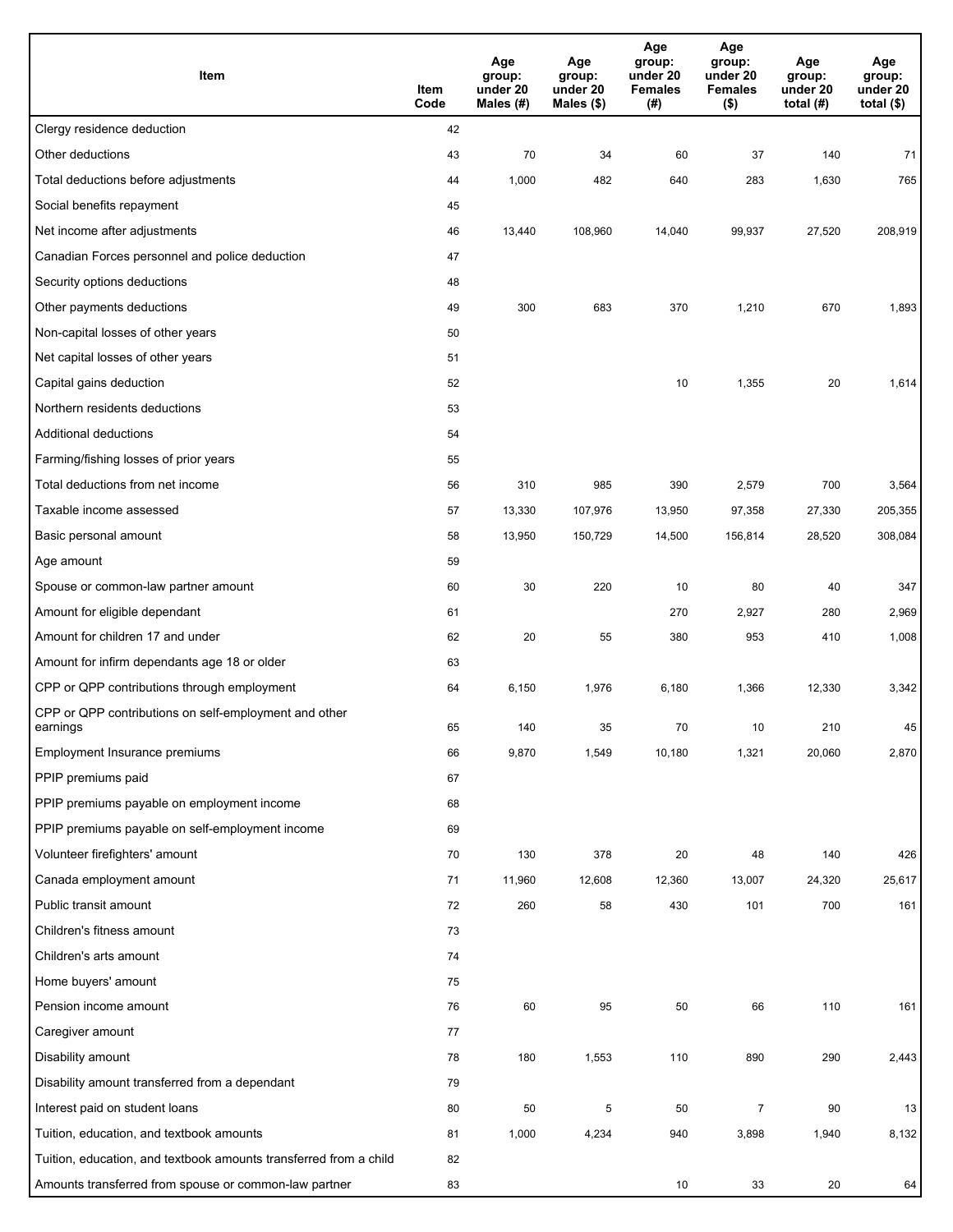| Item                                                | <b>Item</b><br>Code | Age<br>group:<br>under 20<br>Males $(H)$ | Age<br>group:<br>under 20<br>Males $(\$)$ | Age<br>group:<br>under 20<br><b>Females</b><br>(# ) | Age<br>group:<br>under 20<br><b>Females</b><br>$($ \$) | Age<br>group:<br>under 20<br>total $(H)$ | Age<br>group:<br>under 20<br>total $(§)$ |
|-----------------------------------------------------|---------------------|------------------------------------------|-------------------------------------------|-----------------------------------------------------|--------------------------------------------------------|------------------------------------------|------------------------------------------|
| Medical expenses                                    | 84                  | 190                                      | 138                                       | 310                                                 | 166                                                    | 500                                      | 304                                      |
| Total tax credits on personal amounts               | 85                  | 13,950                                   | 26,058                                    | 14,500                                              | 27,264                                                 | 28,520                                   | 53,411                                   |
| Allowable charitable donations and government gifts | 86                  | 110                                      | 33                                        | 120                                                 | 16                                                     | 240                                      | 49                                       |
| Eligible cultural and ecological gifts              | 87                  |                                          |                                           |                                                     |                                                        |                                          |                                          |
| Total tax credit on donations and gifts             | 88                  | 110                                      | 8                                         | 120                                                 | 3                                                      | 230                                      | 11                                       |
| Total federal non-refundable tax credits            | 89                  | 13,950                                   | 26,067                                    | 14,500                                              | 27,267                                                 | 28,520                                   | 53,422                                   |
| Federal dividend tax credit                         | 90                  | 310                                      | 921                                       | 350                                                 | 1,036                                                  | 660                                      | 1,957                                    |
| Overseas employment tax credit                      | 91                  |                                          |                                           |                                                     |                                                        |                                          |                                          |
| Minimum tax carryover                               | 92                  |                                          |                                           |                                                     |                                                        |                                          |                                          |
| Basic federal tax                                   | 93                  | 1,800                                    | 1,924                                     | 920                                                 | 784                                                    | 2,720                                    | 2,709                                    |
| Federal Foreign Tax Credit                          | 94                  | 10                                       | 14                                        | 20                                                  | $\overline{2}$                                         |                                          |                                          |
| Federal Political contribution tax credit           | 95                  |                                          |                                           |                                                     |                                                        |                                          |                                          |
| <b>Investment Tax Credit</b>                        | 96                  |                                          |                                           |                                                     |                                                        |                                          |                                          |
| Labour-sponsored funds tax credit                   | 97                  |                                          |                                           |                                                     |                                                        |                                          |                                          |
| Alternative minimum tax payable                     | 98                  |                                          |                                           |                                                     |                                                        | 10                                       | 93                                       |
| Net federal tax                                     | 99                  | 1,790                                    | 1.909                                     | 910                                                 | 782                                                    | 2,710                                    | 2,692                                    |
| CPP contributions on self-employment                | 100                 | 140                                      | 69                                        | 70                                                  | 20                                                     | 210                                      | 89                                       |
| Social Benefits repayment                           | 101                 |                                          |                                           |                                                     |                                                        |                                          |                                          |
| Net Provincial Tax                                  | 102                 | 2,820                                    | 1,905                                     | 1,880                                               | 938                                                    | 4,700                                    | 2,843                                    |
| Total tax payable                                   | 103                 | 2,920                                    | 3,890                                     | 1,940                                               | 1,740                                                  | 4,860                                    | 5,632                                    |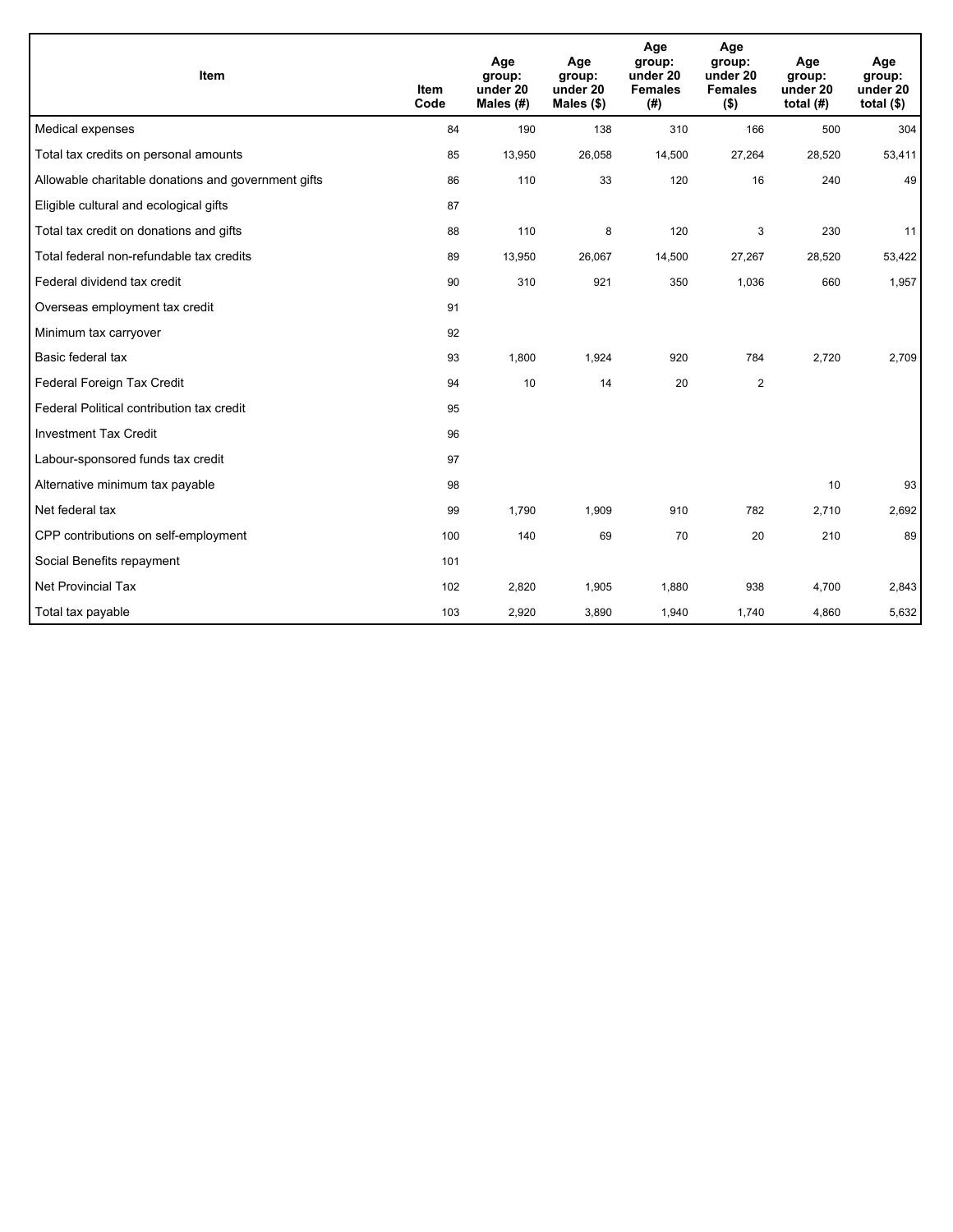| <b>Item</b>                                                                                    | Item<br>Code   | Age<br>group:<br>20 to 24<br>Males (#) | Age<br>group:<br>20 to 24<br>Males (\$) | Age<br>group:<br>20 to 24<br><b>Females</b><br>(#) | Age<br>group:<br>20 to 24<br><b>Females</b><br>$($ \$) | Age<br>group:<br>20 to 24<br>total $(H)$ | Age<br>group:<br>20 to 24<br>total $($)$ |
|------------------------------------------------------------------------------------------------|----------------|----------------------------------------|-----------------------------------------|----------------------------------------------------|--------------------------------------------------------|------------------------------------------|------------------------------------------|
| Number of taxable returns                                                                      | $\mathbf{1}$   | 13,540                                 |                                         | 8,860                                              |                                                        | 22,400                                   |                                          |
| Number of non-taxable returns                                                                  | 2              | 14,380                                 |                                         | 19,350                                             |                                                        | 34,200                                   |                                          |
| Total number of returns                                                                        | 3              | 27,920                                 |                                         | 28,210                                             |                                                        | 56,610                                   |                                          |
| Employment income                                                                              | 4              | 25,380                                 | 470,188                                 | 24,870                                             | 337,796                                                | 50,380                                   | 807,993                                  |
| Commissions (from employment)                                                                  | 5              | 740                                    | 3,758                                   | 1,120                                              | 3,365                                                  | 1,870                                    | 7,123                                    |
| Other employment income                                                                        | 6              | 1,210                                  | 2,381                                   | 1,500                                              | 3,243                                                  | 2,710                                    | 5,624                                    |
| Old Age Security pension (OASP)                                                                | $\overline{7}$ |                                        |                                         |                                                    |                                                        |                                          |                                          |
| CPP or QPP benefits                                                                            | 8              | 890                                    | 2,041                                   | 1,260                                              | 3,170                                                  | 2,150                                    | 5,211                                    |
| Other pensions or superannuation                                                               | 9              | 70                                     | 184                                     | 100                                                | 319                                                    | 170                                      | 504                                      |
| Elected split-pension amount                                                                   | 10             |                                        |                                         |                                                    |                                                        |                                          |                                          |
| Universal Child Care Benefit (UCCB)                                                            | 11             | 150                                    | 176                                     | 3,680                                              | 5,092                                                  | 3,830                                    | 5,281                                    |
| Employment Insurance and other benefits                                                        | 12             | 5,400                                  | 36,758                                  | 3,580                                              | 21,731                                                 | 8,990                                    | 58,489                                   |
| Taxable amount of dividends from taxable Canadian corporations                                 | 13             | 1,320                                  | 22,407                                  | 1,300                                              | 24,877                                                 | 2,630                                    | 47,284                                   |
| Interest and other investment income                                                           | 14             | 1,150                                  | 449                                     | 1,240                                              | 417                                                    | 2,390                                    | 867                                      |
| Net partnership income (Limited or non-active partners only)                                   | 15             |                                        |                                         |                                                    |                                                        |                                          |                                          |
| Net rental income                                                                              | 16             |                                        |                                         |                                                    |                                                        |                                          |                                          |
| Taxable capital gains                                                                          | 17             | 290                                    | 699                                     | 280                                                | 2,096                                                  | 580                                      | 2,794                                    |
| Registered retirement savings plan income (RRSP)                                               | 18             | 320                                    | 594                                     |                                                    |                                                        | 540                                      | 890                                      |
| Other income                                                                                   | 19             | 3,380                                  | 9,316                                   | 3,460                                              | 9,726                                                  | 6,840                                    | 19,044                                   |
| Net business income                                                                            | 20             | 570                                    | 4,141                                   | 510                                                | 2,448                                                  | 1,080                                    | 6,666                                    |
| Net professional income                                                                        | 21             | 50                                     | 336                                     | 80                                                 | 507                                                    | 130                                      | 844                                      |
| Net commission income                                                                          | 22             | 140                                    | 941                                     | 170                                                | 371                                                    | 320                                      | 1,312                                    |
| Net farming income                                                                             | 23             |                                        |                                         |                                                    |                                                        |                                          |                                          |
| Net fishing income                                                                             | 24             | 230                                    | 2,423                                   | 40                                                 | 385                                                    | 260                                      | 2,808                                    |
| Workers' compensation benefits                                                                 | 25             | 320                                    | 540                                     | 230                                                | 393                                                    | 550                                      | 933                                      |
| Social assistance payments                                                                     | 26             | 1,720                                  | 7,571                                   | 2,420                                              | 13,717                                                 | 4,140                                    | 21,288                                   |
| Net federal supplements                                                                        | 27             |                                        |                                         |                                                    |                                                        |                                          |                                          |
| Total income assessed                                                                          | 28             | 27,340                                 | 564,933                                 | 27,800                                             | 430,060                                                | 55,280                                   | 995,094                                  |
| Registered pension plan contributions (RPP)                                                    | 29             | 2,350                                  | 4,352                                   | 1,950                                              | 3,430                                                  | 4,300                                    | 7,781                                    |
| RRSP deduction                                                                                 | 30             | 2,070                                  | 4,122                                   | 1,360                                              | 1,861                                                  | 3,420                                    | 5,984                                    |
| Deduction for elected split-pension amount                                                     | 31             |                                        |                                         |                                                    |                                                        |                                          |                                          |
| Annual union, professional, or like dues                                                       | 32             | 3,320                                  | 1,588                                   | 3,470                                              | 1,129                                                  | 6,780                                    | 2,717                                    |
| Child care expenses                                                                            | 33             | 60                                     | 158                                     | 700                                                | 1,657                                                  | 760                                      | 1,816                                    |
| <b>Business investment loss</b>                                                                | 34             |                                        |                                         |                                                    |                                                        |                                          |                                          |
| Moving expenses                                                                                | 35             | 280                                    | 268                                     | 290                                                | 303                                                    | 570                                      | 571                                      |
| Support payments made                                                                          | 36             |                                        |                                         |                                                    |                                                        |                                          |                                          |
| Carrying charges and interest expenses                                                         | 37             | 100                                    | 35                                      | 120                                                | 38                                                     | 220                                      | 73                                       |
| Deductions for CPP/QPP contributions on self-employment and other<br>earnings                  | 38             | 690                                    | 293                                     | 510                                                | 144                                                    | 1,200                                    | 440                                      |
| Deductions for provincial parental insurance plan (PPIP) premiums on<br>self-employment income | 39             |                                        |                                         |                                                    |                                                        |                                          |                                          |
| Exploration and development expenses                                                           | 40             |                                        |                                         |                                                    |                                                        |                                          |                                          |
| Other employment expenses                                                                      | 41             | 550                                    | 1,082                                   | 280                                                | 418                                                    | 830                                      | 1,500                                    |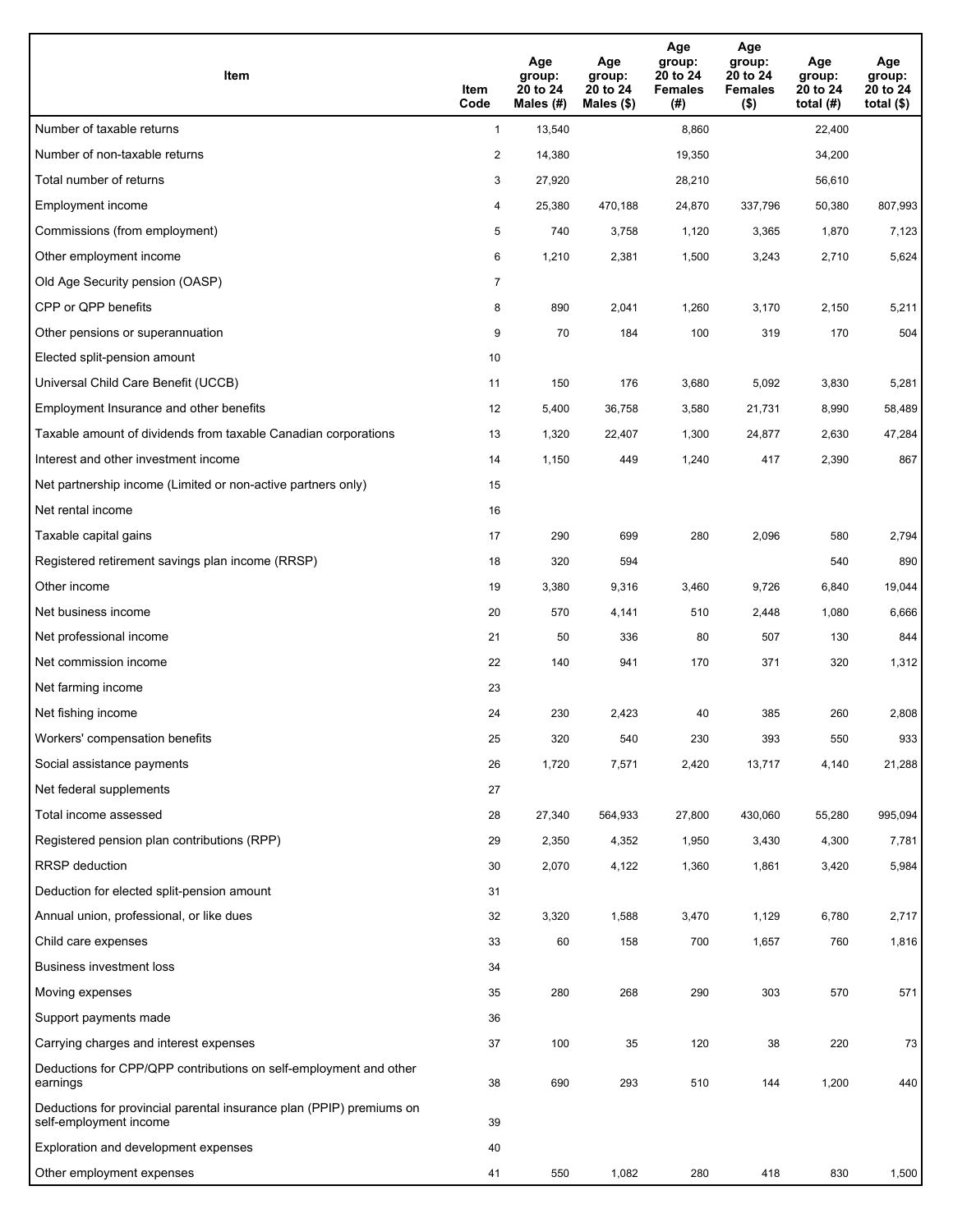| Item                                                              | Item<br>Code | Age<br>group:<br>20 to 24<br>Males (#) | Age<br>group:<br>20 to 24<br>Males (\$) | Age<br>group:<br>20 to 24<br><b>Females</b><br>(#) | Age<br>group:<br>20 to 24<br><b>Females</b><br>$($ \$) | Age<br>group:<br>20 to 24<br>total $(H)$ | Age<br>group:<br>20 to 24<br>total $($)$ |
|-------------------------------------------------------------------|--------------|----------------------------------------|-----------------------------------------|----------------------------------------------------|--------------------------------------------------------|------------------------------------------|------------------------------------------|
| Clergy residence deduction                                        | 42           |                                        |                                         |                                                    |                                                        |                                          |                                          |
| Other deductions                                                  | 43           | 700                                    | 377                                     | 530                                                | 215                                                    | 1,240                                    | 592                                      |
| Total deductions before adjustments                               | 44           | 7,780                                  | 12,306                                  | 6,700                                              | 9,230                                                  | 14,490                                   | 21,538                                   |
| Social benefits repayment                                         | 45           |                                        |                                         |                                                    |                                                        |                                          |                                          |
| Net income after adjustments                                      | 46           | 27,300                                 | 552,329                                 | 27,770                                             | 420,882                                                | 55,220                                   | 973,311                                  |
| Canadian Forces personnel and police deduction                    | 47           |                                        |                                         |                                                    |                                                        |                                          |                                          |
| Security options deductions                                       | 48           |                                        |                                         |                                                    |                                                        |                                          |                                          |
| Other payments deductions                                         | 49           | 2,030                                  | 8,113                                   | 2,630                                              | 14,110                                                 | 4,660                                    | 22,223                                   |
| Non-capital losses of other years                                 | 50           |                                        |                                         |                                                    |                                                        |                                          |                                          |
| Net capital losses of other years                                 | 51           |                                        |                                         |                                                    |                                                        |                                          |                                          |
| Capital gains deduction                                           | 52           |                                        |                                         | 10                                                 | 1,949                                                  | 20                                       | 2,477                                    |
| Northern residents deductions                                     | 53           | 20                                     | 34                                      |                                                    |                                                        | 30                                       | 55                                       |
| Additional deductions                                             | 54           | 10                                     | 10                                      |                                                    |                                                        |                                          |                                          |
| Farming/fishing losses of prior years                             | 55           |                                        |                                         |                                                    |                                                        |                                          |                                          |
| Total deductions from net income                                  | 56           | 2,110                                  | 9,037                                   | 2,700                                              | 16,169                                                 | 4,810                                    | 25,206                                   |
| Taxable income assessed                                           | 57           | 26,520                                 | 543,295                                 | 27,190                                             | 404,732                                                | 53,860                                   | 948,127                                  |
| Basic personal amount                                             | 58           | 27,920                                 | 300,909                                 | 28,200                                             | 304,164                                                | 56,600                                   | 609,798                                  |
| Age amount                                                        | 59           |                                        |                                         |                                                    |                                                        |                                          |                                          |
| Spouse or common-law partner amount                               | 60           | 670                                    | 4,749                                   | 270                                                | 1,971                                                  | 960                                      | 6,967                                    |
| Amount for eligible dependant                                     | 61           | 80                                     | 869                                     | 2,140                                              | 22,605                                                 | 2,230                                    | 23,475                                   |
| Amount for children 17 and under                                  | 62           | 600                                    | 1,814                                   | 2,880                                              | 8,155                                                  | 3,490                                    | 10,006                                   |
| Amount for infirm dependants age 18 or older                      | 63           |                                        |                                         |                                                    |                                                        |                                          |                                          |
| CPP or QPP contributions through employment                       | 64           | 21,800                                 | 18,246                                  | 20,910                                             | 12,534                                                 | 42,720                                   | 30,781                                   |
| CPP or QPP contributions on self-employment and other             |              |                                        |                                         |                                                    |                                                        |                                          |                                          |
| earnings                                                          | 65           | 690                                    | 293                                     | 510                                                | 144                                                    | 1,200                                    | 440                                      |
| Employment Insurance premiums                                     | 66           | 22,820                                 | 8,078                                   | 22,190                                             | 6,037                                                  | 45,010                                   | 14,115                                   |
| PPIP premiums paid                                                | 67           |                                        |                                         |                                                    |                                                        |                                          |                                          |
| PPIP premiums payable on employment income                        | 68           |                                        |                                         |                                                    |                                                        |                                          |                                          |
| PPIP premiums payable on self-employment income                   | 69           |                                        |                                         |                                                    |                                                        |                                          |                                          |
| Volunteer firefighters' amount                                    | 70           | 360                                    | 1,092                                   | 60                                                 | 192                                                    | 430                                      | 1,284                                    |
| Canada employment amount                                          | 71           | 24,250                                 | 26,128                                  | 23,890                                             | 25,652                                                 | 48,140                                   | 51,784                                   |
| Public transit amount                                             | 72           | 1,150                                  | 360                                     | 1,530                                              | 465                                                    | 2,680                                    | 826                                      |
| Children's fitness amount                                         | 73           | 40                                     | 10                                      | 90                                                 | 18                                                     | 130                                      | 28                                       |
| Children's arts amount                                            | 74           |                                        |                                         | 20                                                 | 4                                                      | 20                                       | 6                                        |
| Home buyers' amount                                               | 75           | 430                                    | 2,065                                   | 220                                                | 1,012                                                  | 660                                      | 3,077                                    |
| Pension income amount                                             | 76           | 70                                     | 96                                      | 100                                                | 153                                                    | 170                                      | 249                                      |
| Caregiver amount                                                  | 77           | 10                                     | 60                                      |                                                    |                                                        |                                          |                                          |
| Disability amount                                                 | 78           | 430                                    | 3,171                                   | 240                                                | 1,822                                                  | 670                                      | 4,993                                    |
| Disability amount transferred from a dependant                    | 79           | 20                                     | 151                                     | 30                                                 | 246                                                    | 40                                       | 397                                      |
| Interest paid on student loans                                    | 80           | 1,700                                  | 715                                     | 1,890                                              | 1,010                                                  | 3,580                                    | 1,725                                    |
| Tuition, education, and textbook amounts                          | 81           | 6,750                                  | 38,778                                  | 7,850                                              | 44,642                                                 | 14,590                                   | 83,420                                   |
| Tuition, education, and textbook amounts transferred from a child | 82           |                                        |                                         |                                                    |                                                        |                                          |                                          |
| Amounts transferred from spouse or common-law partner             | 83           |                                        |                                         | 170                                                | 527                                                    | 390                                      | 1,301                                    |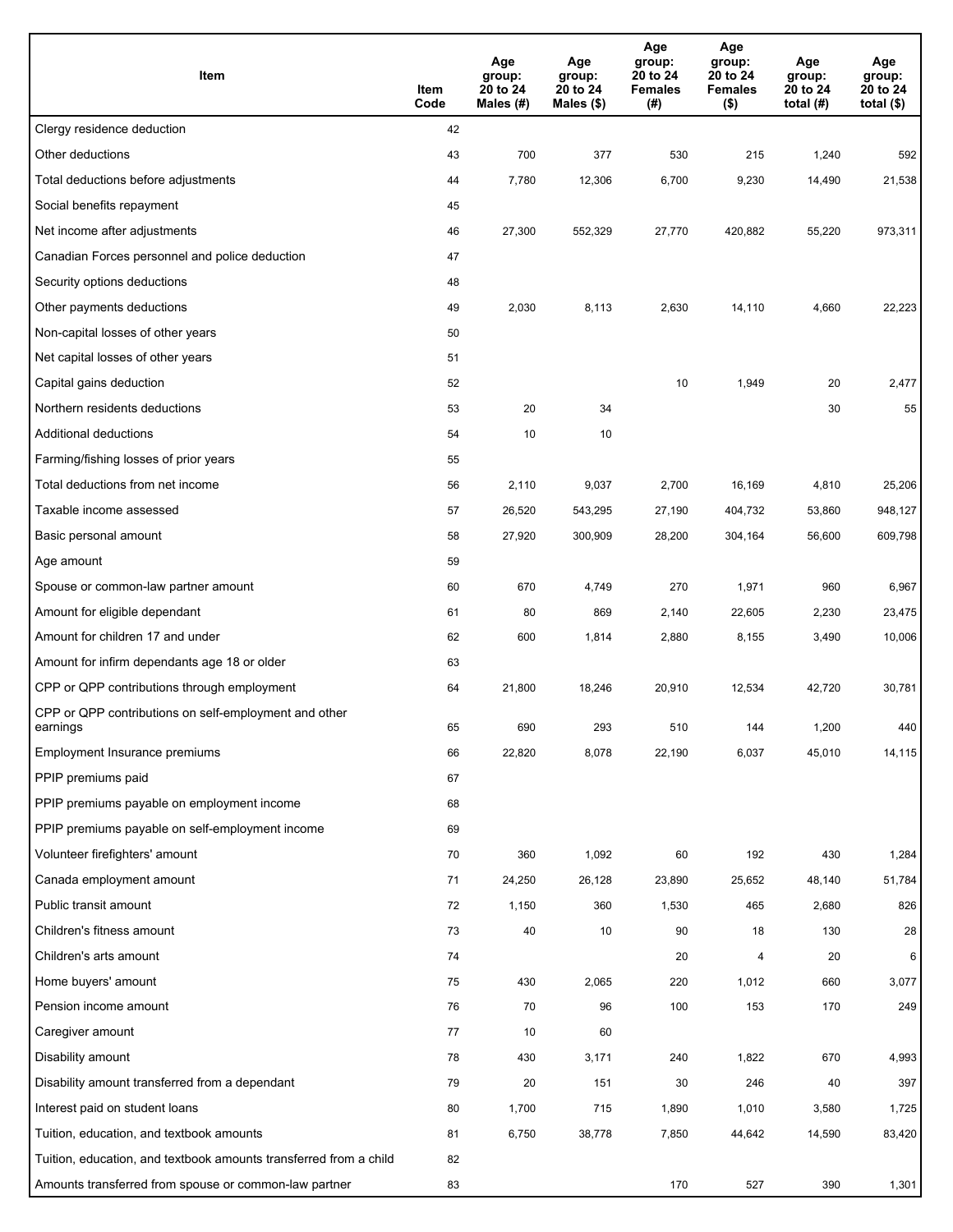| <b>Item</b>                                         | <b>Item</b><br>Code | Age<br>group:<br>20 to 24<br>Males (#) | Age<br>group:<br>20 to 24<br>Males $(\$)$ | Age<br>group:<br>20 to 24<br><b>Females</b><br>(#) | Age<br>group:<br>20 to 24<br><b>Females</b><br>$($ \$) | Age<br>group:<br>20 to 24<br>total $(H)$ | Age<br>group:<br>20 to 24<br>total $($)$ |
|-----------------------------------------------------|---------------------|----------------------------------------|-------------------------------------------|----------------------------------------------------|--------------------------------------------------------|------------------------------------------|------------------------------------------|
| Medical expenses                                    | 84                  | 1,040                                  | 783                                       | 1,850                                              | 1,335                                                  | 2,890                                    | 2,118                                    |
| Total tax credits on personal amounts               | 85                  | 27,920                                 | 61,373                                    | 28,200                                             | 64,919                                                 | 56,610                                   | 127,047                                  |
| Allowable charitable donations and government gifts | 86                  | 1,140                                  | 459                                       | 1.160                                              | 287                                                    | 2,310                                    | 763                                      |
| Eligible cultural and ecological gifts              | 87                  |                                        |                                           |                                                    |                                                        |                                          |                                          |
| Total tax credit on donations and gifts             | 88                  | 1,110                                  | 110                                       | 1,120                                              | 69                                                     | 2,230                                    | 183                                      |
| Total federal non-refundable tax credits            | 89                  | 27,920                                 | 61,483                                    | 28,200                                             | 64,987                                                 | 56,610                                   | 127,231                                  |
| Federal dividend tax credit                         | 90                  | 1,080                                  | 2,318                                     | 1,010                                              | 2,449                                                  | 2,090                                    | 4,767                                    |
| Overseas employment tax credit                      | 91                  |                                        |                                           |                                                    |                                                        |                                          |                                          |
| Minimum tax carryover                               | 92                  |                                        |                                           |                                                    |                                                        |                                          |                                          |
| Basic federal tax                                   | 93                  | 12,200                                 | 33,140                                    | 7,230                                              | 12,493                                                 | 19,430                                   | 45,640                                   |
| Federal Foreign Tax Credit                          | 94                  | 90                                     | 11                                        | 50                                                 | 9                                                      |                                          |                                          |
| Federal Political contribution tax credit           | 95                  |                                        |                                           |                                                    |                                                        |                                          |                                          |
| <b>Investment Tax Credit</b>                        | 96                  |                                        |                                           |                                                    |                                                        |                                          |                                          |
| Labour-sponsored funds tax credit                   | 97                  |                                        |                                           |                                                    |                                                        |                                          |                                          |
| Alternative minimum tax payable                     | 98                  |                                        |                                           |                                                    |                                                        | 10                                       | 177                                      |
| Net federal tax                                     | 99                  | 12,170                                 | 33,116                                    | 7,190                                              | 12,484                                                 | 19,360                                   | 45,607                                   |
| CPP contributions on self-employment                | 100                 | 690                                    | 587                                       | 510                                                | 289                                                    | 1,200                                    | 880                                      |
| Social Benefits repayment                           | 101                 |                                        |                                           |                                                    |                                                        |                                          |                                          |
| Net Provincial Tax                                  | 102                 | 12,510                                 | 24,668                                    | 7,560                                              | 8,451                                                  | 20,070                                   | 33,124                                   |
| Total tax payable                                   | 103                 | 13,540                                 | 58,801                                    | 8,860                                              | 21,234                                                 | 22,400                                   | 80,051                                   |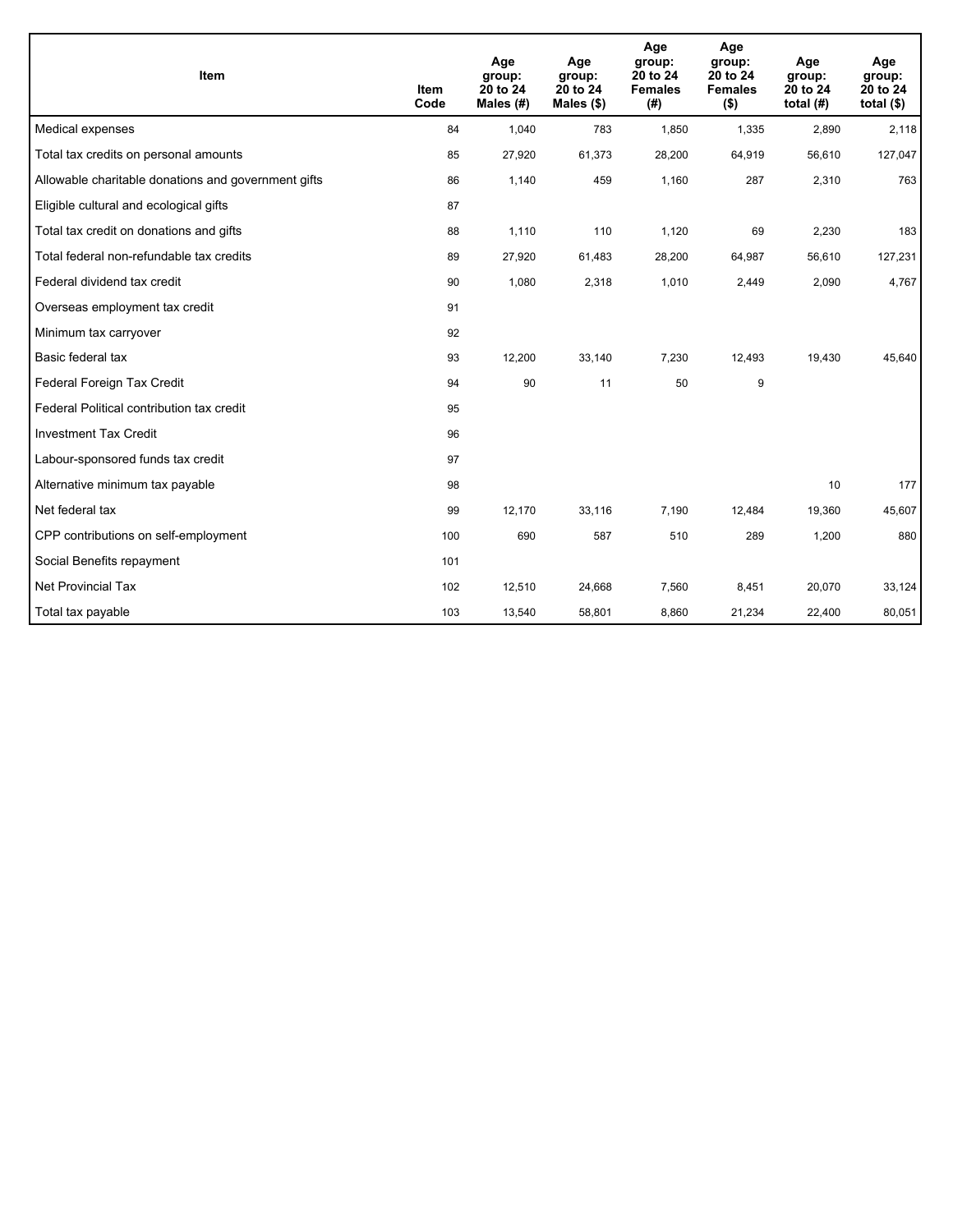| Item                                                                                           | Item<br>Code   | Age<br>group:<br>25 to 29<br>Males (#) | Age<br>group:<br>25 to 29<br>Males (\$) | Age<br>group:<br>25 to 29<br><b>Females</b><br>(# ) | Age<br>group:<br>25 to 29<br><b>Females</b><br>$($ \$) | Age<br>group:<br>25 to 29<br>total $(H)$ | Age<br>group:<br>25 to 29<br>total $($)$ |
|------------------------------------------------------------------------------------------------|----------------|----------------------------------------|-----------------------------------------|-----------------------------------------------------|--------------------------------------------------------|------------------------------------------|------------------------------------------|
| Number of taxable returns                                                                      | $\mathbf{1}$   | 18,240                                 |                                         | 15,390                                              |                                                        | 33,630                                   |                                          |
| Number of non-taxable returns                                                                  | 2              | 6,730                                  |                                         | 10,780                                              |                                                        | 17,820                                   |                                          |
| Total number of returns                                                                        | 3              | 24,970                                 |                                         | 26,170                                              |                                                        | 51,450                                   |                                          |
| Employment income                                                                              | 4              | 22,640                                 | 754,169                                 | 22,280                                              | 562,699                                                | 45,020                                   | 1,317,069                                |
| Commissions (from employment)                                                                  | 5              | 900                                    | 10,341                                  | 950                                                 | 5,953                                                  | 1,850                                    | 16,294                                   |
| Other employment income                                                                        | 6              | 1,550                                  | 4,687                                   | 1,520                                               | 4,426                                                  | 3,070                                    | 9,115                                    |
| Old Age Security pension (OASP)                                                                | $\overline{7}$ |                                        |                                         |                                                     |                                                        |                                          |                                          |
| CPP or QPP benefits                                                                            | 8              | 120                                    | 441                                     | 180                                                 | 493                                                    | 300                                      | 934                                      |
| Other pensions or superannuation                                                               | 9              | 20                                     | 28                                      | 20                                                  | 55                                                     | 40                                       | 83                                       |
| Elected split-pension amount                                                                   | 10             |                                        |                                         | 10                                                  | 67                                                     | 10                                       | 69                                       |
| Universal Child Care Benefit (UCCB)                                                            | 11             | 640                                    | 872                                     | 7,090                                               | 10,779                                                 | 7,760                                    | 11,699                                   |
| Employment Insurance and other benefits                                                        | 12             | 5,780                                  | 42,438                                  | 6,290                                               | 47,911                                                 | 12,070                                   | 90,349                                   |
| Taxable amount of dividends from taxable Canadian corporations                                 | 13             | 1,300                                  | 15,707                                  | 1,130                                               | 12,262                                                 | 2,430                                    | 27,969                                   |
| Interest and other investment income                                                           | 14             | 1,530                                  | 730                                     | 1,590                                               | 695                                                    | 3,120                                    | 1,425                                    |
| Net partnership income (Limited or non-active partners only)                                   | 15             |                                        |                                         |                                                     |                                                        |                                          |                                          |
| Net rental income                                                                              | 16             | 290                                    | $-101$                                  | 200                                                 | 38                                                     | 490                                      | $-63$                                    |
| Taxable capital gains                                                                          | 17             | 460                                    | 1,941                                   | 340                                                 | 914                                                    | 790                                      | 2,855                                    |
| Registered retirement savings plan income (RRSP)                                               | 18             | 1,090                                  | 2,427                                   | 760                                                 | 1,344                                                  | 1,850                                    | 3,771                                    |
| Other income                                                                                   | 19             | 2,110                                  | 5,798                                   | 1,710                                               | 5,357                                                  | 3,820                                    | 11,155                                   |
| Net business income                                                                            | 20             | 1,010                                  | 12,008                                  | 1,070                                               | 8,354                                                  | 2,080                                    | 20,362                                   |
| Net professional income                                                                        | 21             | 110                                    | 2,446                                   | 190                                                 | 4,163                                                  | 300                                      | 6,609                                    |
| Net commission income                                                                          | 22             | 160                                    | 1,732                                   | 240                                                 | 1,200                                                  | 400                                      | 2,932                                    |
| Net farming income                                                                             | 23             | 50                                     | 208                                     | 20                                                  |                                                        | 70                                       | 208                                      |
| Net fishing income                                                                             | 24             | 210                                    | 3,192                                   | 40                                                  | 437                                                    | 250                                      | 3,629                                    |
| Workers' compensation benefits                                                                 | 25             | 360                                    | 1,583                                   | 240                                                 | 629                                                    | 600                                      | 2,212                                    |
| Social assistance payments                                                                     | 26             | 1,440                                  | 7,563                                   | 2,070                                               | 12,835                                                 | 3,510                                    | 20,398                                   |
| Net federal supplements                                                                        | 27             |                                        |                                         |                                                     |                                                        |                                          |                                          |
| Total income assessed                                                                          | 28             | 24,670                                 | 868,206                                 | 26,000                                              | 680,730                                                | 50,810                                   | 1,549,188                                |
| Registered pension plan contributions (RPP)                                                    | 29             | 5,170                                  | 13,983                                  | 6,260                                               | 15,859                                                 | 11,430                                   | 29,842                                   |
| RRSP deduction                                                                                 | 30             | 4,710                                  | 14,735                                  | 4,240                                               | 8,945                                                  | 8,950                                    | 23,680                                   |
| Deduction for elected split-pension amount                                                     | 31             |                                        |                                         |                                                     |                                                        |                                          |                                          |
| Annual union, professional, or like dues                                                       | 32             | 4,810                                  | 3,163                                   | 6,670                                               | 3,479                                                  | 11,480                                   | 6,642                                    |
| Child care expenses                                                                            | 33             | 370                                    | 1,182                                   | 2,550                                               | 7,396                                                  | 2,920                                    | 8,579                                    |
| Business investment loss                                                                       | 34             |                                        |                                         |                                                     |                                                        |                                          |                                          |
| Moving expenses                                                                                | 35             | 310                                    | 955                                     | 340                                                 | 725                                                    | 650                                      | 1,680                                    |
| Support payments made                                                                          | 36             |                                        |                                         |                                                     |                                                        |                                          |                                          |
| Carrying charges and interest expenses                                                         | 37             | 220                                    | 208                                     | 180                                                 | 123                                                    | 410                                      | 331                                      |
| Deductions for CPP/QPP contributions on self-employment and other<br>earnings                  | 38             | 1,040                                  | 698                                     | 970                                                 | 516                                                    | 2,010                                    | 1,214                                    |
| Deductions for provincial parental insurance plan (PPIP) premiums on<br>self-employment income | 39             |                                        |                                         |                                                     |                                                        |                                          |                                          |
| Exploration and development expenses                                                           | 40             |                                        |                                         |                                                     |                                                        |                                          |                                          |
| Other employment expenses                                                                      | 41             | 960                                    | 2,656                                   | 580                                                 | 1,181                                                  | 1,540                                    | 3,837                                    |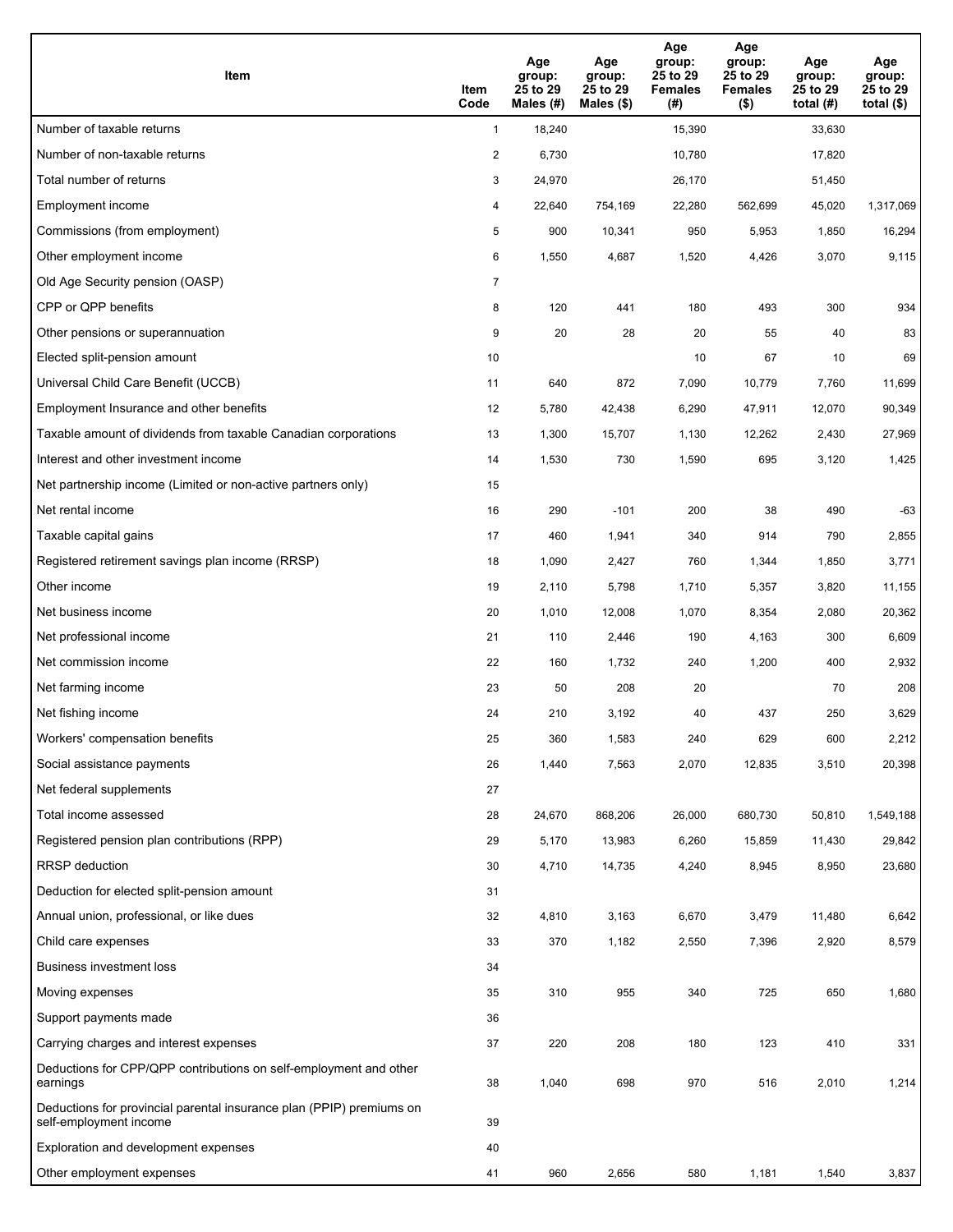| Item                                                              | Item<br>Code | Age<br>group:<br>25 to 29<br>Males (#) | Age<br>group:<br>25 to 29<br>Males (\$) | Age<br>group:<br>25 to 29<br><b>Females</b><br>(# ) | Age<br>group:<br>25 to 29<br>Females<br>$($ \$) | Age<br>group:<br>25 to 29<br>total (#) | Age<br>group:<br>25 to 29<br>total $($)$ |
|-------------------------------------------------------------------|--------------|----------------------------------------|-----------------------------------------|-----------------------------------------------------|-------------------------------------------------|----------------------------------------|------------------------------------------|
| Clergy residence deduction                                        | 42           | 30                                     | 300                                     |                                                     |                                                 | 40                                     | 333                                      |
| Other deductions                                                  | 43           | 1,110                                  | 773                                     | 1,090                                               | 596                                             | 2,200                                  | 1,370                                    |
| Total deductions before adjustments                               | 44           | 12,500                                 | 38,687                                  | 13,590                                              | 38,909                                          | 26,090                                 | 77,597                                   |
| Social benefits repayment                                         | 45           | 520                                    | 797                                     |                                                     |                                                 | 530                                    | 816                                      |
| Net income after adjustments                                      | 46           | 24,620                                 | 828,973                                 | 25,950                                              | 641,956                                         | 50,700                                 | 1,471,179                                |
| Canadian Forces personnel and police deduction                    | 47           | 30                                     | 876                                     |                                                     |                                                 | 40                                     | 1,023                                    |
| Security options deductions                                       | 48           |                                        |                                         | 20                                                  | 21                                              |                                        |                                          |
| Other payments deductions                                         | 49           | 1,780                                  | 9,146                                   | 2,290                                               | 13,463                                          | 4,070                                  | 22,610                                   |
| Non-capital losses of other years                                 | 50           |                                        |                                         | 10                                                  | 26                                              | 20                                     | 102                                      |
| Net capital losses of other years                                 | 51           | 60                                     | 37                                      | 30                                                  | 23                                              | 90                                     | 60                                       |
| Capital gains deduction                                           | 52           |                                        |                                         |                                                     |                                                 | 20                                     | 2,090                                    |
| Northern residents deductions                                     | 53           | 30                                     | 94                                      | 20                                                  | 33                                              | 50                                     | 126                                      |
| Additional deductions                                             | 54           | 20                                     | 186                                     | 10                                                  | 206                                             | 30                                     | 392                                      |
| Farming/fishing losses of prior years                             | 55           |                                        |                                         |                                                     |                                                 |                                        |                                          |
| Total deductions from net income                                  | 56           | 1,990                                  | 12,529                                  | 2,390                                               | 14,574                                          | 4,380                                  | 27,103                                   |
| Taxable income assessed                                           | 57           | 23,910                                 | 816,479                                 | 25,430                                              | 627,407                                         | 49,470                                 | 1,444,137                                |
| Basic personal amount                                             | 58           | 24,960                                 | 268,527                                 | 26,170                                              | 281,402                                         | 51,450                                 | 553,163                                  |
| Age amount                                                        | 59           |                                        |                                         |                                                     |                                                 |                                        |                                          |
| Spouse or common-law partner amount                               | 60           | 1,840                                  | 13,097                                  | 690                                                 | 5,048                                           | 2,580                                  | 18,669                                   |
| Amount for eligible dependant                                     | 61           | 190                                    | 1,973                                   | 3,140                                               | 32,946                                          | 3,330                                  | 34,918                                   |
| Amount for children 17 and under                                  | 62           | 2,550                                  | 8,850                                   | 5,220                                               | 17,926                                          | 7,810                                  | 26,921                                   |
| Amount for infirm dependants age 18 or older                      | 63           |                                        |                                         |                                                     |                                                 |                                        |                                          |
| CPP or QPP contributions through employment                       | 64           | 20,830                                 | 28,835                                  | 19,870                                              | 22,387                                          | 40,710                                 | 51,228                                   |
| CPP or QPP contributions on self-employment and other<br>earnings | 65           | 1,040                                  | 698                                     | 970                                                 | 516                                             | 2,010                                  | 1,214                                    |
| Employment Insurance premiums                                     | 66           | 21,210                                 | 11,548                                  | 20,480                                              | 9,321                                           | 41,700                                 | 20,871                                   |
| PPIP premiums paid                                                | 67           |                                        |                                         |                                                     |                                                 |                                        |                                          |
| PPIP premiums payable on employment income                        | 68           |                                        |                                         |                                                     |                                                 |                                        |                                          |
| PPIP premiums payable on self-employment income                   | 69           |                                        |                                         |                                                     |                                                 |                                        |                                          |
| Volunteer firefighters' amount                                    | 70           | 350                                    | 1,047                                   | 60                                                  | 183                                             | 410                                    | 1,230                                    |
| Canada employment amount                                          | 71           | 22,030                                 | 23,872                                  | 21,640                                              | 23,328                                          | 43,680                                 | 47,206                                   |
| Public transit amount                                             | 72           | 1,050                                  | 452                                     | 1,270                                               | 523                                             | 2,320                                  | 976                                      |
| Children's fitness amount                                         | 73           | 440                                    | 123                                     | 780                                                 | 242                                             | 1,220                                  | 365                                      |
| Children's arts amount                                            | 74           | 100                                    | 33                                      | 160                                                 | 48                                              | 260                                    | 80                                       |
| Home buyers' amount                                               | 75           | 890                                    | 4,154                                   | 570                                                 | 2,572                                           | 1,460                                  | 6,725                                    |
| Pension income amount                                             | 76           | 20                                     | 19                                      | 30                                                  | 42                                              | 50                                     | 61                                       |
| Caregiver amount                                                  | 77           | 30                                     | 129                                     | 10                                                  | 72                                              | 40                                     | 201                                      |
| Disability amount                                                 | 78           | 320                                    | 2,368                                   | 230                                                 | 1,691                                           | 550                                    | 4,058                                    |
| Disability amount transferred from a dependant                    | 79           | 70                                     | 787                                     | 120                                                 | 1,341                                           | 190                                    | 2,128                                    |
| Interest paid on student loans                                    | 80           | 3,040                                  | 1,901                                   | 4,500                                               | 3,384                                           | 7,540                                  | 5,285                                    |
| Tuition, education, and textbook amounts                          | 81           | 4,270                                  | 31,145                                  | 5,720                                               | 43,037                                          | 9,990                                  | 74,196                                   |
| Tuition, education, and textbook amounts transferred from a child | 82           |                                        |                                         |                                                     |                                                 |                                        |                                          |
| Amounts transferred from spouse or common-law partner             | 83           | 590                                    | 2,322                                   | 400                                                 | 1,587                                           | 1,030                                  | 4,019                                    |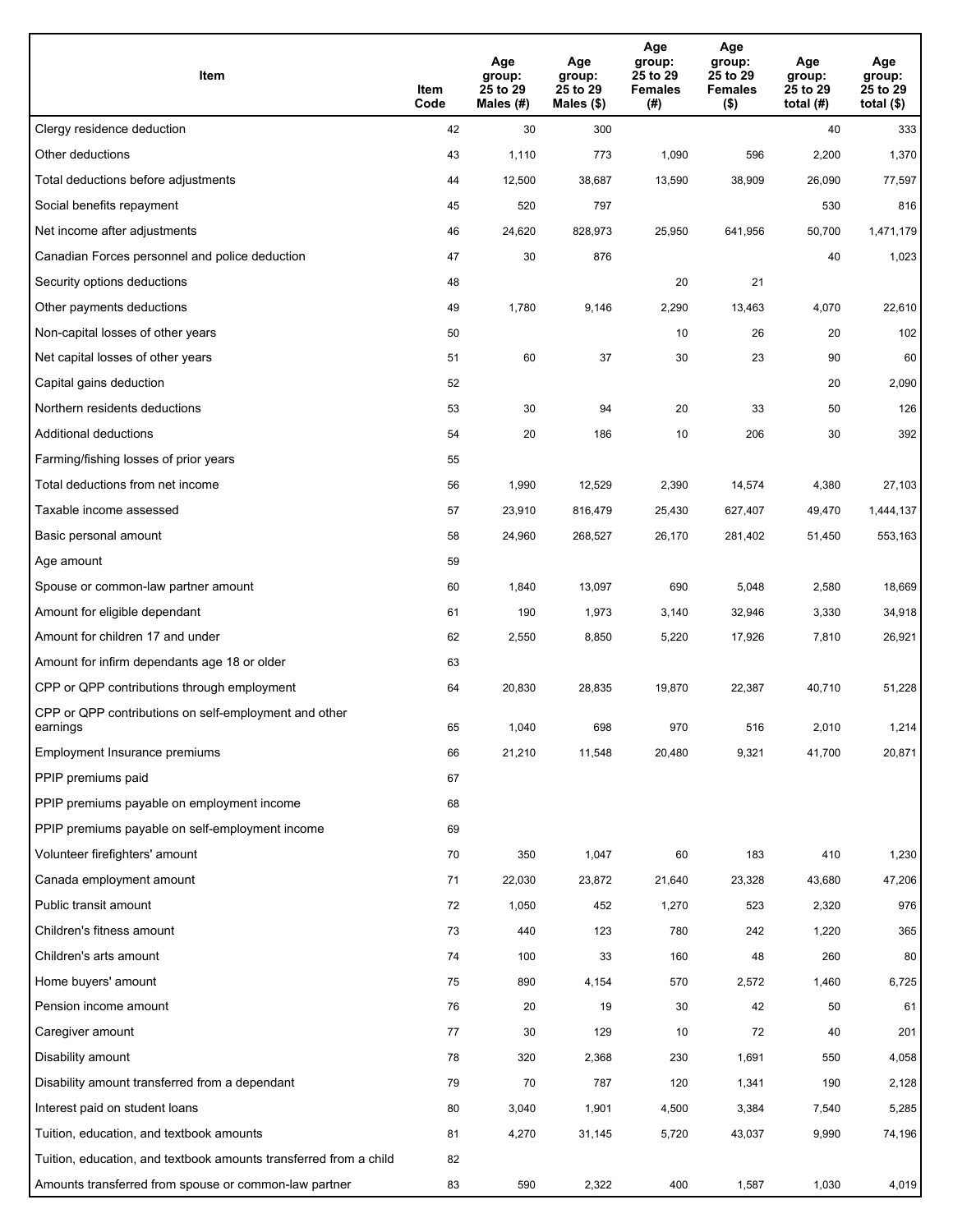| <b>Item</b>                                         | Item<br>Code | Age<br>group:<br>25 to 29<br>Males (#) | Age<br>group:<br>25 to 29<br>Males $(\$)$ | Age<br>group:<br>25 to 29<br><b>Females</b><br>(#) | Age<br>group:<br>25 to 29<br><b>Females</b><br>$($ \$) | Age<br>group:<br>25 to 29<br>total $(H)$ | Age<br>group:<br>25 to 29<br>total $($)$ |
|-----------------------------------------------------|--------------|----------------------------------------|-------------------------------------------|----------------------------------------------------|--------------------------------------------------------|------------------------------------------|------------------------------------------|
| Medical expenses                                    | 84           | 1.610                                  | 1,597                                     | 3,390                                              | 3,370                                                  | 5,000                                    | 4,967                                    |
| Total tax credits on personal amounts               | 85           | 24,960                                 | 60,524                                    | 26,170                                             | 67,649                                                 | 51,450                                   | 128,779                                  |
| Allowable charitable donations and government gifts | 86           | 2,680                                  | 1,231                                     | 2,940                                              | 1,004                                                  | 5,620                                    | 2,235                                    |
| Eligible cultural and ecological gifts              | 87           |                                        |                                           |                                                    |                                                        |                                          |                                          |
| Total tax credit on donations and gifts             | 88           | 2,620                                  | 318                                       | 2,880                                              | 249                                                    | 5,500                                    | 567                                      |
| Total federal non-refundable tax credits            | 89           | 24,960                                 | 60,842                                    | 26,170                                             | 67,898                                                 | 51,450                                   | 129,347                                  |
| Federal dividend tax credit                         | 90           | 1,200                                  | 1,848                                     | 990                                                | 1,384                                                  | 2,190                                    | 3,232                                    |
| Overseas employment tax credit                      | 91           | 30                                     | 302                                       |                                                    |                                                        | 40                                       | 317                                      |
| Minimum tax carryover                               | 92           | 20                                     | 47                                        |                                                    |                                                        | 20                                       | 66                                       |
| Basic federal tax                                   | 93           | 17,230                                 | 77,097                                    | 13,640                                             | 42,758                                                 | 30,870                                   | 119,883                                  |
| Federal Foreign Tax Credit                          | 94           | 230                                    | 172                                       | 140                                                | 42                                                     | 370                                      | 214                                      |
| Federal Political contribution tax credit           | 95           | 40                                     | 5                                         |                                                    |                                                        | 50                                       | 6                                        |
| <b>Investment Tax Credit</b>                        | 96           | 30                                     | 36                                        |                                                    |                                                        | 30                                       | 50                                       |
| Labour-sponsored funds tax credit                   | 97           |                                        |                                           |                                                    |                                                        |                                          |                                          |
| Alternative minimum tax payable                     | 98           | 20                                     | 108                                       |                                                    |                                                        | 30                                       | 142                                      |
| Net federal tax                                     | 99           | 17,200                                 | 76,884                                    | 13,600                                             | 42,703                                                 | 30,800                                   | 119,615                                  |
| CPP contributions on self-employment                | 100          | 1,040                                  | 1,397                                     | 970                                                | 1,032                                                  | 2,010                                    | 2,429                                    |
| Social Benefits repayment                           | 101          | 520                                    | 797                                       |                                                    |                                                        | 530                                      | 816                                      |
| <b>Net Provincial Tax</b>                           | 102          | 17,160                                 | 58,039                                    | 13,810                                             | 30,048                                                 | 30,970                                   | 88,108                                   |
| Total tax payable                                   | 103          | 18,240                                 | 137,118                                   | 15,390                                             | 73,811                                                 | 33,630                                   | 210,977                                  |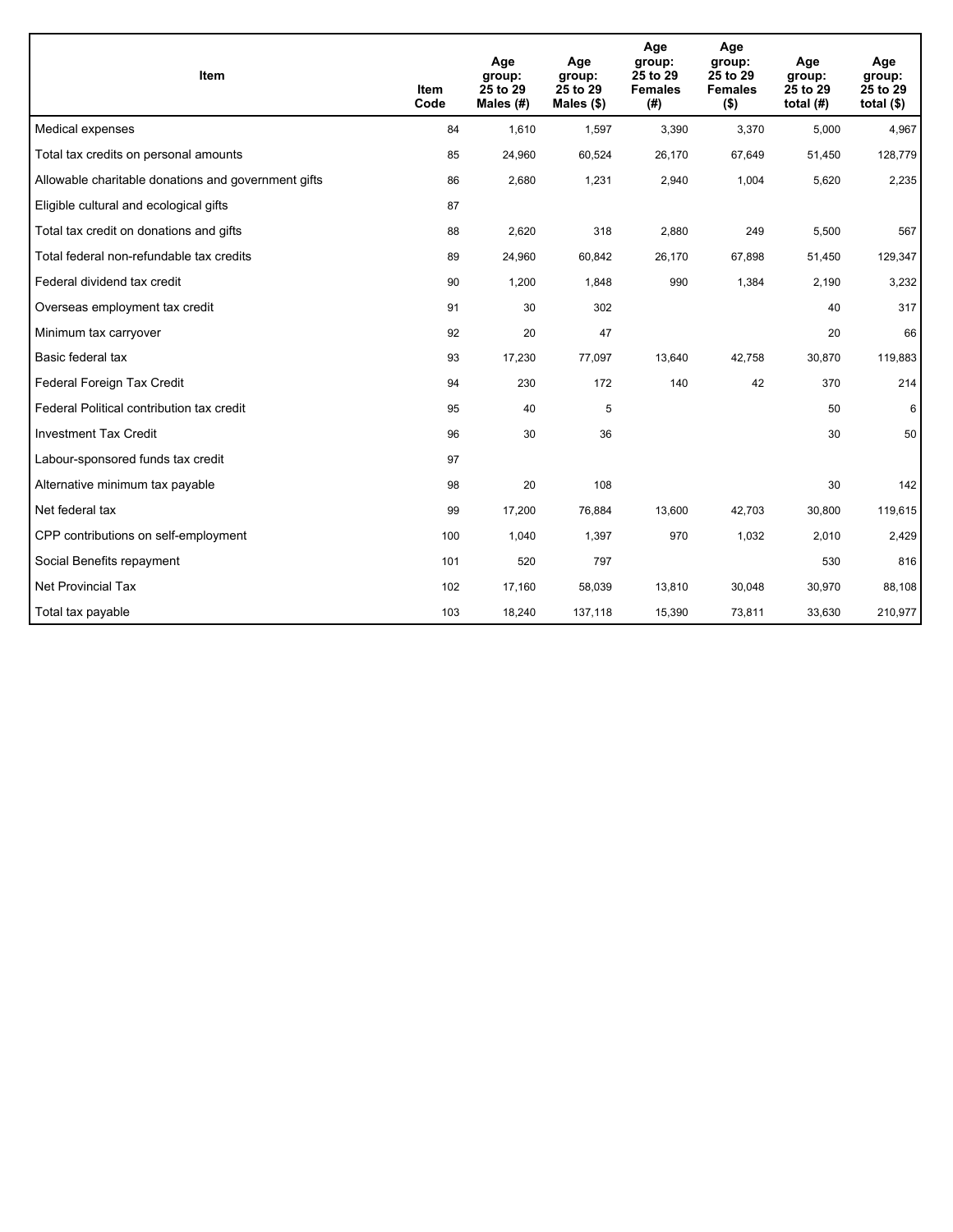| Item                                                                                           | Item<br>Code   | Age<br>group:<br>30 to 34<br>Males (#) | Age<br>group:<br>30 to 34<br>Males $(\$)$ | Age<br>group:<br>30 to 34<br><b>Females</b><br>(#) | Age<br>group:<br>30 to 34<br><b>Females</b><br>$($ \$) | Age<br>group:<br>30 to 34<br>total $(H)$ | Age<br>group:<br>30 to 34<br>total $($ |
|------------------------------------------------------------------------------------------------|----------------|----------------------------------------|-------------------------------------------|----------------------------------------------------|--------------------------------------------------------|------------------------------------------|----------------------------------------|
| Number of taxable returns                                                                      | $\mathbf{1}$   | 19,940                                 |                                           | 18,320                                             |                                                        | 38,260                                   |                                        |
| Number of non-taxable returns                                                                  | $\overline{a}$ | 3,940                                  |                                           | 8,380                                              |                                                        | 12,410                                   |                                        |
| Total number of returns                                                                        | 3              | 23,880                                 |                                           | 26,710                                             |                                                        | 50,670                                   |                                        |
| Employment income                                                                              | 4              | 21,250                                 | 923,769                                   | 22,100                                             | 684,063                                                | 43,390                                   | 1,607,855                              |
| Commissions (from employment)                                                                  | 5              | 750                                    | 13,432                                    | 720                                                | 6,759                                                  | 1,470                                    | 20,191                                 |
| Other employment income                                                                        | 6              | 1,770                                  | 9,077                                     | 1,360                                              | 4,880                                                  | 3,130                                    | 13,958                                 |
| Old Age Security pension (OASP)                                                                | 7              |                                        |                                           |                                                    |                                                        |                                          |                                        |
| CPP or QPP benefits                                                                            | 8              | 110                                    | 832                                       | 210                                                | 1,461                                                  | 320                                      | 2,293                                  |
| Other pensions or superannuation                                                               | 9              | 30                                     | 165                                       | 30                                                 | 170                                                    | 50                                       | 335                                    |
| Elected split-pension amount                                                                   | 10             |                                        |                                           | 30                                                 | 160                                                    | 30                                       | 200                                    |
| Universal Child Care Benefit (UCCB)                                                            | 11             | 1,660                                  | 2,416                                     | 9,770                                              | 15,145                                                 | 11,440                                   | 17,595                                 |
| Employment Insurance and other benefits                                                        | 12             | 5,400                                  | 42,649                                    | 7,230                                              | 62,302                                                 | 12,620                                   | 104,950                                |
| Taxable amount of dividends from taxable Canadian corporations                                 | 13             | 1,590                                  | 24,252                                    | 1,490                                              | 26,909                                                 | 3,080                                    | 51,161                                 |
| Interest and other investment income                                                           | 14             | 1,820                                  | 1,118                                     | 1,930                                              | 947                                                    | 3,750                                    | 2,065                                  |
| Net partnership income (Limited or non-active partners only)                                   | 15             |                                        |                                           |                                                    |                                                        |                                          |                                        |
| Net rental income                                                                              | 16             | 590                                    | 205                                       | 500                                                | 183                                                    | 1,090                                    | 387                                    |
| Taxable capital gains                                                                          | 17             | 550                                    | 3,357                                     | 460                                                | 1,409                                                  | 1,010                                    | 4,765                                  |
| Registered retirement savings plan income (RRSP)                                               | 18             | 2,070                                  | 4,933                                     | 1,850                                              | 3,840                                                  | 3,920                                    | 8,773                                  |
| Other income                                                                                   | 19             | 1,730                                  | 7,024                                     | 1,780                                              | 6,673                                                  | 3,510                                    | 13,697                                 |
| Net business income                                                                            | 20             | 1,490                                  | 18,648                                    | 1,540                                              | 11,925                                                 | 3,030                                    | 30,574                                 |
| Net professional income                                                                        | 21             | 220                                    | 6,113                                     | 330                                                | 9,428                                                  | 560                                      | 15,541                                 |
| Net commission income                                                                          | 22             | 200                                    | 2,781                                     | 280                                                | 2,298                                                  | 480                                      | 5,079                                  |
| Net farming income                                                                             | 23             | 80                                     | 730                                       | 40                                                 | 221                                                    | 130                                      | 951                                    |
| Net fishing income                                                                             | 24             | 290                                    | 5,362                                     | 40                                                 | 585                                                    | 340                                      | 5,947                                  |
| Workers' compensation benefits                                                                 | 25             | 430                                    | 2,454                                     | 340                                                | 1,169                                                  | 760                                      | 3,623                                  |
| Social assistance payments                                                                     | 26             | 1,240                                  | 6,865                                     | 1,920                                              | 11,974                                                 | 3,160                                    | 18,839                                 |
| Net federal supplements                                                                        | 27             |                                        |                                           |                                                    |                                                        |                                          |                                        |
| Total income assessed                                                                          | 28             | 23,660                                 | 1,076,234                                 | 26,550                                             | 852,861                                                | 50,260                                   | 1,929,152                              |
| Registered pension plan contributions (RPP)                                                    | 29             | 6,380                                  | 21,618                                    | 8,500                                              | 25,821                                                 | 14,880                                   | 47,440                                 |
| <b>RRSP</b> deduction                                                                          | 30             | 6,370                                  | 23,382                                    | 6,100                                              | 14,604                                                 | 12,470                                   | 37,987                                 |
| Deduction for elected split-pension amount                                                     | 31             |                                        |                                           |                                                    |                                                        |                                          |                                        |
| Annual union, professional, or like dues                                                       | 32             | 5,330                                  | 4,147                                     | 7,870                                              | 4,628                                                  | 13,200                                   | 8,775                                  |
| Child care expenses                                                                            | 33             | 1,260                                  | 5,658                                     | 5,560                                              | 21,677                                                 | 6,820                                    | 27,337                                 |
| Business investment loss                                                                       | 34             |                                        |                                           |                                                    |                                                        |                                          |                                        |
| Moving expenses                                                                                | 35             | 230                                    | 1,415                                     | 220                                                | 1,093                                                  | 450                                      | 2,509                                  |
| Support payments made                                                                          | 36             | 40                                     | 174                                       |                                                    |                                                        | 50                                       | 181                                    |
| Carrying charges and interest expenses                                                         | 37             | 450                                    | 577                                       | 330                                                | 399                                                    | 780                                      | 976                                    |
| Deductions for CPP/QPP contributions on self-employment and other<br>earnings                  | 38             | 1,420                                  | 1,175                                     | 1,320                                              | 790                                                    | 2,730                                    | 1,964                                  |
| Deductions for provincial parental insurance plan (PPIP) premiums on<br>self-employment income | 39             |                                        |                                           |                                                    |                                                        |                                          |                                        |
| Exploration and development expenses                                                           | 40             |                                        |                                           |                                                    |                                                        |                                          |                                        |
| Other employment expenses                                                                      | 41             | 1,230                                  | 4,736                                     | 850                                                | 2,299                                                  | 2,080                                    | 7,034                                  |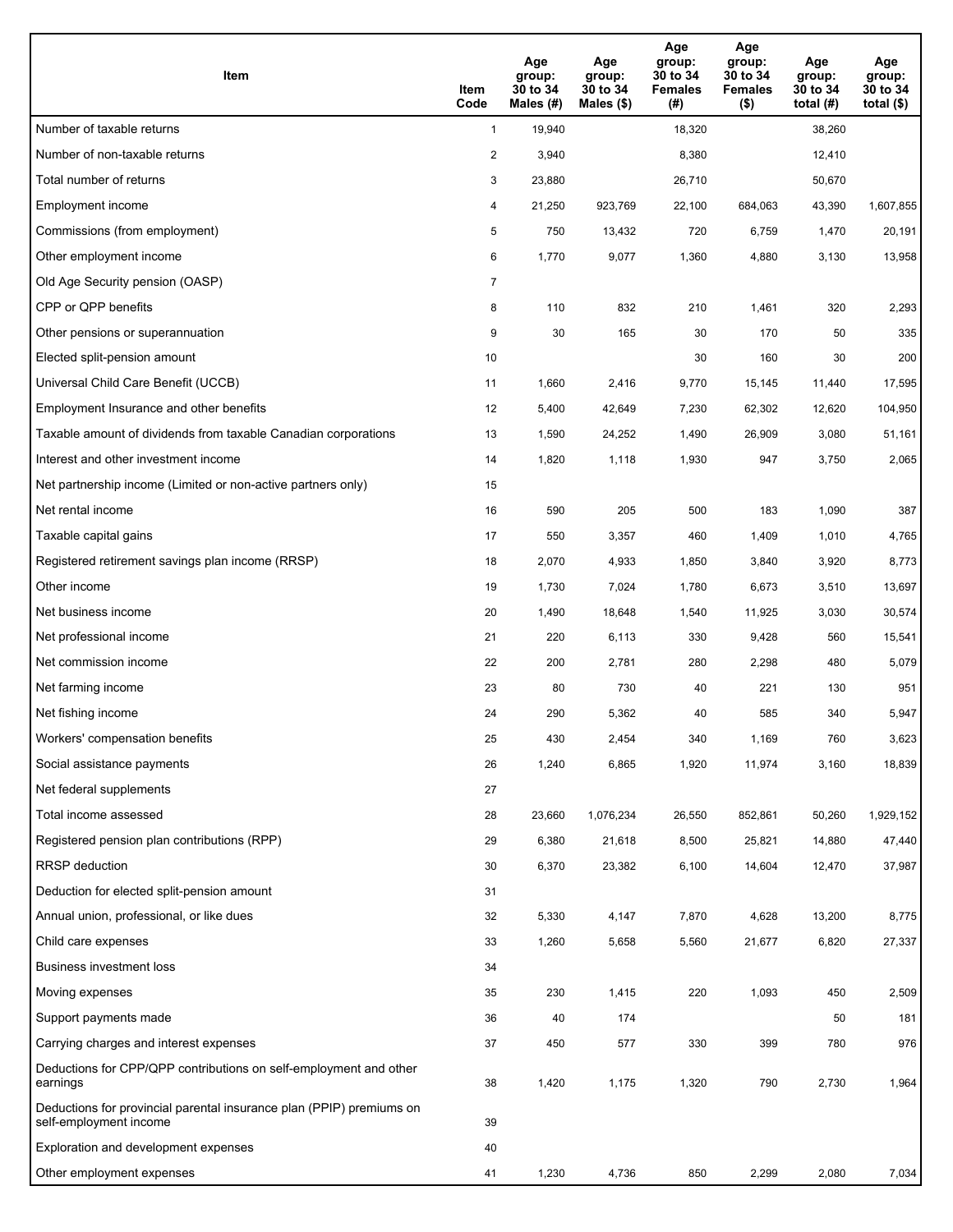| Item                                                              | Item<br>Code | Age<br>group:<br>30 to 34<br>Males (#) | Age<br>group:<br>30 to 34<br>Males (\$) | Age<br>group:<br>30 to 34<br><b>Females</b><br>(# ) | Age<br>group:<br>30 to 34<br><b>Females</b><br>$($ \$) | Age<br>group:<br>30 to 34<br>total $(H)$ | Age<br>group:<br>30 to 34<br>total $($)$ |
|-------------------------------------------------------------------|--------------|----------------------------------------|-----------------------------------------|-----------------------------------------------------|--------------------------------------------------------|------------------------------------------|------------------------------------------|
| Clergy residence deduction                                        | 42           | 40                                     | 464                                     | 20                                                  | 127                                                    | 60                                       | 591                                      |
| Other deductions                                                  | 43           | 1,180                                  | 1,078                                   | 1,220                                               | 743                                                    | 2,400                                    | 1,820                                    |
| Total deductions before adjustments                               | 44           | 14,790                                 | 64,598                                  | 16,760                                              | 72,257                                                 | 31,550                                   | 136,858                                  |
| Social benefits repayment                                         | 45           | 590                                    | 996                                     | 40                                                  | 50                                                     | 630                                      | 1,046                                    |
| Net income after adjustments                                      | 46           | 23,590                                 | 1,011,151                               | 26,470                                              | 780,959                                                | 50,110                                   | 1,792,165                                |
| Canadian Forces personnel and police deduction                    | 47           | 20                                     | 470                                     |                                                     |                                                        | 20                                       | 470                                      |
| Security options deductions                                       | 48           |                                        |                                         | 40                                                  | 60                                                     | 80                                       | 720                                      |
| Other payments deductions                                         | 49           | 1,650                                  | 9,319                                   | 2,230                                               | 13,144                                                 | 3,880                                    | 22,463                                   |
| Non-capital losses of other years                                 | 50           | 20                                     | 194                                     | 20                                                  | 104                                                    | 50                                       | 298                                      |
| Net capital losses of other years                                 | 51           | 90                                     | 87                                      | 50                                                  | 30                                                     | 140                                      | 117                                      |
| Capital gains deduction                                           | 52           | 20                                     | 2,502                                   |                                                     |                                                        | 20                                       | 3,363                                    |
| Northern residents deductions                                     | 53           | 40                                     | 120                                     | 30                                                  | 76                                                     | 70                                       | 196                                      |
| Additional deductions                                             | 54           | 20                                     | 353                                     |                                                     |                                                        | 30                                       | 429                                      |
| Farming/fishing losses of prior years                             | 55           |                                        |                                         |                                                     |                                                        |                                          |                                          |
| Total deductions from net income                                  | 56           | 1,900                                  | 13,709                                  | 2,390                                               | 14,416                                                 | 4,280                                    | 28,126                                   |
| Taxable income assessed                                           | 57           | 22,920                                 | 997,544                                 | 25,810                                              | 766,560                                                | 48,780                                   | 1,764,159                                |
| Basic personal amount                                             | 58           | 23,880                                 | 256,492                                 | 26,710                                              | 286,884                                                | 50,670                                   | 544,270                                  |
| Age amount                                                        | 59           |                                        |                                         |                                                     |                                                        |                                          |                                          |
| Spouse or common-law partner amount                               | 60           | 2,830                                  | 20,581                                  | 900                                                 | 6,626                                                  | 3,750                                    | 27,382                                   |
| Amount for eligible dependant                                     | 61           | 400                                    | 4,164                                   | 4,200                                               | 44,309                                                 | 4,600                                    | 48,473                                   |
| Amount for children 17 and under                                  | 62           | 5,920                                  | 23,129                                  | 8,470                                               | 33,577                                                 | 14,400                                   | 56,761                                   |
| Amount for infirm dependants age 18 or older                      | 63           |                                        |                                         |                                                     |                                                        | 10                                       | 102                                      |
| CPP or QPP contributions through employment                       | 64           | 20,120                                 | 32,988                                  | 20,080                                              | 26,653                                                 | 40,200                                   | 59,642                                   |
| CPP or QPP contributions on self-employment and other<br>earnings | 65           | 1,420                                  | 1,175                                   | 1,320                                               | 790                                                    | 2,730                                    | 1,964                                    |
| Employment Insurance premiums                                     | 66           | 20,160                                 | 12,705                                  | 20,350                                              | 10,598                                                 | 40,510                                   | 23,303                                   |
| PPIP premiums paid                                                | 67           |                                        |                                         |                                                     |                                                        |                                          |                                          |
| PPIP premiums payable on employment income                        | 68           |                                        |                                         |                                                     |                                                        |                                          |                                          |
| PPIP premiums payable on self-employment income                   | 69           |                                        |                                         |                                                     |                                                        |                                          |                                          |
| Volunteer firefighters' amount                                    | 70           | 410                                    | 1,214                                   | 70                                                  | 210                                                    | 480                                      | 1,424                                    |
| Canada employment amount                                          | 71           | 20,860                                 | 22,662                                  | 21,500                                              | 23,174                                                 | 42,360                                   | 45,839                                   |
| Public transit amount                                             | 72           | 880                                    | 427                                     | 950                                                 | 460                                                    | 1,830                                    | 887                                      |
| Children's fitness amount                                         | 73           | 2,060                                  | 846                                     | 2,630                                               | 1,044                                                  | 4,700                                    | 1,890                                    |
| Children's arts amount                                            | 74           | 520                                    | 186                                     | 670                                                 | 213                                                    | 1,200                                    | 399                                      |
| Home buyers' amount                                               | 75           | 610                                    | 2,871                                   | 410                                                 | 1,910                                                  | 1,030                                    | 4,782                                    |
| Pension income amount                                             | 76           | 30                                     | 47                                      | 50                                                  | 84                                                     | 80                                       | 131                                      |
| Caregiver amount                                                  | 77           | 40                                     | 155                                     | 30                                                  | 187                                                    | 70                                       | 342                                      |
| Disability amount                                                 | 78           | 290                                    | 2,160                                   | 300                                                 | 2,219                                                  | 580                                      | 4,379                                    |
| Disability amount transferred from a dependant                    | 79           | 200                                    | 2,431                                   | 390                                                 | 4,733                                                  | 600                                      | 7,163                                    |
| Interest paid on student loans                                    | 80           | 2,640                                  | 1,505                                   | 4,330                                               | 2,914                                                  | 6,970                                    | 4,418                                    |
| Tuition, education, and textbook amounts                          | 81           | 1,930                                  | 11,990                                  | 2,730                                               | 14,365                                                 | 4,660                                    | 26,355                                   |
| Tuition, education, and textbook amounts transferred from a child | 82           | 20                                     | 63                                      | 20                                                  | 42                                                     | 40                                       | 104                                      |
| Amounts transferred from spouse or common-law partner             | 83           | 670                                    | 2,684                                   | 570                                                 | 2,531                                                  | 1,250                                    | 5,257                                    |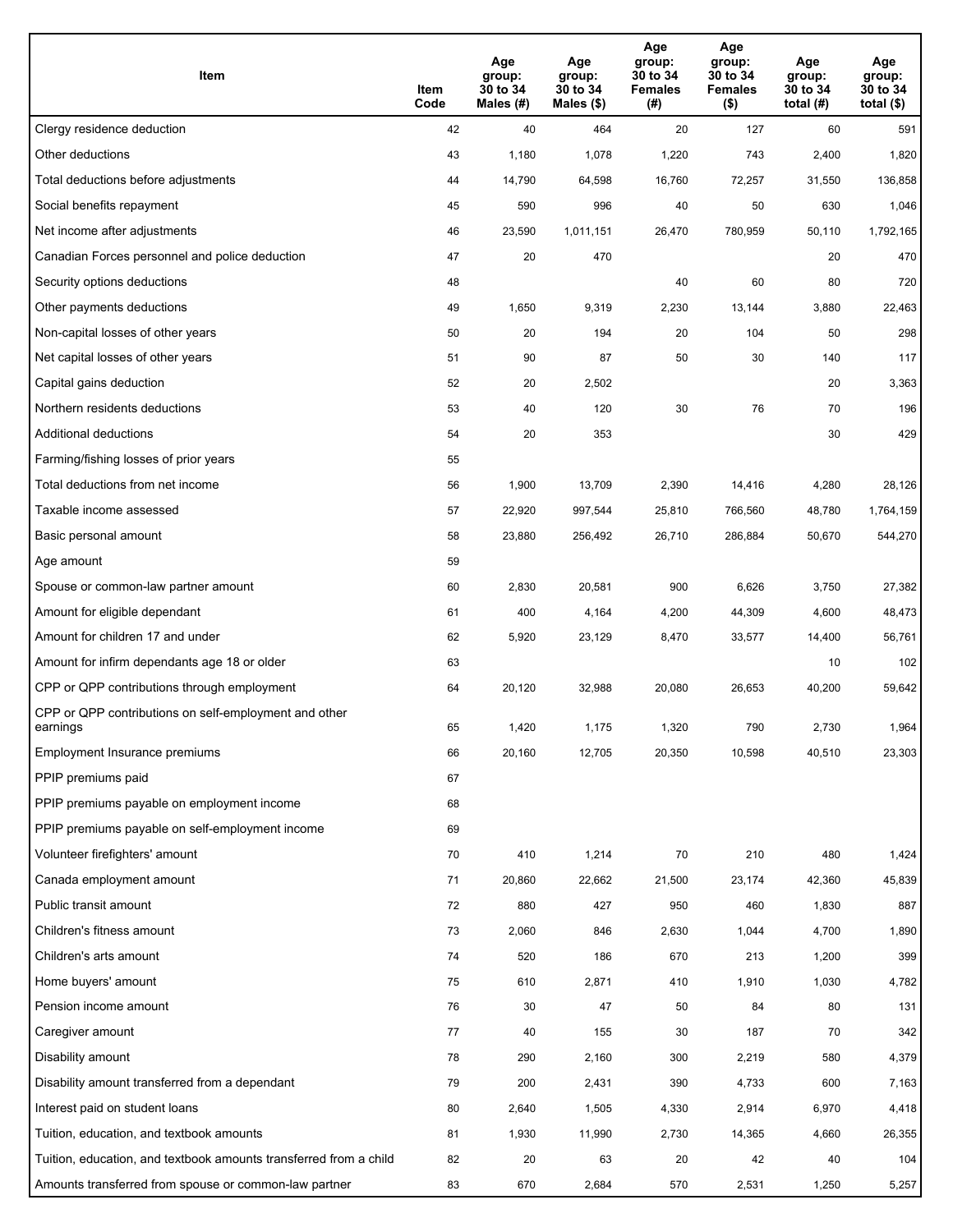| <b>Item</b>                                         | Item<br>Code | Age<br>group:<br>30 to 34<br>Males $(H)$ | Age<br>group:<br>30 to 34<br>Males $(\$)$ | Age<br>group:<br>30 to 34<br><b>Females</b><br>(#) | Age<br>group:<br>30 to 34<br><b>Females</b><br>$($ \$) | Age<br>group:<br>30 to 34<br>total $(H)$ | Age<br>group:<br>30 to 34<br>total $($)$ |
|-----------------------------------------------------|--------------|------------------------------------------|-------------------------------------------|----------------------------------------------------|--------------------------------------------------------|------------------------------------------|------------------------------------------|
| Medical expenses                                    | 84           | 2,200                                    | 2,686                                     | 4,740                                              | 5,679                                                  | 6.940                                    | 8,366                                    |
| Total tax credits on personal amounts               | 85           | 23,880                                   | 60,482                                    | 26,710                                             | 70,393                                                 | 50,670                                   | 131,051                                  |
| Allowable charitable donations and government gifts | 86           | 3,870                                    | 2,155                                     | 4,020                                              | 1,583                                                  | 7,890                                    | 3,738                                    |
| Eligible cultural and ecological gifts              | 87           |                                          |                                           |                                                    |                                                        | 10                                       | $\mathbf{1}$                             |
| Total tax credit on donations and gifts             | 88           | 3,800                                    | 560                                       | 3,960                                              | 396                                                    | 7,750                                    | 956                                      |
| Total federal non-refundable tax credits            | 89           | 23,880                                   | 61,042                                    | 26,710                                             | 70,789                                                 | 50,670                                   | 132,007                                  |
| Federal dividend tax credit                         | 90           | 1,540                                    | 3,100                                     | 1,380                                              | 3,462                                                  | 2,920                                    | 6,562                                    |
| Overseas employment tax credit                      | 91           | 50                                       | 532                                       |                                                    |                                                        | 60                                       | 571                                      |
| Minimum tax carryover                               | 92           | 20                                       | 62                                        |                                                    |                                                        | 30                                       | 66                                       |
| Basic federal tax                                   | 93           | 19,070                                   | 110,609                                   | 16,300                                             | 64,105                                                 | 35,370                                   | 174,714                                  |
| Federal Foreign Tax Credit                          | 94           | 360                                      | 862                                       | 230                                                | 75                                                     | 580                                      | 937                                      |
| Federal Political contribution tax credit           | 95           | 70                                       | $\overline{7}$                            | 40                                                 | 3                                                      | 100                                      | 10                                       |
| <b>Investment Tax Credit</b>                        | 96           | 50                                       | 94                                        |                                                    |                                                        | 60                                       | 113                                      |
| Labour-sponsored funds tax credit                   | 97           |                                          |                                           |                                                    |                                                        |                                          |                                          |
| Alternative minimum tax payable                     | 98           | 50                                       | 227                                       | 20                                                 | 70                                                     | 70                                       | 297                                      |
| Net federal tax                                     | 99           | 19,040                                   | 109,638                                   | 16,280                                             | 64,012                                                 | 35,320                                   | 173,650                                  |
| CPP contributions on self-employment                | 100          | 1,420                                    | 2,350                                     | 1,320                                              | 1,579                                                  | 2,730                                    | 3,929                                    |
| Social Benefits repayment                           | 101          | 590                                      | 996                                       | 40                                                 | 50                                                     | 630                                      | 1,046                                    |
| <b>Net Provincial Tax</b>                           | 102          | 19,390                                   | 87,465                                    | 17,400                                             | 50,487                                                 | 36,790                                   | 137,952                                  |
| Total tax payable                                   | 103          | 19,940                                   | 200,450                                   | 18,320                                             | 116,145                                                | 38,260                                   | 316,595                                  |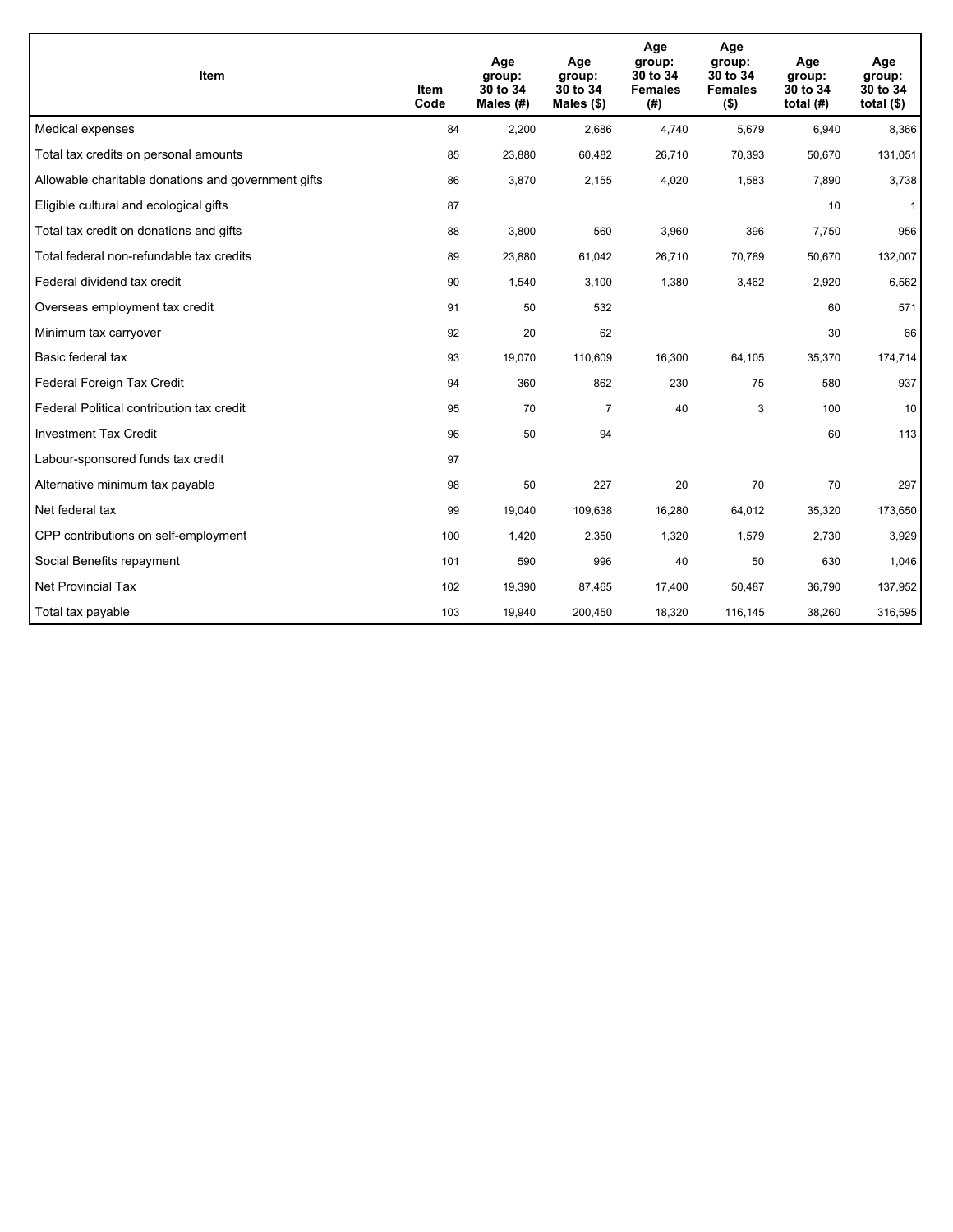| Item                                                                                           | Item<br>Code   | Age<br>group:<br>35 to 39<br>Males (#) | Age<br>group:<br>35 to 39<br>Males $(\$)$ | Age<br>group:<br>35 to 39<br><b>Females</b><br>(#) | Age<br>group:<br>35 to 39<br><b>Females</b><br>$($ \$) | Age<br>group:<br>35 to 39<br>total $(#)$ | Age<br>group:<br>35 to 39<br>total $($)$ |
|------------------------------------------------------------------------------------------------|----------------|----------------------------------------|-------------------------------------------|----------------------------------------------------|--------------------------------------------------------|------------------------------------------|------------------------------------------|
| Number of taxable returns                                                                      | $\mathbf{1}$   | 21,490                                 |                                           | 19,770                                             |                                                        | 41,260                                   |                                          |
| Number of non-taxable returns                                                                  | $\overline{c}$ | 3,510                                  |                                           | 7,720                                              |                                                        | 11,240                                   |                                          |
| Total number of returns                                                                        | 3              | 24,990                                 |                                           | 27,490                                             |                                                        | 52,500                                   |                                          |
| Employment income                                                                              | 4              | 21,690                                 | 1,091,433                                 | 22,780                                             | 798,854                                                | 44,480                                   | 1,890,770                                |
| Commissions (from employment)                                                                  | 5              | 720                                    | 20,613                                    | 590                                                | 6,093                                                  | 1,310                                    | 26,706                                   |
| Other employment income                                                                        | 6              | 1,970                                  | 14,118                                    | 1,380                                              | 5,874                                                  | 3,350                                    | 19,994                                   |
| Old Age Security pension (OASP)                                                                | $\overline{7}$ |                                        |                                           |                                                    |                                                        |                                          |                                          |
| CPP or QPP benefits                                                                            | 8              | 240                                    | 1,900                                     | 380                                                | 2,556                                                  | 620                                      | 4,456                                    |
| Other pensions or superannuation                                                               | 9              | 70                                     | 764                                       | 50                                                 | 368                                                    | 120                                      | 1,132                                    |
| Elected split-pension amount                                                                   | 10             | 10                                     | 23                                        | 110                                                | 812                                                    | 120                                      | 835                                      |
| Universal Child Care Benefit (UCCB)                                                            | 11             | 2,260                                  | 3,379                                     | 7,890                                              | 11,632                                                 | 10,160                                   | 15,023                                   |
| Employment Insurance and other benefits                                                        | 12             | 5,130                                  | 43,171                                    | 5,840                                              | 46,343                                                 | 10,970                                   | 89,514                                   |
| Taxable amount of dividends from taxable Canadian corporations                                 | 13             | 2,170                                  | 57,130                                    | 2,040                                              | 51,304                                                 | 4,220                                    | 108,433                                  |
| Interest and other investment income                                                           | 14             | 2,120                                  | 1,439                                     | 2,240                                              | 1,102                                                  | 4,360                                    | 2,541                                    |
| Net partnership income (Limited or non-active partners only)                                   | 15             |                                        |                                           |                                                    |                                                        |                                          |                                          |
| Net rental income                                                                              | 16             | 800                                    | 350                                       | 690                                                | 767                                                    | 1,480                                    | 1,117                                    |
| Taxable capital gains                                                                          | 17             | 700                                    | 5,213                                     | 620                                                | 2,088                                                  | 1,320                                    | 7,301                                    |
| Registered retirement savings plan income (RRSP)                                               | 18             | 3,250                                  | 8,802                                     | 2,890                                              | 6,673                                                  | 6,140                                    | 15,475                                   |
| Other income                                                                                   | 19             | 1,750                                  | 8,769                                     | 1,820                                              | 7,748                                                  | 3,570                                    | 16,518                                   |
| Net business income                                                                            | 20             | 1,830                                  | 25,008                                    | 1,840                                              | 15,984                                                 | 3,670                                    | 40,993                                   |
| Net professional income                                                                        | 21             | 260                                    | 12,501                                    | 370                                                | 12,496                                                 | 630                                      | 24,997                                   |
| Net commission income                                                                          | 22             | 180                                    | 3,005                                     | 260                                                | 2,222                                                  | 440                                      | 5,228                                    |
| Net farming income                                                                             | 23             | 140                                    | 129                                       | 50                                                 | $-41$                                                  | 190                                      | 88                                       |
| Net fishing income                                                                             | 24             | 390                                    | 7,608                                     | 60                                                 | 922                                                    | 450                                      | 8,531                                    |
| Workers' compensation benefits                                                                 | 25             | 640                                    | 5,244                                     | 400                                                | 1,900                                                  | 1,040                                    | 7,144                                    |
| Social assistance payments                                                                     | 26             | 1,290                                  | 7,849                                     | 1,700                                              | 11,224                                                 | 2,980                                    | 19,073                                   |
| Net federal supplements                                                                        | 27             |                                        |                                           |                                                    |                                                        |                                          |                                          |
| Total income assessed                                                                          | 28             | 24,800                                 | 1,318,423                                 | 27,270                                             | 988,183                                                | 52,080                                   | 2,307,102                                |
| Registered pension plan contributions (RPP)                                                    | 29             | 7,460                                  | 28,168                                    | 9,650                                              | 32,861                                                 | 17,110                                   | 61,029                                   |
| <b>RRSP</b> deduction                                                                          | 30             | 7,380                                  | 33,044                                    | 6,530                                              | 19,653                                                 | 13,910                                   | 52,698                                   |
| Deduction for elected split-pension amount                                                     | 31             |                                        |                                           | 10                                                 | 27                                                     | 40                                       | 182                                      |
| Annual union, professional, or like dues                                                       | 32             | 6,190                                  | 4,936                                     | 8,500                                              | 5,239                                                  | 14,680                                   | 10,175                                   |
| Child care expenses                                                                            | 33             | 2,110                                  | 10,145                                    | 6,490                                              | 27,908                                                 | 8,600                                    | 38,054                                   |
| <b>Business investment loss</b>                                                                | 34             | 10                                     | 462                                       |                                                    |                                                        | 20                                       | 513                                      |
| Moving expenses                                                                                | 35             | 190                                    | 1,609                                     | 130                                                | 669                                                    | 320                                      | 2,278                                    |
| Support payments made                                                                          | 36             | 90                                     | 633                                       |                                                    |                                                        | 100                                      | 657                                      |
| Carrying charges and interest expenses                                                         | 37             | 760                                    | 1,327                                     | 540                                                | 723                                                    | 1,290                                    | 2,050                                    |
| Deductions for CPP/QPP contributions on self-employment and other<br>earnings                  | 38             | 1,670                                  | 1,484                                     | 1,530                                              | 988                                                    | 3,200                                    | 2,471                                    |
| Deductions for provincial parental insurance plan (PPIP) premiums on<br>self-employment income | 39             |                                        |                                           |                                                    |                                                        |                                          |                                          |
| Exploration and development expenses                                                           | 40             | 10                                     | 181                                       |                                                    |                                                        | 10                                       | 199                                      |
| Other employment expenses                                                                      | 41             | 1,710                                  | 7,372                                     | 920                                                | 2,730                                                  | 2,630                                    | 10,102                                   |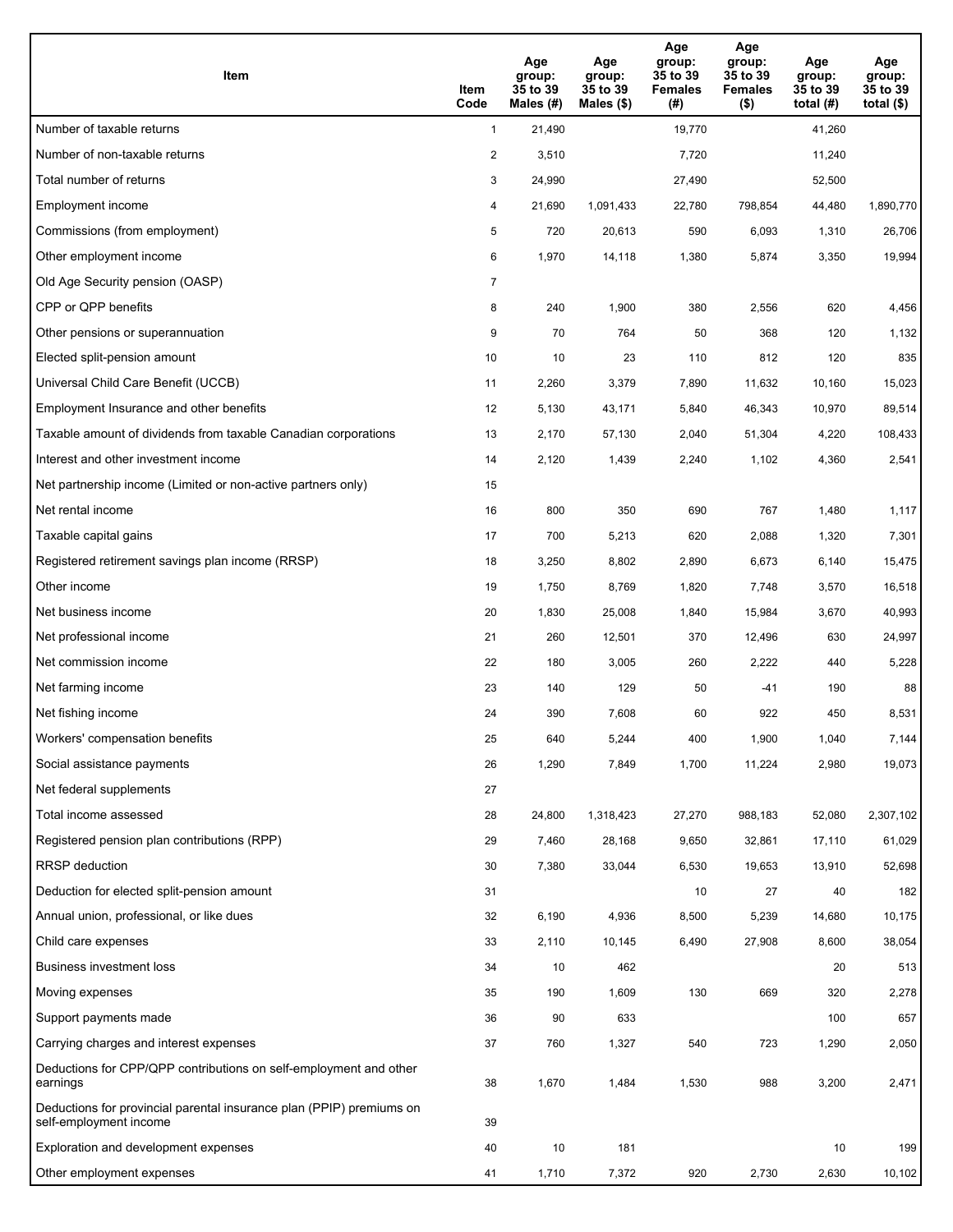| Item                                                              | Item<br>Code | Age<br>group:<br>35 to 39<br>Males (#) | Age<br>group:<br>35 to 39<br>Males (\$) | Age<br>group:<br>35 to 39<br><b>Females</b><br>(# ) | Age<br>group:<br>35 to 39<br><b>Females</b><br>$($ \$) | Age<br>group:<br>35 to 39<br>total $(H)$ | Age<br>group:<br>35 to 39<br>total $($)$ |
|-------------------------------------------------------------------|--------------|----------------------------------------|-----------------------------------------|-----------------------------------------------------|--------------------------------------------------------|------------------------------------------|------------------------------------------|
| Clergy residence deduction                                        | 42           | 50                                     | 629                                     | 20                                                  | 139                                                    | 70                                       | 768                                      |
| Other deductions                                                  | 43           | 1,190                                  | 962                                     | 1,190                                               | 770                                                    | 2,380                                    | 1,732                                    |
| Total deductions before adjustments                               | 44           | 16,800                                 | 91,122                                  | 17,880                                              | 91,855                                                 | 34,690                                   | 182,978                                  |
| Social benefits repayment                                         | 45           | 670                                    | 1,224                                   | 40                                                  | 71                                                     | 710                                      | 1,294                                    |
| Net income after adjustments                                      | 46           | 24,720                                 | 1,226,948                               | 27,140                                              | 896,920                                                | 51,870                                   | 2,124,363                                |
| Canadian Forces personnel and police deduction                    | 47           | 20                                     | 742                                     |                                                     |                                                        | 20                                       | 885                                      |
| Security options deductions                                       | 48           | 70                                     | 856                                     |                                                     |                                                        | 90                                       | 1,004                                    |
| Other payments deductions                                         | 49           | 1,900                                  | 13,093                                  | 2,080                                               | 13,124                                                 | 3,990                                    | 26,217                                   |
| Non-capital losses of other years                                 | 50           | 30                                     | 175                                     | 30                                                  | 104                                                    | 60                                       | 279                                      |
| Net capital losses of other years                                 | 51           | 140                                    | 183                                     | 80                                                  | 57                                                     | 220                                      | 239                                      |
| Capital gains deduction                                           | 52           | 30                                     | 2,004                                   | 20                                                  | 1,125                                                  | 50                                       | 3,129                                    |
| Northern residents deductions                                     | 53           | 30                                     | 70                                      | 10                                                  | 43                                                     | 40                                       | 113                                      |
| Additional deductions                                             | 54           |                                        |                                         |                                                     |                                                        | 30                                       | 96                                       |
| Farming/fishing losses of prior years                             | 55           |                                        |                                         |                                                     |                                                        |                                          |                                          |
| Total deductions from net income                                  | 56           | 2,230                                  | 17,200                                  | 2,250                                               | 14,794                                                 | 4,490                                    | 31,994                                   |
| Taxable income assessed                                           | 57           | 23,930                                 | 1,209,800                               | 26,340                                              | 882,134                                                | 50,290                                   | 2,092,430                                |
| Basic personal amount                                             | 58           | 24,990                                 | 268,290                                 | 27,490                                              | 295,486                                                | 52,500                                   | 564,001                                  |
| Age amount                                                        | 59           |                                        |                                         |                                                     |                                                        |                                          |                                          |
| Spouse or common-law partner amount                               | 60           | 3,480                                  | 26,102                                  | 980                                                 | 7,427                                                  | 4,460                                    | 33,572                                   |
| Amount for eligible dependant                                     | 61           | 710                                    | 7,495                                   | 5,030                                               | 52,668                                                 | 5,740                                    | 60,163                                   |
| Amount for children 17 and under                                  | 62           | 9,060                                  | 39,373                                  | 10,310                                              | 41,695                                                 | 19,380                                   | 81,096                                   |
| Amount for infirm dependants age 18 or older                      | 63           |                                        |                                         |                                                     |                                                        |                                          |                                          |
| CPP or QPP contributions through employment                       | 64           | 20,710                                 | 36,242                                  | 20,770                                              | 29,913                                                 | 41,480                                   | 66,160                                   |
| CPP or QPP contributions on self-employment and other<br>earnings | 65           | 1,670                                  | 1,484                                   | 1,530                                               | 988                                                    | 3,200                                    | 2,471                                    |
| Employment Insurance premiums                                     | 66           | 20,430                                 | 13,623                                  | 20,830                                              | 11,640                                                 | 41,260                                   | 25,264                                   |
| PPIP premiums paid                                                | 67           |                                        |                                         |                                                     |                                                        |                                          |                                          |
| PPIP premiums payable on employment income                        | 68           |                                        |                                         |                                                     |                                                        |                                          |                                          |
| PPIP premiums payable on self-employment income                   | 69           |                                        |                                         |                                                     |                                                        |                                          |                                          |
| Volunteer firefighters' amount                                    | 70           | 520                                    | 1,572                                   | 80                                                  | 225                                                    | 600                                      | 1,797                                    |
| Canada employment amount                                          | 71           | 21,410                                 | 23,234                                  | 22,000                                              | 23,763                                                 | 43,410                                   | 47,001                                   |
| Public transit amount                                             | 72           | 690                                    | 359                                     | 760                                                 | 394                                                    | 1,450                                    | 753                                      |
| Children's fitness amount                                         | 73           | 4,760                                  | 2,648                                   | 4,550                                               | 2,428                                                  | 9,310                                    | 5,076                                    |
| Children's arts amount                                            | 74           | 1,420                                  | 620                                     | 1,440                                               | 598                                                    | 2,860                                    | 1,218                                    |
| Home buyers' amount                                               | 75           | 300                                    | 1,408                                   | 230                                                 | 1,107                                                  | 530                                      | 2,515                                    |
| Pension income amount                                             | 76           | 80                                     | 139                                     | 160                                                 | 301                                                    | 240                                      | 440                                      |
| Caregiver amount                                                  | 77           | 70                                     | 311                                     | 90                                                  | 484                                                    | 160                                      | 795                                      |
| Disability amount                                                 | 78           | 360                                    | 2,686                                   | 350                                                 | 2,648                                                  | 710                                      | 5,334                                    |
| Disability amount transferred from a dependant                    | 79           | 480                                    | 5,634                                   | 670                                                 | 7,805                                                  | 1,140                                    | 13,439                                   |
| Interest paid on student loans                                    | 80           | 1,300                                  | 718                                     | 2,140                                               | 1,238                                                  | 3,440                                    | 1,957                                    |
| Tuition, education, and textbook amounts                          | 81           | 1,060                                  | 5,046                                   | 1,680                                               | 7,209                                                  | 2,750                                    | 12,254                                   |
| Tuition, education, and textbook amounts transferred from a child | 82           | 90                                     | 321                                     | 160                                                 | 637                                                    | 240                                      | 958                                      |
| Amounts transferred from spouse or common-law partner             | 83           | 670                                    | 2,778                                   | 590                                                 | 2,869                                                  | 1,270                                    | 5,650                                    |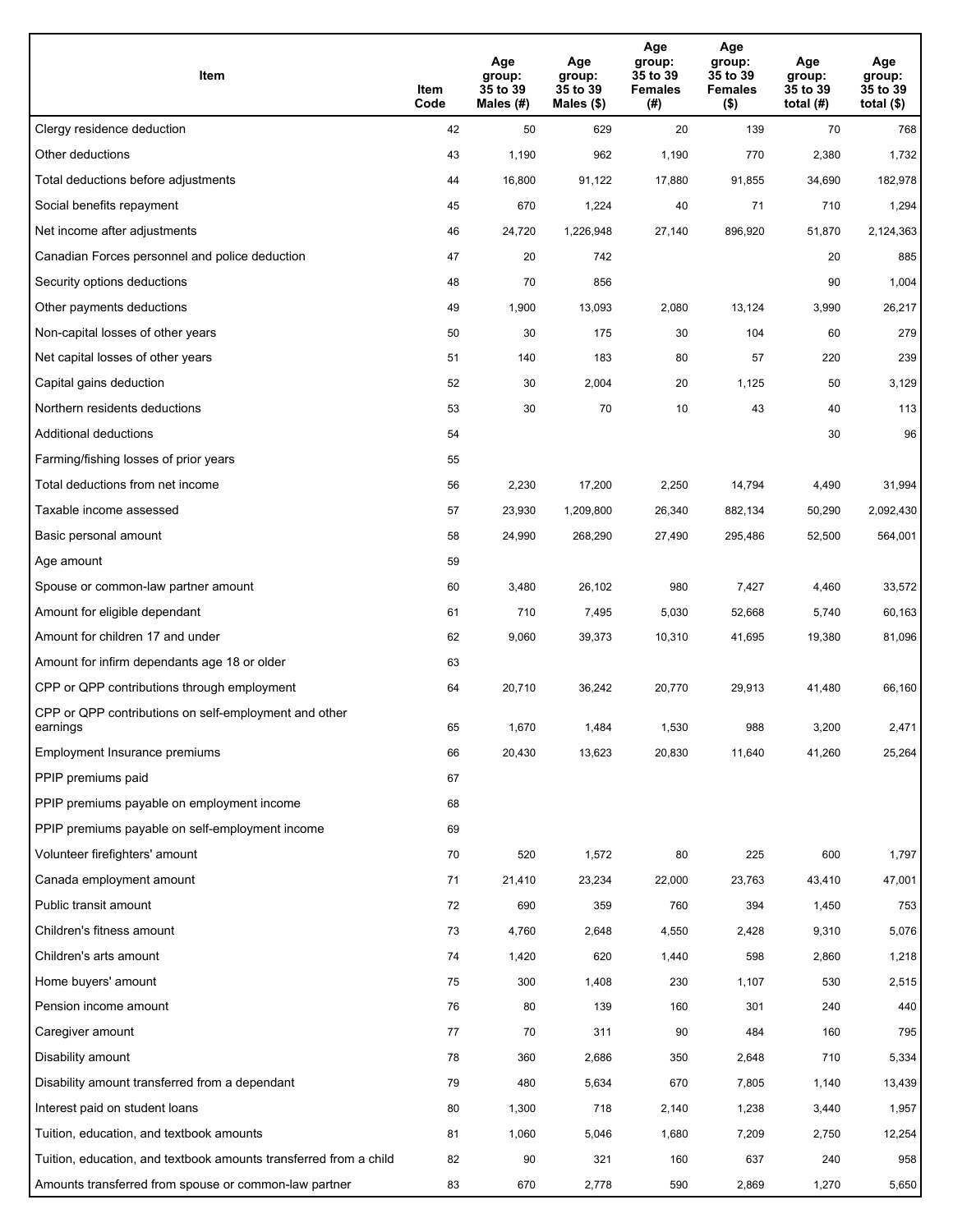| <b>Item</b>                                         | Item<br>Code | Age<br>group:<br>35 to 39<br>Males $(H)$ | Age<br>group:<br>35 to 39<br>Males $(\$)$ | Age<br>group:<br>35 to 39<br><b>Females</b><br>(#) | Age<br>group:<br>35 to 39<br><b>Females</b><br>$($ \$) | Age<br>group:<br>35 to 39<br>total $(H)$ | Age<br>group:<br>35 to 39<br>total $($)$ |
|-----------------------------------------------------|--------------|------------------------------------------|-------------------------------------------|----------------------------------------------------|--------------------------------------------------------|------------------------------------------|------------------------------------------|
| Medical expenses                                    | 84           | 2,940                                    | 3,991                                     | 6,100                                              | 8,570                                                  | 9,030                                    | 12,561                                   |
| Total tax credits on personal amounts               | 85           | 24,990                                   | 66,620                                    | 27,490                                             | 75,021                                                 | 52,500                                   | 141,687                                  |
| Allowable charitable donations and government gifts | 86           | 4,890                                    | 3,224                                     | 4,750                                              | 2,225                                                  | 9,630                                    | 5,449                                    |
| Eligible cultural and ecological gifts              | 87           |                                          |                                           |                                                    |                                                        | 10                                       | $\mathbf{1}$                             |
| Total tax credit on donations and gifts             | 88           | 4,820                                    | 848                                       | 4,690                                              | 564                                                    | 9,520                                    | 1,412                                    |
| Total federal non-refundable tax credits            | 89           | 24,990                                   | 67,468                                    | 27,490                                             | 75,585                                                 | 52,500                                   | 143,099                                  |
| Federal dividend tax credit                         | 90           | 2,130                                    | 7,486                                     | 1,920                                              | 6,656                                                  | 4,050                                    | 14,142                                   |
| Overseas employment tax credit                      | 91           | 70                                       | 832                                       |                                                    |                                                        | 70                                       | 888                                      |
| Minimum tax carryover                               | 92           | 40                                       | 89                                        | 20                                                 | 48                                                     | 60                                       | 137                                      |
| Basic federal tax                                   | 93           | 20,400                                   | 145,285                                   | 17,490                                             | 79,076                                                 | 37,880                                   | 224,476                                  |
| Federal Foreign Tax Credit                          | 94           | 500                                      | 1,832                                     | 240                                                | 88                                                     | 740                                      | 1,919                                    |
| Federal Political contribution tax credit           | 95           | 80                                       | 13                                        | 40                                                 | 5                                                      | 110                                      | 18                                       |
| <b>Investment Tax Credit</b>                        | 96           | 80                                       | 123                                       | 20                                                 | 21                                                     | 100                                      | 145                                      |
| Labour-sponsored funds tax credit                   | 97           |                                          |                                           |                                                    |                                                        |                                          |                                          |
| Alternative minimum tax payable                     | 98           | 60                                       | 119                                       | 30                                                 | 82                                                     | 90                                       | 201                                      |
| Net federal tax                                     | 99           | 20,350                                   | 143,331                                   | 17,470                                             | 79,035                                                 | 37,820                                   | 222,481                                  |
| CPP contributions on self-employment                | 100          | 1,670                                    | 2,967                                     | 1,530                                              | 1,976                                                  | 3,200                                    | 4,943                                    |
| Social Benefits repayment                           | 101          | 670                                      | 1,224                                     | 40                                                 | 71                                                     | 710                                      | 1,294                                    |
| Net Provincial Tax                                  | 102          | 21,000                                   | 115,509                                   | 19,040                                             | 64,926                                                 | 40,030                                   | 180,517                                  |
| Total tax payable                                   | 103          | 21,490                                   | 263,032                                   | 19,770                                             | 146,014                                                | 41,260                                   | 409,242                                  |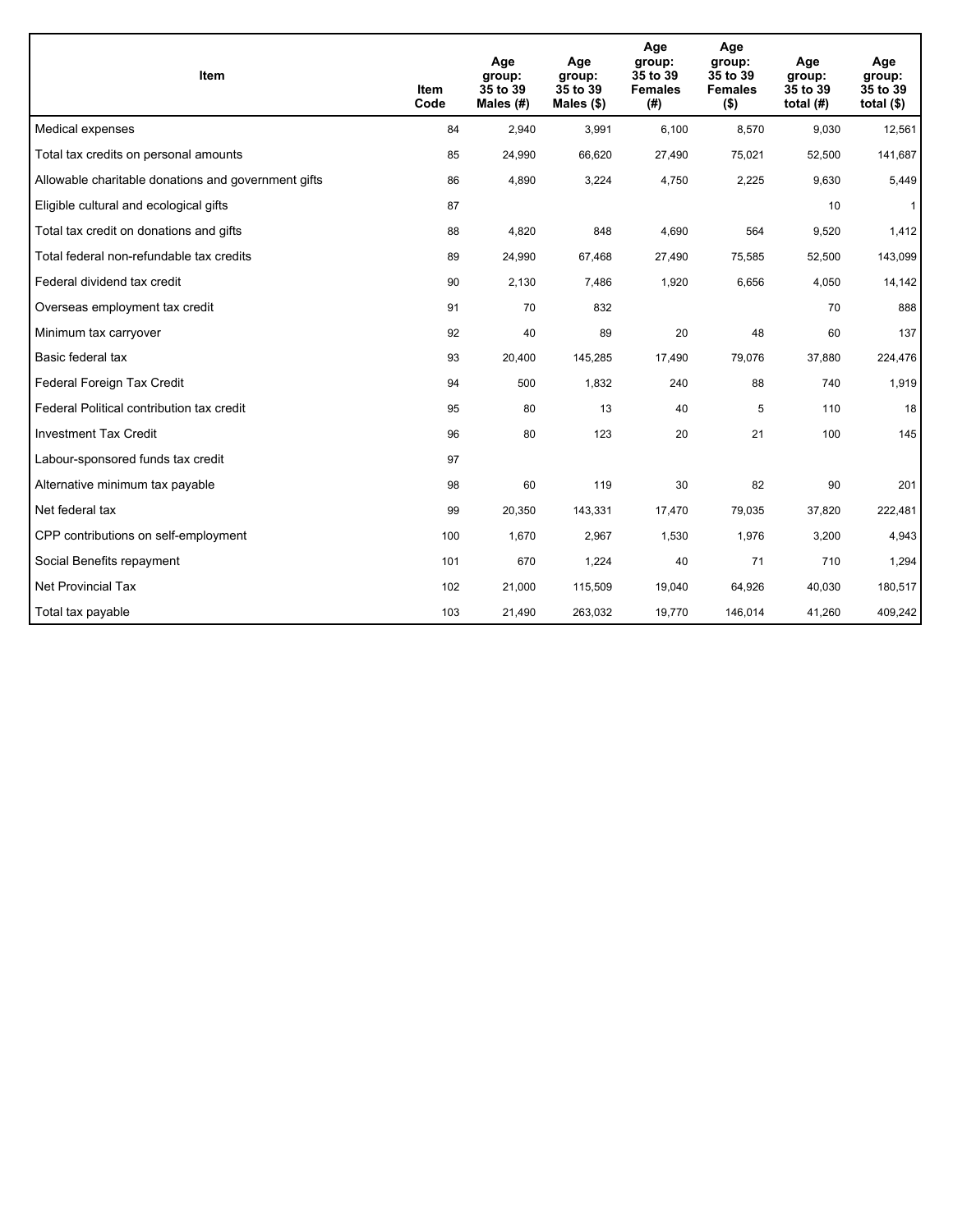| Item                                                                                           | Item<br>Code   | Age<br>group:<br>40 to 44<br>Males (#) | Age<br>group:<br>40 to 44<br>Males $(\$)$ | Age<br>group:<br>40 to 44<br><b>Females</b><br>(#) | Age<br>group:<br>40 to 44<br><b>Females</b><br>$($ \$) | Age<br>group:<br>40 to 44<br>total $(H)$ | Age<br>group:<br>40 to 44<br>total $($)$ |
|------------------------------------------------------------------------------------------------|----------------|----------------------------------------|-------------------------------------------|----------------------------------------------------|--------------------------------------------------------|------------------------------------------|------------------------------------------|
| Number of taxable returns                                                                      | $\mathbf{1}$   | 24,130                                 |                                           | 22,700                                             |                                                        | 46,830                                   |                                          |
| Number of non-taxable returns                                                                  | $\overline{c}$ | 3,900                                  |                                           | 7,450                                              |                                                        | 11,380                                   |                                          |
| Total number of returns                                                                        | 3              | 28,030                                 |                                           | 30,150                                             |                                                        | 58,200                                   |                                          |
| Employment income                                                                              | 4              | 23,620                                 | 1,286,698                                 | 25,150                                             | 922,648                                                | 48,780                                   | 2,209,682                                |
| Commissions (from employment)                                                                  | 5              | 810                                    | 27,869                                    | 630                                                | 9,528                                                  | 1,440                                    | 37,396                                   |
| Other employment income                                                                        | 6              | 2,300                                  | 17,243                                    | 1,600                                              | 7,929                                                  | 3,900                                    | 25,172                                   |
| Old Age Security pension (OASP)                                                                | $\overline{7}$ |                                        |                                           |                                                    |                                                        |                                          |                                          |
| CPP or QPP benefits                                                                            | 8              | 560                                    | 4,468                                     | 920                                                | 6,504                                                  | 1,480                                    | 10,973                                   |
| Other pensions or superannuation                                                               | 9              | 340                                    | 6,999                                     | 140                                                | 2,015                                                  | 480                                      | 9,015                                    |
| Elected split-pension amount                                                                   | 10             | 50                                     | 237                                       | 420                                                | 3,701                                                  | 460                                      | 3,943                                    |
| Universal Child Care Benefit (UCCB)                                                            | 11             | 1,560                                  | 2,136                                     | 3,540                                              | 4,658                                                  | 5,110                                    | 6,800                                    |
| Employment Insurance and other benefits                                                        | 12             | 5,380                                  | 46,559                                    | 4,860                                              | 32,460                                                 | 10,240                                   | 79,020                                   |
| Taxable amount of dividends from taxable Canadian corporations                                 | 13             | 2,960                                  | 77,089                                    | 2,840                                              | 74,985                                                 | 5,800                                    | 152,143                                  |
| Interest and other investment income                                                           | 14             | 2,730                                  | 2,915                                     | 2,860                                              | 2,403                                                  | 5,590                                    | 5,319                                    |
| Net partnership income (Limited or non-active partners only)                                   | 15             | 30                                     | 14                                        |                                                    |                                                        | 40                                       | 268                                      |
| Net rental income                                                                              | 16             | 980                                    | 949                                       | 810                                                | 1,062                                                  | 1,790                                    | 2,011                                    |
| Taxable capital gains                                                                          | 17             | 960                                    | 5,807                                     | 890                                                | 2,412                                                  | 1,850                                    | 8,234                                    |
| Registered retirement savings plan income (RRSP)                                               | 18             | 3,740                                  | 11,810                                    | 3,410                                              | 11,521                                                 | 7,140                                    | 23,332                                   |
| Other income                                                                                   | 19             | 2,190                                  | 14,097                                    | 2,150                                              | 9,566                                                  | 4,340                                    | 23,663                                   |
| Net business income                                                                            | 20             | 2,320                                  | 33,754                                    | 2,080                                              | 20,521                                                 | 4,410                                    | 54,282                                   |
| Net professional income                                                                        | 21             | 300                                    | 14,997                                    | 400                                                | 15,895                                                 | 700                                      | 30,892                                   |
| Net commission income                                                                          | 22             | 230                                    | 5,886                                     | 260                                                | 3,048                                                  | 500                                      | 8,934                                    |
| Net farming income                                                                             | 23             | 170                                    | 565                                       | 90                                                 | $-220$                                                 | 260                                      | 359                                      |
| Net fishing income                                                                             | 24             | 570                                    | 13,110                                    | 80                                                 | 1,400                                                  | 650                                      | 14,510                                   |
| Workers' compensation benefits                                                                 | 25             | 920                                    | 8,491                                     | 580                                                | 3,575                                                  | 1,510                                    | 12,066                                   |
| Social assistance payments                                                                     | 26             | 1,480                                  | 9,464                                     | 1,690                                              | 11,104                                                 | 3,170                                    | 20,567                                   |
| Net federal supplements                                                                        | 27             |                                        |                                           |                                                    |                                                        |                                          |                                          |
| Total income assessed                                                                          | 28             | 27,830                                 | 1,591,168                                 | 29,840                                             | 1,149,623                                              | 57,690                                   | 2,741,244                                |
| Registered pension plan contributions (RPP)                                                    | 29             | 8,730                                  | 35,402                                    | 10,730                                             | 38,358                                                 | 19,460                                   | 73,759                                   |
| RRSP deduction                                                                                 | 30             | 8,230                                  | 43,250                                    | 7,170                                              | 26,939                                                 | 15,400                                   | 70,189                                   |
| Deduction for elected split-pension amount                                                     | 31             | 200                                    | 1,704                                     | 30                                                 | 159                                                    | 230                                      | 1,863                                    |
| Annual union, professional, or like dues                                                       | 32             | 7,070                                  | 5,883                                     | 9,190                                              | 5,806                                                  | 16,260                                   | 11,690                                   |
| Child care expenses                                                                            | 33             | 2,130                                  | 9,162                                     | 4,700                                              | 17,145                                                 | 6,830                                    | 26,306                                   |
| Business investment loss                                                                       | 34             |                                        |                                           |                                                    |                                                        |                                          |                                          |
| Moving expenses                                                                                | 35             | 130                                    | 1,248                                     | 100                                                | 643                                                    | 230                                      | 1,890                                    |
| Support payments made                                                                          | 36             | 230                                    | 1,513                                     |                                                    |                                                        | 240                                      | 1,545                                    |
| Carrying charges and interest expenses                                                         | 37             | 1,300                                  | 2,658                                     | 960                                                | 1,773                                                  | 2,260                                    | 4,431                                    |
| Deductions for CPP/QPP contributions on self-employment and other<br>earnings                  | 38             | 2,170                                  | 2,139                                     | 1,800                                              | 1,205                                                  | 3,970                                    | 3,345                                    |
| Deductions for provincial parental insurance plan (PPIP) premiums on<br>self-employment income | 39             |                                        |                                           |                                                    |                                                        |                                          |                                          |
| Exploration and development expenses                                                           | 40             | 10                                     | 110                                       |                                                    |                                                        | 20                                       | 150                                      |
| Other employment expenses                                                                      | 41             | 1,910                                  | 9,243                                     | 1,110                                              | 3,355                                                  | 3,020                                    | 12,598                                   |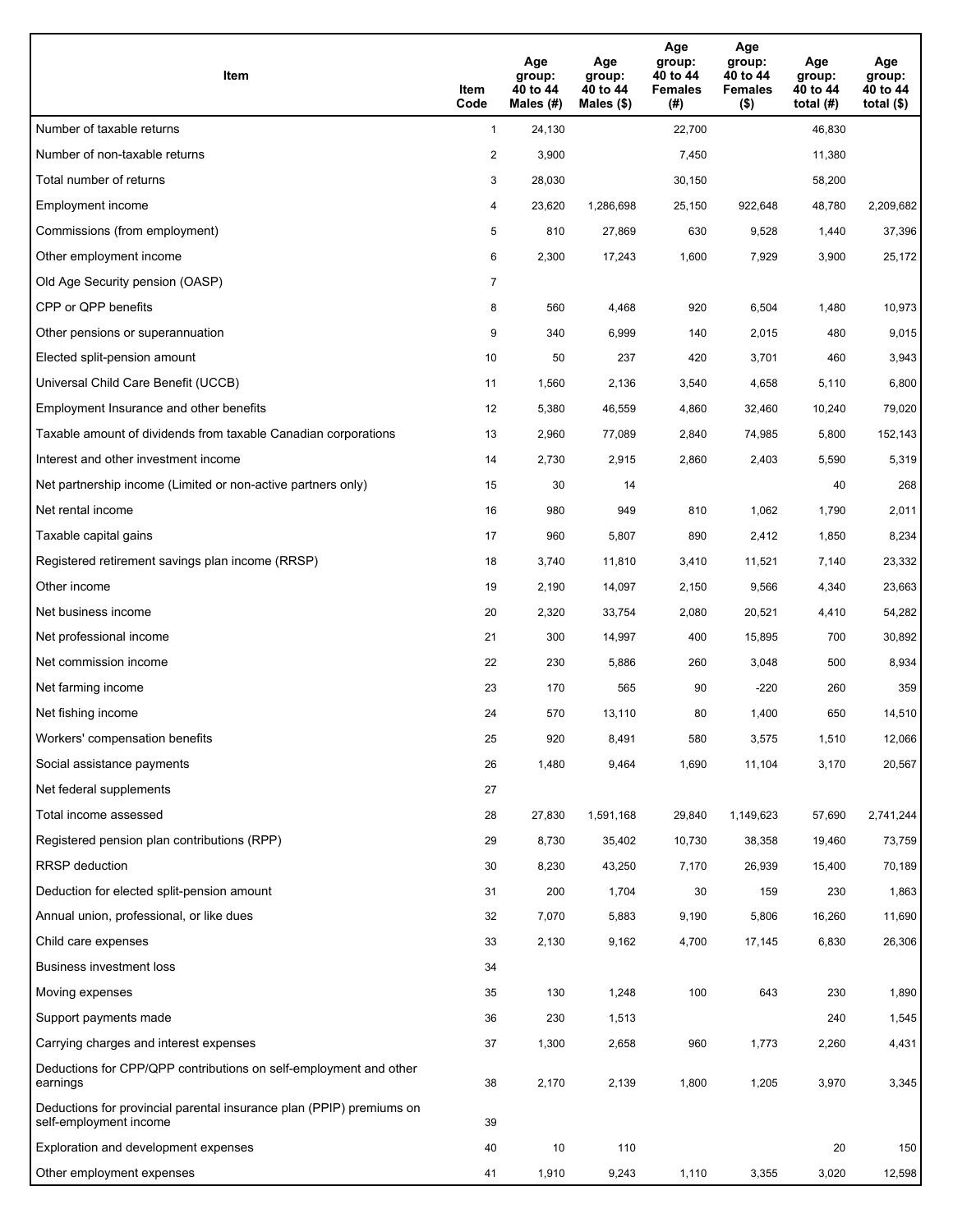| Item                                                              | Item<br>Code | Age<br>group:<br>40 to 44<br>Males (#) | Age<br>group:<br>40 to 44<br>Males (\$) | Age<br>group:<br>40 to 44<br><b>Females</b><br>(# ) | Age<br>group:<br>40 to 44<br><b>Females</b><br>$($ \$) | Age<br>group:<br>40 to 44<br>total $(H)$ | Age<br>group:<br>40 to 44<br>total $($)$ |
|-------------------------------------------------------------------|--------------|----------------------------------------|-----------------------------------------|-----------------------------------------------------|--------------------------------------------------------|------------------------------------------|------------------------------------------|
| Clergy residence deduction                                        | 42           | 80                                     | 981                                     | 20                                                  | 227                                                    | 100                                      | 1,208                                    |
| Other deductions                                                  | 43           | 1,240                                  | 1,226                                   | 1,110                                               | 1,024                                                  | 2,350                                    | 2,250                                    |
| Total deductions before adjustments                               | 44           | 19,230                                 | 114,650                                 | 19,120                                              | 96,728                                                 | 38,360                                   | 211,380                                  |
| Social benefits repayment                                         | 45           | 810                                    | 1,461                                   | 60                                                  | 90                                                     | 860                                      | 1,551                                    |
| Net income after adjustments                                      | 46           | 27,730                                 | 1,476,231                               | 29,730                                              | 1,053,397                                              | 57,470                                   | 2,530,080                                |
| Canadian Forces personnel and police deduction                    | 47           | 20                                     | 657                                     |                                                     |                                                        | 30                                       | 776                                      |
| Security options deductions                                       | 48           | 60                                     | 1,099                                   | 20                                                  | 124                                                    | 90                                       | 1,223                                    |
| Other payments deductions                                         | 49           | 2,380                                  | 17,955                                  | 2,260                                               | 14,679                                                 | 4,640                                    | 32,634                                   |
| Non-capital losses of other years                                 | 50           | 30                                     | 250                                     | 50                                                  | 210                                                    | 80                                       | 460                                      |
| Net capital losses of other years                                 | 51           | 220                                    | 307                                     | 150                                                 | 145                                                    | 360                                      | 453                                      |
| Capital gains deduction                                           | 52           | 30                                     | 2,819                                   | 20                                                  | 708                                                    | 50                                       | 3,527                                    |
| Northern residents deductions                                     | 53           | 30                                     | 66                                      | 10                                                  | 38                                                     | 40                                       | 104                                      |
| Additional deductions                                             | 54           | 20                                     | 619                                     |                                                     |                                                        | 30                                       | 663                                      |
| Farming/fishing losses of prior years                             | 55           |                                        |                                         |                                                     |                                                        | 10                                       | 167                                      |
| Total deductions from net income                                  | 56           | 2,800                                  | 23,926                                  | 2,520                                               | 16,078                                                 | 5,310                                    | 40,004                                   |
| Taxable income assessed                                           | 57           | 26,760                                 | 1,452,364                               | 28,790                                              | 1,037,350                                              | 55,580                                   | 2,490,166                                |
| Basic personal amount                                             | 58           | 28,030                                 | 301,425                                 | 30,150                                              | 324,365                                                | 58,200                                   | 626,042                                  |
| Age amount                                                        | 59           |                                        |                                         |                                                     |                                                        |                                          |                                          |
| Spouse or common-law partner amount                               | 60           | 3,740                                  | 28,653                                  | 1,140                                               | 8,262                                                  | 4,890                                    | 36,947                                   |
| Amount for eligible dependant                                     | 61           | 930                                    | 9,585                                   | 4,960                                               | 51,513                                                 | 5,890                                    | 61,107                                   |
| Amount for children 17 and under                                  | 62           | 10,370                                 | 43,642                                  | 9,890                                               | 37,144                                                 | 20,270                                   | 80,827                                   |
| Amount for infirm dependants age 18 or older                      | 63           | 20                                     | 108                                     | 30                                                  | 149                                                    | 50                                       | 257                                      |
| CPP or QPP contributions through employment                       | 64           | 22,520                                 | 40,633                                  | 22,850                                              | 33,804                                                 | 45,370                                   | 74,443                                   |
| CPP or QPP contributions on self-employment and other<br>earnings | 65           | 2,170                                  | 2,139                                   | 1,800                                               | 1,205                                                  | 3,970                                    | 3,345                                    |
| Employment Insurance premiums                                     | 66           | 22,070                                 | 15,104                                  | 22,800                                              | 13,144                                                 | 44,870                                   | 28,251                                   |
| PPIP premiums paid                                                | 67           |                                        |                                         |                                                     |                                                        |                                          |                                          |
| PPIP premiums payable on employment income                        | 68           |                                        |                                         |                                                     |                                                        |                                          |                                          |
| PPIP premiums payable on self-employment income                   | 69           |                                        |                                         |                                                     |                                                        |                                          |                                          |
| Volunteer firefighters' amount                                    | 70           | 650                                    | 1,950                                   | 80                                                  | 249                                                    | 730                                      | 2,199                                    |
| Canada employment amount                                          | 71           | 23,300                                 | 25,299                                  | 24,180                                              | 26,122                                                 | 47,490                                   | 51,427                                   |
| Public transit amount                                             | 72           | 600                                    | 315                                     | 760                                                 | 410                                                    | 1,360                                    | 725                                      |
| Children's fitness amount                                         | 73           | 5,940                                  | 3,854                                   | 4,870                                               | 2,924                                                  | 10,810                                   | 6,778                                    |
| Children's arts amount                                            | 74           | 2,170                                  | 1,148                                   | 1,760                                               | 859                                                    | 3,930                                    | 2,007                                    |
| Home buyers' amount                                               | 75           | 210                                    | 981                                     | 150                                                 | 676                                                    | 360                                      | 1,658                                    |
| Pension income amount                                             | 76           | 380                                    | 732                                     | 530                                                 | 1,025                                                  | 910                                      | 1,759                                    |
| Caregiver amount                                                  | $77\,$       | 220                                    | 1,074                                   | 210                                                 | 1,022                                                  | 420                                      | 2,096                                    |
| Disability amount                                                 | 78           | 520                                    | 3,940                                   | 540                                                 | 4,079                                                  | 1,070                                    | 8,019                                    |
| Disability amount transferred from a dependant                    | 79           | 750                                    | 8,813                                   | 830                                                 | 9,415                                                  | 1,580                                    | 18,228                                   |
| Interest paid on student loans                                    | 80           | 500                                    | 255                                     | 780                                                 | 410                                                    | 1,280                                    | 665                                      |
| Tuition, education, and textbook amounts                          | 81           | 830                                    | 3,282                                   | 1,310                                               | 5,081                                                  | 2,130                                    | 8,363                                    |
| Tuition, education, and textbook amounts transferred from a child | 82           | 580                                    | 2,619                                   | 760                                                 | 3,330                                                  | 1,340                                    | 5,949                                    |
| Amounts transferred from spouse or common-law partner             | 83           | 680                                    | 3,036                                   | 620                                                 | 2,954                                                  | 1,300                                    | 5,994                                    |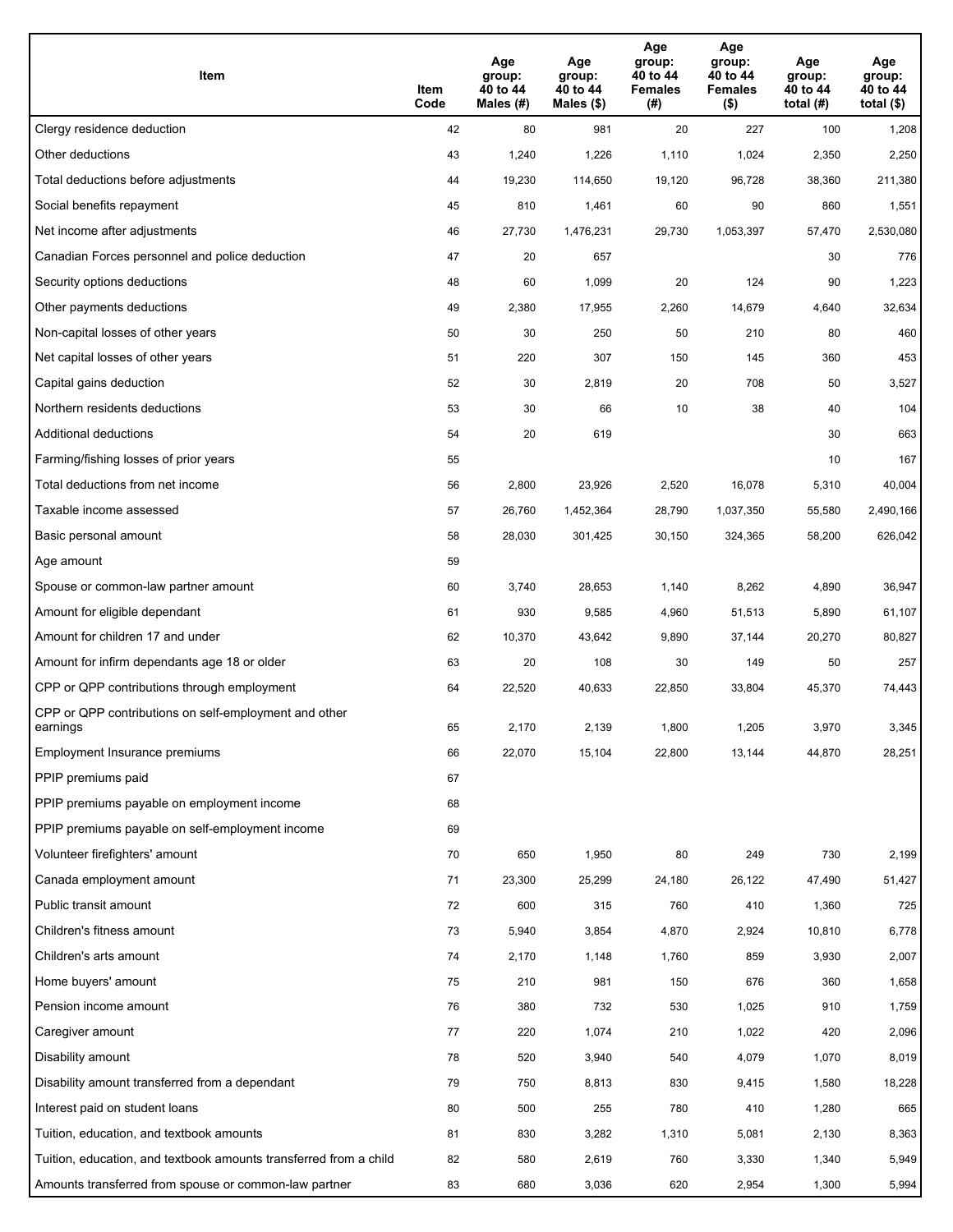| <b>Item</b>                                         | Item<br>Code | Age<br>group:<br>40 to 44<br>Males $(H)$ | Age<br>group:<br>40 to 44<br>Males $(\$)$ | Age<br>group:<br>40 to 44<br><b>Females</b><br>(# ) | Age<br>group:<br>40 to 44<br><b>Females</b><br>$($ \$) | Age<br>group:<br>40 to 44<br>total $(H)$ | Age<br>group:<br>40 to 44<br>total $($)$ |
|-----------------------------------------------------|--------------|------------------------------------------|-------------------------------------------|-----------------------------------------------------|--------------------------------------------------------|------------------------------------------|------------------------------------------|
| Medical expenses                                    | 84           | 3,850                                    | 6,242                                     | 7,500                                               | 10,957                                                 | 11,350                                   | 17,200                                   |
| Total tax credits on personal amounts               | 85           | 28,030                                   | 75,732                                    | 30,150                                              | 80,874                                                 | 58,200                                   | 156,660                                  |
| Allowable charitable donations and government gifts | 86           | 5,980                                    | 4,844                                     | 5,590                                               | 3,405                                                  | 11,580                                   | 8,249                                    |
| Eligible cultural and ecological gifts              | 87           |                                          |                                           | 10                                                  | $\overline{c}$                                         | 20                                       | 3                                        |
| Total tax credit on donations and gifts             | 88           | 5,910                                    | 1,293                                     | 5,540                                               | 887                                                    | 11,450                                   | 2,180                                    |
| Total federal non-refundable tax credits            | 89           | 28,030                                   | 77,026                                    | 30,150                                              | 81,761                                                 | 58,200                                   | 158,840                                  |
| Federal dividend tax credit                         | 90           | 2,880                                    | 10,048                                    | 2,660                                               | 9,841                                                  | 5,540                                    | 19,898                                   |
| Overseas employment tax credit                      | 91           | 60                                       | 786                                       |                                                     |                                                        | 60                                       | 797                                      |
| Minimum tax carryover                               | 92           | 50                                       | 105                                       | 40                                                  | 68                                                     | 90                                       | 173                                      |
| Basic federal tax                                   | 93           | 22,910                                   | 183,300                                   | 20,280                                              | 97,885                                                 | 43,190                                   | 281,252                                  |
| Federal Foreign Tax Credit                          | 94           | 720                                      | 1,614                                     | 370                                                 | 78                                                     | 1,090                                    | 1,692                                    |
| Federal Political contribution tax credit           | 95           | 100                                      | 17                                        | 40                                                  | $\overline{7}$                                         | 140                                      | 23                                       |
| <b>Investment Tax Credit</b>                        | 96           | 120                                      | 149                                       | 20                                                  | 25                                                     | 140                                      | 174                                      |
| Labour-sponsored funds tax credit                   | 97           | 10                                       | $\overline{7}$                            |                                                     |                                                        | 10                                       | $\overline{7}$                           |
| Alternative minimum tax payable                     | 98           | 90                                       | 172                                       | 30                                                  | 46                                                     | 120                                      | 218                                      |
| Net federal tax                                     | 99           | 22,880                                   | 181,550                                   | 20,260                                              | 97,777                                                 | 43,140                                   | 279,394                                  |
| CPP contributions on self-employment                | 100          | 2,170                                    | 4,278                                     | 1,800                                               | 2,411                                                  | 3,970                                    | 6,690                                    |
| Social Benefits repayment                           | 101          | 810                                      | 1,461                                     | 60                                                  | 90                                                     | 860                                      | 1,551                                    |
| Net Provincial Tax                                  | 102          | 23,580                                   | 145,049                                   | 21,950                                              | 80,500                                                 | 45,540                                   | 225,598                                  |
| Total tax payable                                   | 103          | 24,130                                   | 332,339                                   | 22,700                                              | 180,781                                                | 46,830                                   | 513,236                                  |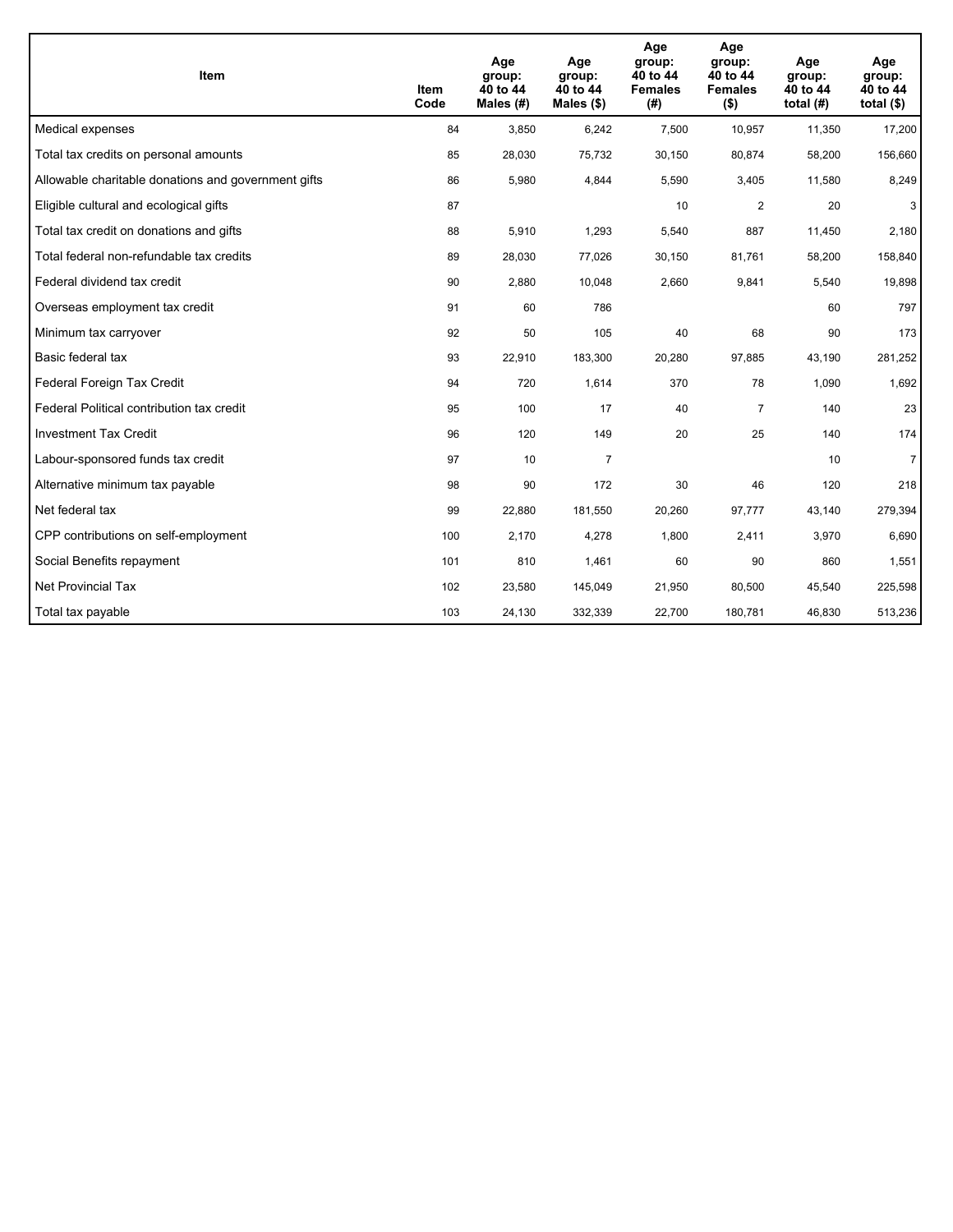| Item                                                                                           | Item<br>Code   | Age<br>group:<br>45 to 49<br>Males (#) | Age<br>group:<br>45 to 49<br>Males $(\$)$ | Age<br>group:<br>45 to 49<br><b>Females</b><br>(#) | Age<br>group:<br>45 to 49<br><b>Females</b><br>$($ \$) | Age<br>group:<br>45 to 49<br>total $(#)$ | Age<br>group:<br>45 to 49<br>total $($ |
|------------------------------------------------------------------------------------------------|----------------|----------------------------------------|-------------------------------------------|----------------------------------------------------|--------------------------------------------------------|------------------------------------------|----------------------------------------|
| Number of taxable returns                                                                      | $\mathbf{1}$   | 27,960                                 |                                           | 26,960                                             |                                                        | 54,920                                   |                                        |
| Number of non-taxable returns                                                                  | $\overline{a}$ | 4,750                                  |                                           | 7,650                                              |                                                        | 12,410                                   |                                        |
| Total number of returns                                                                        | 3              | 32,710                                 |                                           | 34,610                                             |                                                        | 67,320                                   |                                        |
| Employment income                                                                              | 4              | 26,580                                 | 1,487,497                                 | 28,560                                             | 1,057,007                                              | 55,140                                   | 2,545,088                              |
| Commissions (from employment)                                                                  | 5              | 810                                    | 30,343                                    | 610                                                | 11,117                                                 | 1,420                                    | 41,460                                 |
| Other employment income                                                                        | 6              | 2,880                                  | 22,102                                    | 1,990                                              | 11,667                                                 | 4,870                                    | 33,773                                 |
| Old Age Security pension (OASP)                                                                | 7              |                                        |                                           |                                                    |                                                        |                                          |                                        |
| CPP or QPP benefits                                                                            | 8              | 1,320                                  | 11,144                                    | 1,960                                              | 13,866                                                 | 3,280                                    | 25,010                                 |
| Other pensions or superannuation                                                               | 9              | 980                                    | 22,659                                    | 350                                                | 4,802                                                  | 1,330                                    | 27,460                                 |
| Elected split-pension amount                                                                   | 10             | 110                                    | 616                                       | 1,040                                              | 10,467                                                 | 1,140                                    | 11,084                                 |
| Universal Child Care Benefit (UCCB)                                                            | 11             | 570                                    | 737                                       | 750                                                | 827                                                    | 1,320                                    | 1,564                                  |
| Employment Insurance and other benefits                                                        | 12             | 6,220                                  | 53,633                                    | 5,520                                              | 33,769                                                 | 11,740                                   | 87,402                                 |
| Taxable amount of dividends from taxable Canadian corporations                                 | 13             | 4,180                                  | 93,230                                    | 3,990                                              | 80,016                                                 | 8,180                                    | 173,246                                |
| Interest and other investment income                                                           | 14             | 3,930                                  | 4,129                                     | 4,350                                              | 4,003                                                  | 8,280                                    | 8,132                                  |
| Net partnership income (Limited or non-active partners only)                                   | 15             | 60                                     | 63                                        |                                                    |                                                        | 80                                       | 170                                    |
| Net rental income                                                                              | 16             | 1,270                                  | 2,839                                     | 1,080                                              | 1,871                                                  | 2,350                                    | 4,711                                  |
| Taxable capital gains                                                                          | 17             | 1,410                                  | 10,392                                    | 1,440                                              | 5,944                                                  | 2,850                                    | 16,336                                 |
| Registered retirement savings plan income (RRSP)                                               | 18             | 3,480                                  | 18,484                                    | 3,390                                              | 15,928                                                 | 6,870                                    | 34,412                                 |
| Other income                                                                                   | 19             | 2,970                                  | 22,606                                    | 3,000                                              | 15,021                                                 | 5,970                                    | 37,628                                 |
| Net business income                                                                            | 20             | 2,770                                  | 42,881                                    | 2,370                                              | 23,229                                                 | 5,140                                    | 66,107                                 |
| Net professional income                                                                        | 21             | 310                                    | 19,452                                    | 380                                                | 14,498                                                 | 690                                      | 33,951                                 |
| Net commission income                                                                          | 22             | 240                                    | 5,982                                     | 240                                                | 3,402                                                  | 480                                      | 9,384                                  |
| Net farming income                                                                             | 23             | 290                                    | 1,033                                     | 120                                                | 106                                                    | 410                                      | 1,139                                  |
| Net fishing income                                                                             | 24             | 720                                    | 17,671                                    | 100                                                | 1,493                                                  | 820                                      | 19,164                                 |
| Workers' compensation benefits                                                                 | 25             | 1,370                                  | 14,418                                    | 900                                                | 6,485                                                  | 2,270                                    | 20,903                                 |
| Social assistance payments                                                                     | 26             | 1,890                                  | 12,119                                    | 1,930                                              | 12,919                                                 | 3,810                                    | 25,038                                 |
| Net federal supplements                                                                        | 27             |                                        |                                           |                                                    |                                                        |                                          |                                        |
| Total income assessed                                                                          | 28             | 32,460                                 | 1,894,102                                 | 34,240                                             | 1,332,420                                              | 66,700                                   | 3,227,108                              |
| Registered pension plan contributions (RPP)                                                    | 29             | 9,850                                  | 40,732                                    | 12,620                                             | 44,398                                                 | 22,480                                   | 85,129                                 |
| RRSP deduction                                                                                 | 30             | 9,750                                  | 58,340                                    | 8,310                                              | 33,580                                                 | 18,070                                   | 91,920                                 |
| Deduction for elected split-pension amount                                                     | 31             | 600                                    | 6,103                                     | 70                                                 | 359                                                    | 670                                      | 6,461                                  |
| Annual union, professional, or like dues                                                       | 32             | 8,630                                  | 7,089                                     | 10,740                                             | 6,806                                                  | 19,370                                   | 13,895                                 |
| Child care expenses                                                                            | 33             | 1,150                                  | 3,873                                     | 2,220                                              | 6,015                                                  | 3,370                                    | 9,889                                  |
| Business investment loss                                                                       | 34             | 20                                     | 543                                       | 10                                                 | 219                                                    | 30                                       | 762                                    |
| Moving expenses                                                                                | 35             | 120                                    | 1,208                                     | 100                                                | 703                                                    | 220                                      | 1,911                                  |
| Support payments made                                                                          | 36             | 340                                    | 3,291                                     | 10                                                 | 234                                                    | 360                                      | 3,525                                  |
| Carrying charges and interest expenses                                                         | 37             | 1,930                                  | 4,238                                     | 1,570                                              | 2,558                                                  | 3,500                                    | 6,796                                  |
| Deductions for CPP/QPP contributions on self-employment and other<br>earnings                  | 38             | 2,730                                  | 2,695                                     | 2,030                                              | 1,334                                                  | 4,760                                    | 4,029                                  |
| Deductions for provincial parental insurance plan (PPIP) premiums on<br>self-employment income | 39             |                                        |                                           |                                                    |                                                        |                                          |                                        |
| Exploration and development expenses                                                           | 40             | 60                                     | 832                                       | 20                                                 | 172                                                    | 80                                       | 1,004                                  |
| Other employment expenses                                                                      | 41             | 2,290                                  | 10,920                                    | 1,280                                              | 3,990                                                  | 3,570                                    | 14,910                                 |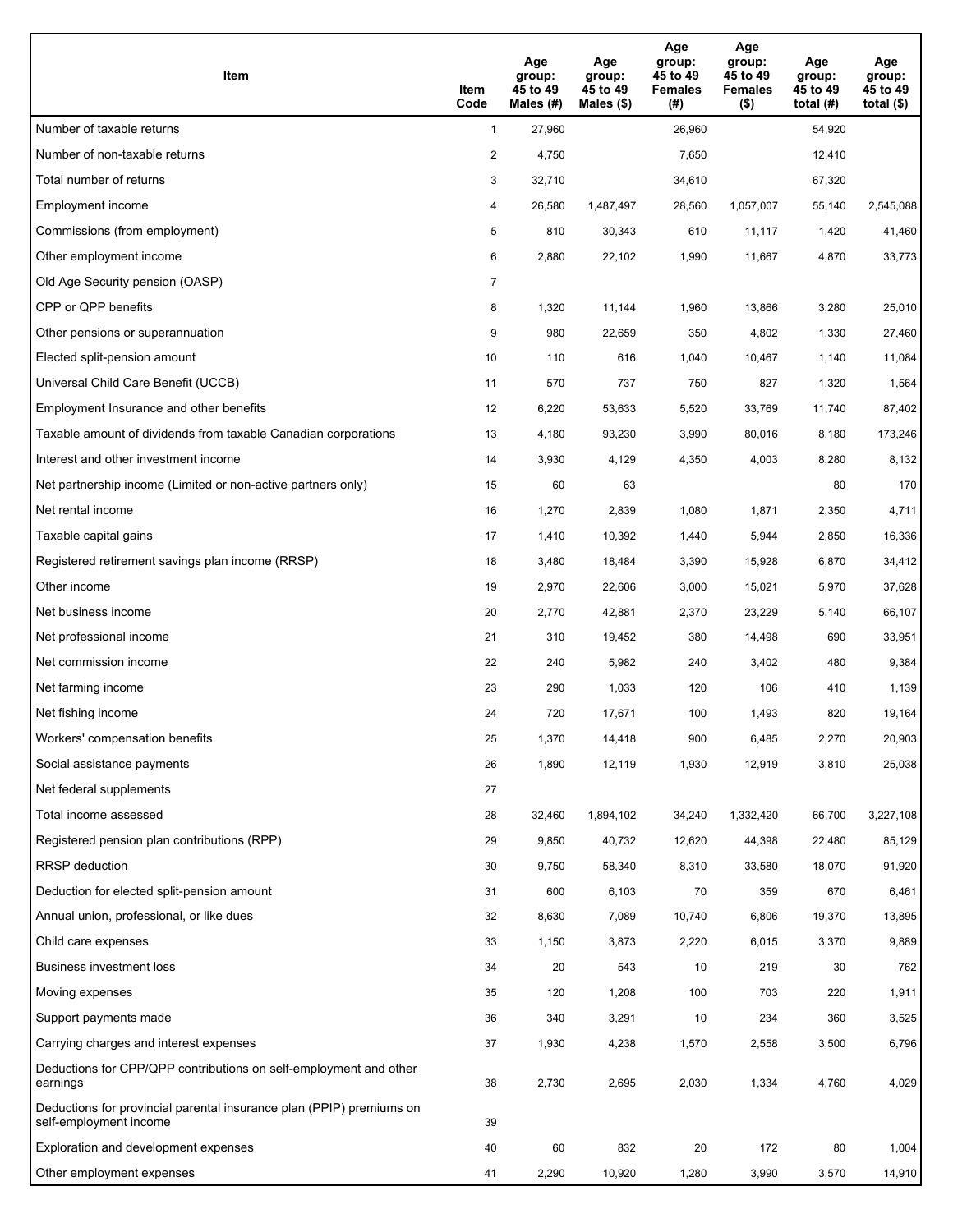| Item                                                              | Item<br>Code | Age<br>group:<br>45 to 49<br>Males (#) | Age<br>group:<br>45 to 49<br>Males (\$) | Age<br>group:<br>45 to 49<br><b>Females</b><br>(# ) | Age<br>group:<br>45 to 49<br><b>Females</b><br>$($ \$) | Age<br>group:<br>45 to 49<br>total $(#)$ | Age<br>group:<br>45 to 49<br>total $($)$ |
|-------------------------------------------------------------------|--------------|----------------------------------------|-----------------------------------------|-----------------------------------------------------|--------------------------------------------------------|------------------------------------------|------------------------------------------|
| Clergy residence deduction                                        | 42           | 90                                     | 1,005                                   | 30                                                  | 323                                                    | 120                                      | 1,329                                    |
| Other deductions                                                  | 43           | 1,460                                  | 1,460                                   | 1,370                                               | 1,020                                                  | 2,830                                    | 2,480                                    |
| Total deductions before adjustments                               | 44           | 22,210                                 | 142,331                                 | 21,460                                              | 101,720                                                | 43,670                                   | 244,051                                  |
| Social benefits repayment                                         | 45           | 980                                    | 1,699                                   | 60                                                  | 113                                                    | 1,040                                    | 1,812                                    |
| Net income after adjustments                                      | 46           | 32,340                                 | 1,751,338                               | 34,080                                              | 1,231,481                                              | 66,430                                   | 2,983,407                                |
| Canadian Forces personnel and police deduction                    | 47           | 30                                     | 657                                     |                                                     |                                                        | 40                                       | 875                                      |
| Security options deductions                                       | 48           | 60                                     | 673                                     | 30                                                  | 172                                                    | 90                                       | 845                                      |
| Other payments deductions                                         | 49           | 3,220                                  | 26,537                                  | 2,810                                               | 19,406                                                 | 6,030                                    | 45,943                                   |
| Non-capital losses of other years                                 | 50           | 50                                     | 593                                     | 40                                                  | 173                                                    | 100                                      | 767                                      |
| Net capital losses of other years                                 | 51           | 330                                    | 493                                     | 260                                                 | 248                                                    | 590                                      | 741                                      |
| Capital gains deduction                                           | 52           | 70                                     | 4,691                                   | 40                                                  | 2,249                                                  | 110                                      | 6,940                                    |
| Northern residents deductions                                     | 53           | 50                                     | 93                                      |                                                     |                                                        | 50                                       | 125                                      |
| Additional deductions                                             | 54           | 20                                     | 453                                     |                                                     |                                                        | 40                                       | 518                                      |
| Farming/fishing losses of prior years                             | 55           |                                        |                                         |                                                     |                                                        | 20                                       | 175                                      |
| Total deductions from net income                                  | 56           | 3,830                                  | 34,338                                  | 3,200                                               | 22,591                                                 | 7,020                                    | 56,930                                   |
| Taxable income assessed                                           | 57           | 31,010                                 | 1,717,056                               | 32,820                                              | 1,208,901                                              | 63,830                                   | 2,926,546                                |
| Basic personal amount                                             | 58           | 32,700                                 | 352,407                                 | 34,610                                              | 373,083                                                | 67,320                                   | 725,578                                  |
| Age amount                                                        | 59           |                                        |                                         |                                                     |                                                        |                                          |                                          |
| Spouse or common-law partner amount                               | 60           | 4,080                                  | 31,534                                  | 1,360                                               | 9,659                                                  | 5,440                                    | 41,197                                   |
| Amount for eligible dependant                                     | 61           | 870                                    | 8,760                                   | 3,610                                               | 36,367                                                 | 4,480                                    | 45,127                                   |
| Amount for children 17 and under                                  | 62           | 8,880                                  | 33,853                                  | 6,990                                               | 22,950                                                 | 15,880                                   | 56,805                                   |
| Amount for infirm dependants age 18 or older                      | 63           | 30                                     | 178                                     | 30                                                  | 165                                                    | 60                                       | 343                                      |
| CPP or QPP contributions through employment                       | 64           | 25,350                                 | 45,957                                  | 26,080                                              | 38,544                                                 | 51,430                                   | 84,504                                   |
| CPP or QPP contributions on self-employment and other<br>earnings | 65           | 2.730                                  | 2,695                                   | 2,030                                               | 1,334                                                  | 4,760                                    | 4,029                                    |
| Employment Insurance premiums                                     | 66           | 24,630                                 | 16,923                                  | 25,770                                              | 14,858                                                 | 50,400                                   | 31,782                                   |
| PPIP premiums paid                                                | 67           |                                        |                                         |                                                     |                                                        |                                          |                                          |
| PPIP premiums payable on employment income                        | 68           |                                        |                                         |                                                     |                                                        |                                          |                                          |
| PPIP premiums payable on self-employment income                   | 69           |                                        |                                         |                                                     |                                                        |                                          |                                          |
| Volunteer firefighters' amount                                    | 70           | 600                                    | 1,797                                   | 80                                                  | 243                                                    | 680                                      | 2,040                                    |
| Canada employment amount                                          | 71           | 26,370                                 | 28,621                                  | 27,540                                              | 29,837                                                 | 53,910                                   | 58,460                                   |
| Public transit amount                                             | 72           | 660                                    | 342                                     | 920                                                 | 517                                                    | 1,580                                    | 858                                      |
| Children's fitness amount                                         | 73           | 4,720                                  | 2,956                                   | 3,250                                               | 1,898                                                  | 7,970                                    | 4,854                                    |
| Children's arts amount                                            | 74           | 1,650                                  | 884                                     | 1,190                                               | 608                                                    | 2,840                                    | 1,492                                    |
| Home buyers' amount                                               | 75           | 130                                    | 614                                     | 110                                                 | 511                                                    | 240                                      | 1,124                                    |
| Pension income amount                                             | 76           | 1,060                                  | 2,087                                   | 1,350                                               | 2,608                                                  | 2,410                                    | 4,695                                    |
| Caregiver amount                                                  | 77           | 430                                    | 2,222                                   | 330                                                 | 1,456                                                  | 760                                      | 3,678                                    |
| Disability amount                                                 | 78           | 830                                    | 6,204                                   | 820                                                 | 6,113                                                  | 1,640                                    | 12,317                                   |
| Disability amount transferred from a dependant                    | 79           | 850                                    | 9,207                                   | 720                                                 | 7,294                                                  | 1,570                                    | 16,501                                   |
| Interest paid on student loans                                    | 80           | 210                                    | 106                                     | 420                                                 | 221                                                    | 630                                      | 328                                      |
| Tuition, education, and textbook amounts                          | 81           | 630                                    | 2,308                                   | 1,150                                               | 4,213                                                  | 1,780                                    | 6,521                                    |
| Tuition, education, and textbook amounts transferred from a child | 82           | 2,380                                  | 12,378                                  | 2,120                                               | 10,532                                                 | 4,490                                    | 22,910                                   |
| Amounts transferred from spouse or common-law partner             | 83           | 750                                    | 3,485                                   | 670                                                 | 3,490                                                  | 1,420                                    | 6,975                                    |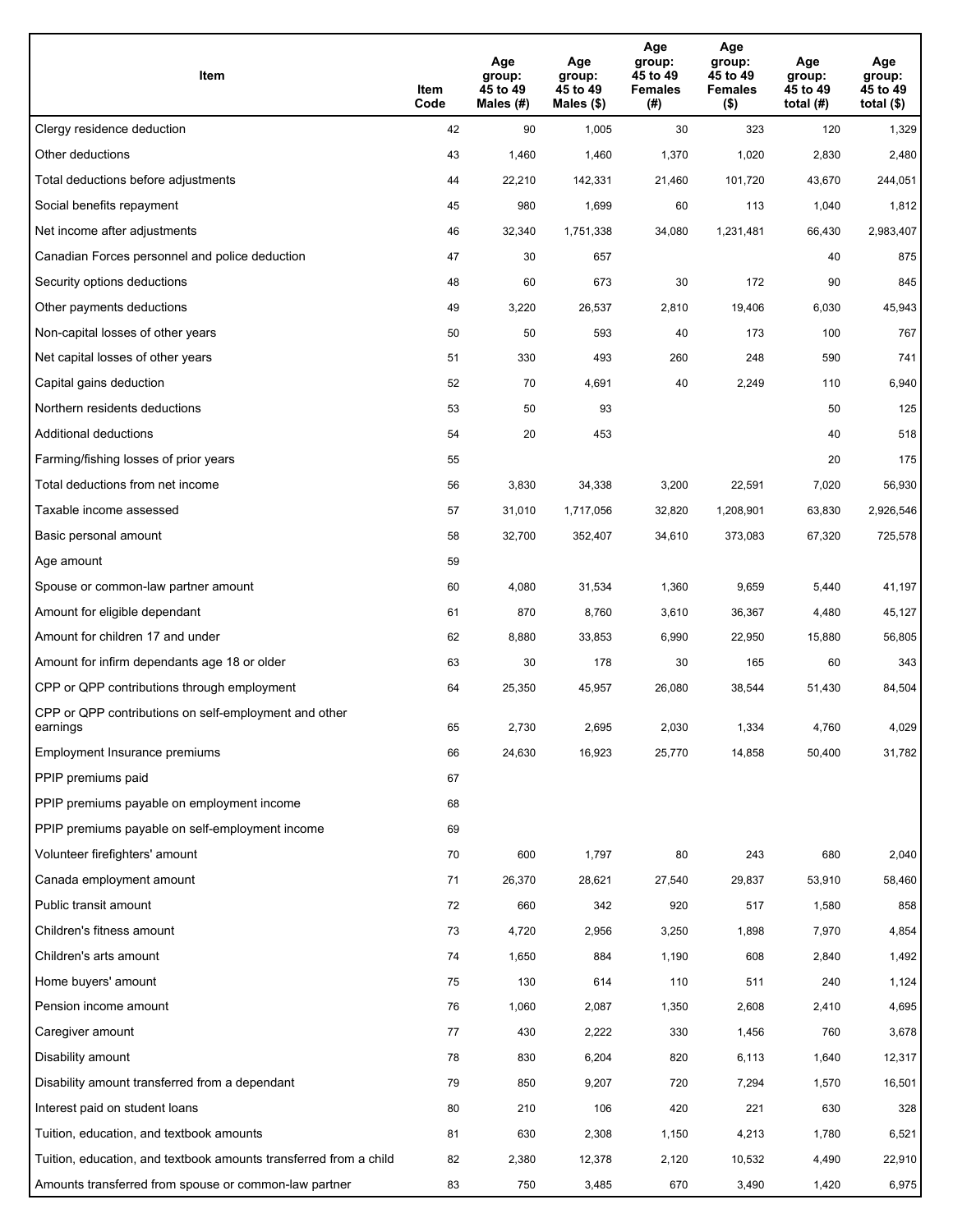| <b>Item</b>                                         | Item<br>Code | Age<br>group:<br>45 to 49<br>Males $(H)$ | Age<br>group:<br>45 to 49<br>Males $(\$)$ | Age<br>group:<br>45 to 49<br><b>Females</b><br>(# ) | Age<br>group:<br>45 to 49<br><b>Females</b><br>$($ \$) | Age<br>group:<br>45 to 49<br>total $(H)$ | Age<br>group:<br>45 to 49<br>total $($)$ |
|-----------------------------------------------------|--------------|------------------------------------------|-------------------------------------------|-----------------------------------------------------|--------------------------------------------------------|------------------------------------------|------------------------------------------|
| Medical expenses                                    | 84           | 4,940                                    | 8,302                                     | 9,130                                               | 14,145                                                 | 14,070                                   | 22,448                                   |
| Total tax credits on personal amounts               | 85           | 32,700                                   | 86,079                                    | 34,610                                              | 87,100                                                 | 67,320                                   | 173,194                                  |
| Allowable charitable donations and government gifts | 86           | 7,490                                    | 6,386                                     | 6,850                                               | 4,606                                                  | 14,340                                   | 10,992                                   |
| Eligible cultural and ecological gifts              | 87           |                                          |                                           | 10                                                  | $\mathbf{1}$                                           | 20                                       | $\overline{c}$                           |
| Total tax credit on donations and gifts             | 88           | 7,390                                    | 1,707                                     | 6,760                                               | 1,207                                                  | 14,150                                   | 2,914                                    |
| Total federal non-refundable tax credits            | 89           | 32,700                                   | 87,786                                    | 34,610                                              | 88,306                                                 | 67,320                                   | 176,108                                  |
| Federal dividend tax credit                         | 90           | 4,070                                    | 12,305                                    | 3,700                                               | 10,504                                                 | 7,770                                    | 22,809                                   |
| Overseas employment tax credit                      | 91           | 70                                       | 870                                       |                                                     |                                                        | 70                                       | 881                                      |
| Minimum tax carryover                               | 92           | 70                                       | 115                                       | 50                                                  | 102                                                    | 120                                      | 217                                      |
| Basic federal tax                                   | 93           | 26,490                                   | 222,985                                   | 24,540                                              | 118,894                                                | 51,040                                   | 342,025                                  |
| Federal Foreign Tax Credit                          | 94           | 1,040                                    | 2,400                                     | 650                                                 | 195                                                    | 1,690                                    | 2,596                                    |
| Federal Political contribution tax credit           | 95           | 120                                      | 24                                        | 50                                                  | 8                                                      | 180                                      | 32                                       |
| <b>Investment Tax Credit</b>                        | 96           | 210                                      | 308                                       | 30                                                  | 55                                                     | 240                                      | 363                                      |
| Labour-sponsored funds tax credit                   | 97           |                                          |                                           |                                                     |                                                        | 10                                       | 8                                        |
| Alternative minimum tax payable                     | 98           | 90                                       | 225                                       | 40                                                  | 90                                                     | 130                                      | 314                                      |
| Net federal tax                                     | 99           | 26,440                                   | 220,255                                   | 24,520                                              | 118,639                                                | 50,970                                   | 339,039                                  |
| CPP contributions on self-employment                | 100          | 2,730                                    | 5,390                                     | 2,030                                               | 2,668                                                  | 4,760                                    | 8,058                                    |
| Social Benefits repayment                           | 101          | 980                                      | 1,699                                     | 60                                                  | 113                                                    | 1,040                                    | 1,812                                    |
| Net Provincial Tax                                  | 102          | 27,310                                   | 174,294                                   | 26,210                                              | 96,379                                                 | 53,520                                   | 270,777                                  |
| Total tax payable                                   | 103          | 27,960                                   | 401,638                                   | 26,960                                              | 217,801                                                | 54,920                                   | 619,689                                  |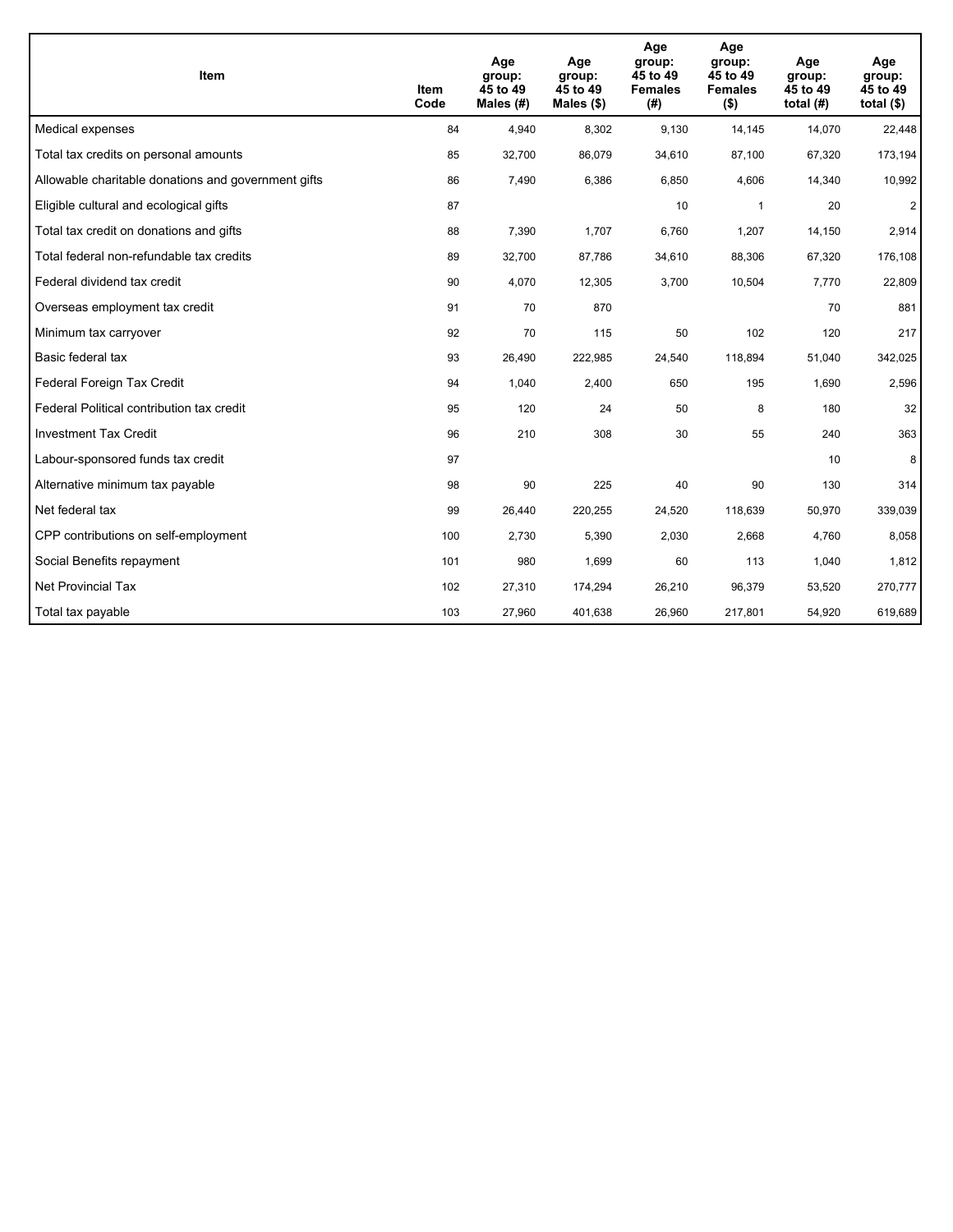| Item                                                                                           | Item<br>Code   | Age<br>group:<br>50 to 54<br>Males (#) | Age<br>group:<br>50 to 54<br>Males $(\$)$ | Age<br>group:<br>50 to 54<br><b>Females</b><br>(#) | Age<br>group:<br>50 to 54<br><b>Females</b><br>$($ \$) | Age<br>group:<br>50 to 54<br>total $(H)$ | Age<br>group:<br>50 to 54<br>total $($)$ |
|------------------------------------------------------------------------------------------------|----------------|----------------------------------------|-------------------------------------------|----------------------------------------------------|--------------------------------------------------------|------------------------------------------|------------------------------------------|
| Number of taxable returns                                                                      | $\mathbf{1}$   | 30,080                                 |                                           | 29,230                                             |                                                        | 59,320                                   |                                          |
| Number of non-taxable returns                                                                  | $\overline{2}$ | 5,690                                  |                                           | 8,130                                              |                                                        | 13,820                                   |                                          |
| Total number of returns                                                                        | 3              | 35,780                                 |                                           | 37,360                                             |                                                        | 73,140                                   |                                          |
| Employment income                                                                              | 4              | 27,890                                 | 1,578,654                                 | 29,610                                             | 1,095,501                                              | 57,500                                   | 2,674,174                                |
| Commissions (from employment)                                                                  | 5              | 740                                    | 36,098                                    | 530                                                | 7,896                                                  | 1,280                                    | 43,995                                   |
| Other employment income                                                                        | 6              | 3,470                                  | 26,269                                    | 2,460                                              | 14,251                                                 | 5,930                                    | 40,679                                   |
| Old Age Security pension (OASP)                                                                | 7              |                                        |                                           |                                                    |                                                        |                                          |                                          |
| CPP or QPP benefits                                                                            | 8              | 2,420                                  | 21,746                                    | 3,350                                              | 25,680                                                 | 5,770                                    | 47,427                                   |
| Other pensions or superannuation                                                               | 9              | 2,120                                  | 52,108                                    | 1,030                                              | 17,882                                                 | 3,150                                    | 69,990                                   |
| Elected split-pension amount                                                                   | 10             | 370                                    | 1,889                                     | 2,420                                              | 25,807                                                 | 2,790                                    | 27,696                                   |
| Universal Child Care Benefit (UCCB)                                                            | 11             | 200                                    | 246                                       | 140                                                | 170                                                    | 340                                      | 416                                      |
| Employment Insurance and other benefits                                                        | 12             | 6,540                                  | 56,021                                    | 5,440                                              | 32,654                                                 | 11,980                                   | 88,675                                   |
| Taxable amount of dividends from taxable Canadian corporations                                 | 13             | 5,330                                  | 104,276                                   | 5,390                                              | 80,576                                                 | 10,720                                   | 184,853                                  |
| Interest and other investment income                                                           | 14             | 5,750                                  | 8,129                                     | 6,530                                              | 6,866                                                  | 12,280                                   | 15,003                                   |
| Net partnership income (Limited or non-active partners only)                                   | 15             | 60                                     | 42                                        |                                                    |                                                        | 100                                      | 152                                      |
| Net rental income                                                                              | 16             | 1,440                                  | 3,990                                     | 1,220                                              | 2,136                                                  | 2,660                                    | 6,127                                    |
| Taxable capital gains                                                                          | 17             | 1,980                                  | 16,490                                    | 2,290                                              | 8,253                                                  | 4,270                                    | 24,746                                   |
| Registered retirement savings plan income (RRSP)                                               | 18             | 3,010                                  | 21,950                                    | 3,210                                              | 20,799                                                 | 6,230                                    | 42,748                                   |
| Other income                                                                                   | 19             | 3,660                                  | 29,422                                    | 4,080                                              | 19,241                                                 | 7,740                                    | 48,662                                   |
| Net business income                                                                            | 20             | 3,150                                  | 44,168                                    | 2,410                                              | 20,303                                                 | 5,570                                    | 64,471                                   |
| Net professional income                                                                        | 21             | 380                                    | 23,528                                    | 430                                                | 13,950                                                 | 810                                      | 37,478                                   |
| Net commission income                                                                          | 22             | 230                                    | 7,117                                     | 240                                                | 4,002                                                  | 470                                      | 11,118                                   |
| Net farming income                                                                             | 23             | 400                                    | 2,380                                     | 150                                                | 406                                                    | 550                                      | 2,786                                    |
| Net fishing income                                                                             | 24             | 700                                    | 17,514                                    | 80                                                 | 1,336                                                  | 780                                      | 18,849                                   |
| Workers' compensation benefits                                                                 | 25             | 1,940                                  | 21,556                                    | 1,120                                              | 8,951                                                  | 3,060                                    | 30,508                                   |
| Social assistance payments                                                                     | 26             | 2,080                                  | 13,491                                    | 2,020                                              | 13,263                                                 | 4,090                                    | 26,754                                   |
| Net federal supplements                                                                        | 27             |                                        |                                           |                                                    |                                                        |                                          |                                          |
| Total income assessed                                                                          | 28             | 35,510                                 | 2,087,194                                 | 36,900                                             | 1,426,906                                              | 72,420                                   | 3,514,290                                |
| Registered pension plan contributions (RPP)                                                    | 29             | 10,660                                 | 44,301                                    | 13,670                                             | 49,288                                                 | 24,330                                   | 93,589                                   |
| RRSP deduction                                                                                 | 30             | 10,550                                 | 68,331                                    | 9,240                                              | 40,319                                                 | 19,800                                   | 108,650                                  |
| Deduction for elected split-pension amount                                                     | 31             | 1,310                                  | 14,015                                    | 250                                                | 1,366                                                  | 1,560                                    | 15,382                                   |
| Annual union, professional, or like dues                                                       | 32             | 9,820                                  | 8,032                                     | 11,660                                             | 7,489                                                  | 21,490                                   | 15,526                                   |
| Child care expenses                                                                            | 33             | 530                                    | 1,582                                     | 580                                                | 1,291                                                  | 1,120                                    | 2,873                                    |
| Business investment loss                                                                       | 34             | 30                                     | 864                                       |                                                    |                                                        | 40                                       | 1,048                                    |
| Moving expenses                                                                                | 35             | 110                                    | 898                                       | 90                                                 | 504                                                    | 200                                      | 1,402                                    |
| Support payments made                                                                          | 36             | 380                                    | 5,521                                     | 10                                                 | 157                                                    | 390                                      | 5,678                                    |
| Carrying charges and interest expenses                                                         | 37             | 2,640                                  | 6,152                                     | 2,400                                              | 4,006                                                  | 5,030                                    | 10,158                                   |
| Deductions for CPP/QPP contributions on self-employment and other<br>earnings                  | 38             | 2,940                                  | 2,876                                     | 1,980                                              | 1,298                                                  | 4,920                                    | 4,174                                    |
| Deductions for provincial parental insurance plan (PPIP) premiums on<br>self-employment income | 39             |                                        |                                           |                                                    |                                                        |                                          |                                          |
| Exploration and development expenses                                                           | 40             | 60                                     | 1,387                                     | $30\,$                                             | 236                                                    | 80                                       | 1,623                                    |
| Other employment expenses                                                                      | 41             | 2,280                                  | 11,759                                    | 1,260                                              | 3,868                                                  | 3,540                                    | 15,627                                   |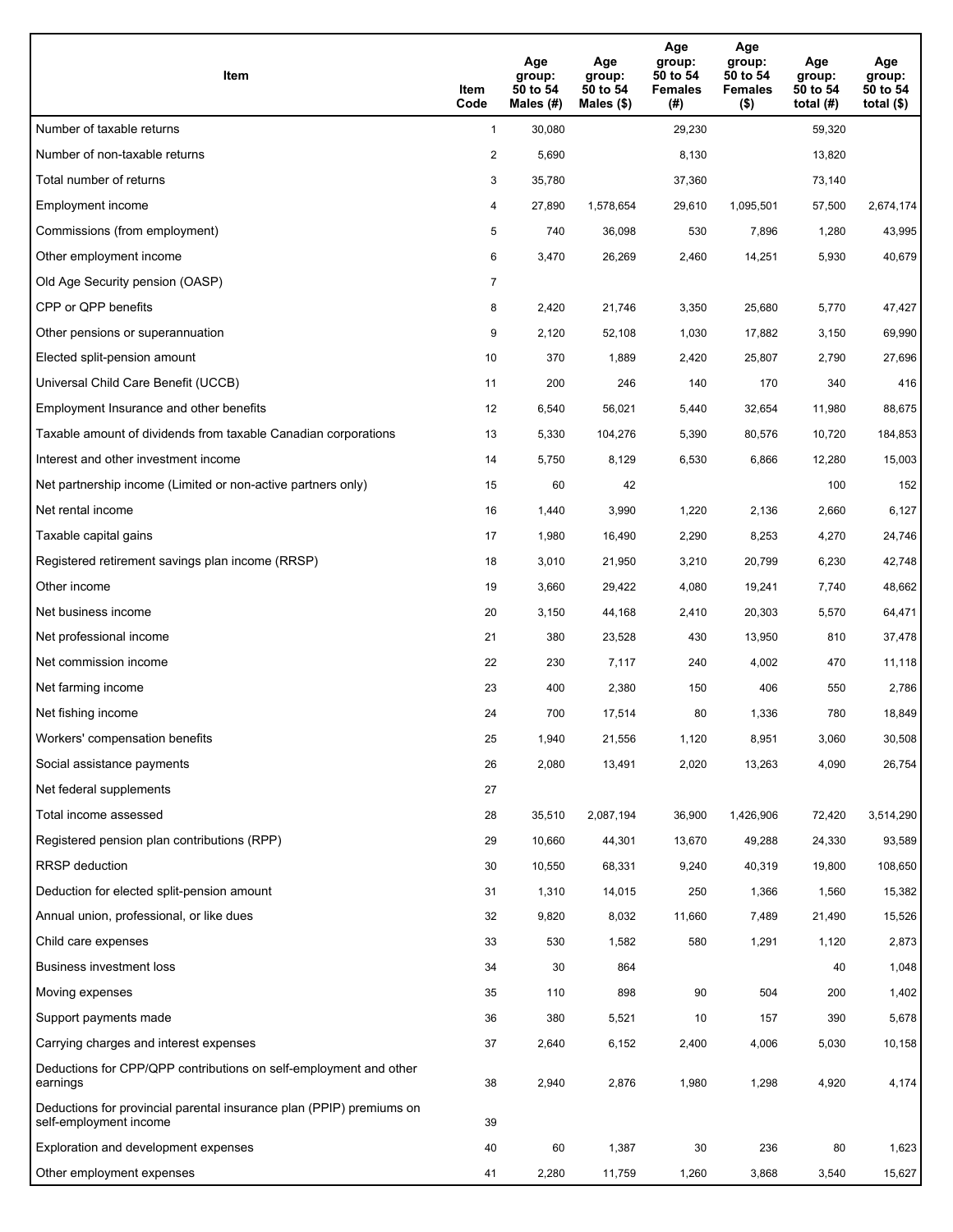| Item                                                              | Item<br>Code | Age<br>group:<br>50 to 54<br>Males (#) | Age<br>group:<br>50 to 54<br>Males (\$) | Age<br>group:<br>50 to 54<br><b>Females</b><br>(# ) | Age<br>group:<br>50 to 54<br><b>Females</b><br>$($ \$) | Age<br>group:<br>50 to 54<br>total $(#)$ | Age<br>group:<br>50 to 54<br>total $($)$ |
|-------------------------------------------------------------------|--------------|----------------------------------------|-----------------------------------------|-----------------------------------------------------|--------------------------------------------------------|------------------------------------------|------------------------------------------|
| Clergy residence deduction                                        | 42           | 90                                     | 1,093                                   | 40                                                  | 420                                                    | 130                                      | 1,513                                    |
| Other deductions                                                  | 43           | 1,570                                  | 2,038                                   | 1,310                                               | 2,153                                                  | 2,890                                    | 4,192                                    |
| Total deductions before adjustments                               | 44           | 24,020                                 | 168,873                                 | 22,590                                              | 112,584                                                | 46,610                                   | 281,462                                  |
| Social benefits repayment                                         | 45           | 960                                    | 1,713                                   | 80                                                  | 123                                                    | 1,050                                    | 1,836                                    |
| Net income after adjustments                                      | 46           | 35,340                                 | 1,918,621                               | 36,780                                              | 1,314,841                                              | 72,130                                   | 3,233,646                                |
| Canadian Forces personnel and police deduction                    | 47           | 20                                     | 665                                     |                                                     |                                                        | 20                                       | 665                                      |
| Security options deductions                                       | 48           | 70                                     | 3,456                                   | 20                                                  | 631                                                    | 90                                       | 4,087                                    |
| Other payments deductions                                         | 49           | 3,970                                  | 35,047                                  | 3,120                                               | 22,215                                                 | 7,090                                    | 57,262                                   |
| Non-capital losses of other years                                 | 50           | 60                                     | 361                                     | 50                                                  | 334                                                    | 100                                      | 694                                      |
| Net capital losses of other years                                 | 51           | 490                                    | 952                                     | 430                                                 | 636                                                    | 920                                      | 1,588                                    |
| Capital gains deduction                                           | 52           | 60                                     | 5,974                                   | 40                                                  | 3,427                                                  | 100                                      | 9,401                                    |
| Northern residents deductions                                     | 53           | 50                                     | 93                                      | 10                                                  | 29                                                     | 60                                       | 123                                      |
| Additional deductions                                             | 54           | 20                                     | 486                                     | 20                                                  | 113                                                    | 40                                       | 599                                      |
| Farming/fishing losses of prior years                             | 55           | 20                                     | 123                                     |                                                     |                                                        | 30                                       | 222                                      |
| Total deductions from net income                                  | 56           | 4,730                                  | 47,159                                  | 3,680                                               | 27,483                                                 | 8,410                                    | 74,643                                   |
| Taxable income assessed                                           | 57           | 33,760                                 | 1,871,541                               | 35,400                                              | 1,287,391                                              | 69,170                                   | 3,159,117                                |
| Basic personal amount                                             | 58           | 35,770                                 | 385,869                                 | 37,360                                              | 403,197                                                | 73,140                                   | 789,166                                  |
| Age amount                                                        | 59           |                                        |                                         |                                                     |                                                        |                                          |                                          |
| Spouse or common-law partner amount                               | 60           | 4,650                                  | 35,745                                  | 1,630                                               | 10,775                                                 | 6,280                                    | 46,541                                   |
| Amount for eligible dependant                                     | 61           | 480                                    | 4,727                                   | 1,640                                               | 15,908                                                 | 2,110                                    | 20,635                                   |
| Amount for children 17 and under                                  | 62           | 4,860                                  | 16,213                                  | 2,910                                               | 8,328                                                  | 7,770                                    | 24,553                                   |
| Amount for infirm dependants age 18 or older                      | 63           | 70                                     | 396                                     | 50                                                  | 233                                                    | 120                                      | 629                                      |
| CPP or QPP contributions through employment                       | 64           | 26,420                                 | 47,513                                  | 26,840                                              | 39,673                                                 | 53,270                                   | 87,187                                   |
| CPP or QPP contributions on self-employment and other<br>earnings | 65           | 2,940                                  | 2,876                                   | 1,980                                               | 1,298                                                  | 4,920                                    | 4,174                                    |
| Employment Insurance premiums                                     | 66           | 25,500                                 | 17,371                                  | 26,480                                              | 15,280                                                 | 51,970                                   | 32,651                                   |
| PPIP premiums paid                                                | 67           |                                        |                                         |                                                     |                                                        |                                          |                                          |
| PPIP premiums payable on employment income                        | 68           |                                        |                                         |                                                     |                                                        |                                          |                                          |
| PPIP premiums payable on self-employment income                   | 69           |                                        |                                         |                                                     |                                                        |                                          |                                          |
| Volunteer firefighters' amount                                    | 70           | 600                                    | 1,797                                   | 70                                                  | 216                                                    | 670                                      | 2,013                                    |
| Canada employment amount                                          | 71           | 27,830                                 | 30,153                                  | 28,730                                              | 31,078                                                 | 56,570                                   | 61,233                                   |
| Public transit amount                                             | 72           | 630                                    | 353                                     | 900                                                 | 542                                                    | 1,530                                    | 895                                      |
| Children's fitness amount                                         | 73           | 2,280                                  | 1,308                                   | 1,170                                               | 602                                                    | 3,450                                    | 1,910                                    |
| Children's arts amount                                            | 74           | 840                                    | 441                                     | 460                                                 | 215                                                    | 1,290                                    | 657                                      |
| Home buyers' amount                                               | 75           | 90                                     | 389                                     | 90                                                  | 400                                                    | 170                                      | 789                                      |
| Pension income amount                                             | 76           | 2,440                                  | 4,782                                   | 3,300                                               | 6,454                                                  | 5,740                                    | 11,236                                   |
| Caregiver amount                                                  | $77\,$       | 520                                    | 2,728                                   | 420                                                 | 2,027                                                  | 940                                      | 4,755                                    |
| Disability amount                                                 | 78           | 1,210                                  | 9,059                                   | 1,220                                               | 9,148                                                  | 2,430                                    | 18,207                                   |
| Disability amount transferred from a dependant                    | 79           | 740                                    | 6,928                                   | 580                                                 | 5,102                                                  | 1,320                                    | 12,030                                   |
| Interest paid on student loans                                    | 80           | 90                                     | 36                                      | 220                                                 | 92                                                     | 310                                      | 128                                      |
| Tuition, education, and textbook amounts                          | 81           | 440                                    | 1,365                                   | 820                                                 | 2,612                                                  | 1,250                                    | 3,977                                    |
| Tuition, education, and textbook amounts transferred from a child | 82           | 3,610                                  | 20,181                                  | 2,450                                               | 13,098                                                 | 6,060                                    | 33,279                                   |
| Amounts transferred from spouse or common-law partner             | 83           | 840                                    | 4,085                                   | 880                                                 | 4,760                                                  | 1,710                                    | 8,846                                    |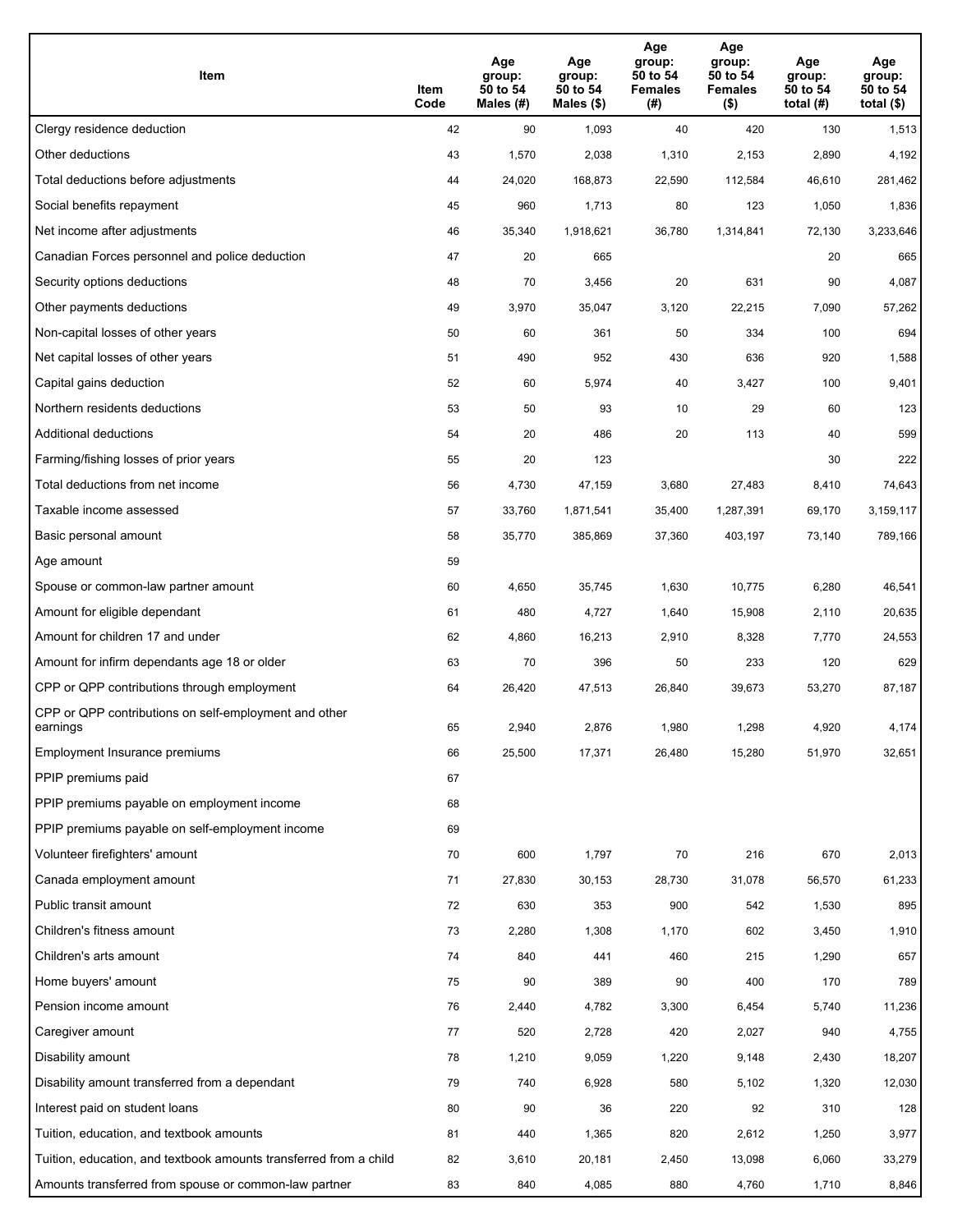| <b>Item</b>                                         | Item<br>Code | Age<br>group:<br>50 to 54<br>Males $(H)$ | Age<br>group:<br>50 to 54<br>Males $(\$)$ | Age<br>group:<br>50 to 54<br><b>Females</b><br>(#) | Age<br>group:<br>50 to 54<br><b>Females</b><br>$($ \$) | Age<br>group:<br>50 to 54<br>total $(H)$ | Age<br>group:<br>50 to 54<br>total $($)$ |
|-----------------------------------------------------|--------------|------------------------------------------|-------------------------------------------|----------------------------------------------------|--------------------------------------------------------|------------------------------------------|------------------------------------------|
| Medical expenses                                    | 84           | 5,940                                    | 9,976                                     | 10,240                                             | 16,282                                                 | 16,180                                   | 26,258                                   |
| Total tax credits on personal amounts               | 85           | 35,770                                   | 90,647                                    | 37,360                                             | 88,100                                                 | 73,140                                   | 178,767                                  |
| Allowable charitable donations and government gifts | 86           | 8,830                                    | 10,016                                    | 8,410                                              | 6,556                                                  | 17,240                                   | 16,573                                   |
| Eligible cultural and ecological gifts              | 87           |                                          |                                           | 10                                                 | 3                                                      | 20                                       | 3                                        |
| Total tax credit on donations and gifts             | 88           | 8,730                                    | 2,721                                     | 8,320                                              | 1,734                                                  | 17,050                                   | 4,455                                    |
| Total federal non-refundable tax credits            | 89           | 35,770                                   | 93,367                                    | 37,360                                             | 89,834                                                 | 73,140                                   | 183,222                                  |
| Federal dividend tax credit                         | 90           | 5,120                                    | 13,766                                    | 4,930                                              | 10,557                                                 | 10,050                                   | 24,323                                   |
| Overseas employment tax credit                      | 91           | 60                                       | 748                                       |                                                    |                                                        | 70                                       | 770                                      |
| Minimum tax carryover                               | 92           | 90                                       | 169                                       | 60                                                 | 114                                                    | 150                                      | 283                                      |
| Basic federal tax                                   | 93           | 28,470                                   | 249,881                                   | 26,980                                             | 129,602                                                | 55,460                                   | 379,514                                  |
| Federal Foreign Tax Credit                          | 94           | 1,450                                    | 2,487                                     | 1,080                                              | 187                                                    | 2,530                                    | 2,704                                    |
| Federal Political contribution tax credit           | 95           | 190                                      | 34                                        | 110                                                | 13                                                     | 290                                      | 47                                       |
| <b>Investment Tax Credit</b>                        | 96           | 260                                      | 370                                       | 40                                                 | 41                                                     | 300                                      | 411                                      |
| Labour-sponsored funds tax credit                   | 97           |                                          |                                           |                                                    |                                                        | 10                                       | 5                                        |
| Alternative minimum tax payable                     | 98           | 100                                      | 319                                       | 50                                                 | 209                                                    | 150                                      | 528                                      |
| Net federal tax                                     | 99           | 28,420                                   | 247,066                                   | 26,960                                             | 129,364                                                | 55,380                                   | 376,431                                  |
| CPP contributions on self-employment                | 100          | 2,940                                    | 5,753                                     | 1,980                                              | 2,596                                                  | 4,920                                    | 8,349                                    |
| Social Benefits repayment                           | 101          | 960                                      | 1,713                                     | 80                                                 | 123                                                    | 1,050                                    | 1,836                                    |
| Net Provincial Tax                                  | 102          | 29,370                                   | 192,768                                   | 28,590                                             | 103.642                                                | 57,960                                   | 296,429                                  |
| Total tax payable                                   | 103          | 30,080                                   | 447,301                                   | 29,230                                             | 235,726                                                | 59,320                                   | 683,048                                  |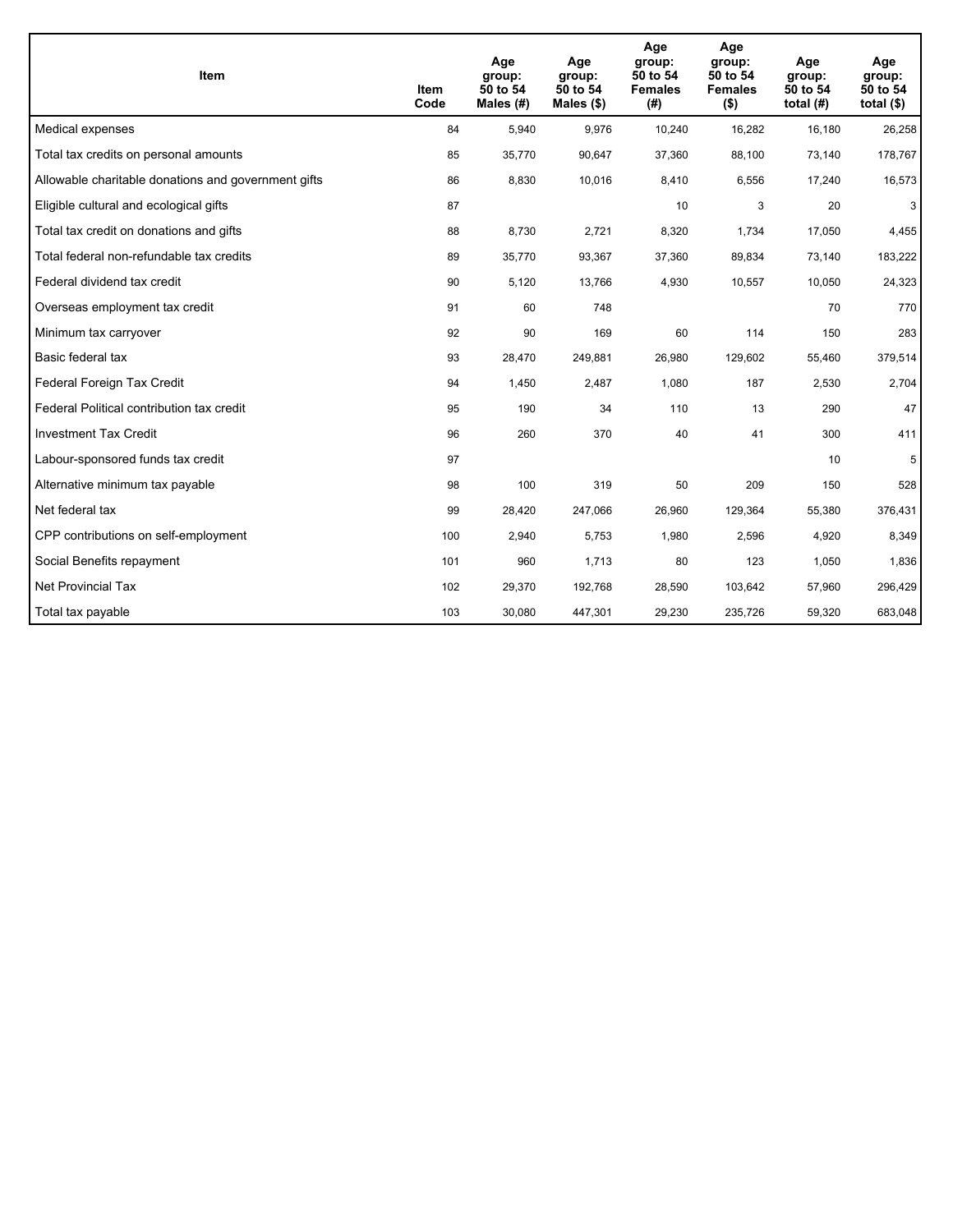| Item                                                                                           | Item<br>Code   | Age<br>group:<br>55 to 59<br>Males (#) | Age<br>group:<br>55 to 59<br>Males $(\$)$ | Age<br>group:<br>55 to 59<br><b>Females</b><br>(#) | Age<br>group:<br>55 to 59<br><b>Females</b><br>$($ \$) | Age<br>group:<br>55 to 59<br>total (#) | Age<br>group:<br>55 to 59<br>total $($ |
|------------------------------------------------------------------------------------------------|----------------|----------------------------------------|-------------------------------------------|----------------------------------------------------|--------------------------------------------------------|----------------------------------------|----------------------------------------|
| Number of taxable returns                                                                      | $\mathbf{1}$   | 28,510                                 |                                           | 27,440                                             |                                                        | 55,940                                 |                                        |
| Number of non-taxable returns                                                                  | $\overline{a}$ | 5,720                                  |                                           | 8,030                                              |                                                        | 13,750                                 |                                        |
| Total number of returns                                                                        | 3              | 34,230                                 |                                           | 35,460                                             |                                                        | 69,690                                 |                                        |
| Employment income                                                                              | 4              | 24,050                                 | 1,274,206                                 | 24,240                                             | 825.146                                                | 48,290                                 | 2,099,619                              |
| Commissions (from employment)                                                                  | 5              | 610                                    | 25,086                                    | 400                                                | 5,689                                                  | 1,010                                  | 30,775                                 |
| Other employment income                                                                        | 6              | 4,050                                  | 24,718                                    | 2,890                                              | 17,006                                                 | 6,930                                  | 41,724                                 |
| Old Age Security pension (OASP)                                                                | 7              |                                        |                                           |                                                    |                                                        |                                        |                                        |
| CPP or QPP benefits                                                                            | 8              | 3,780                                  | 36,718                                    | 5,250                                              | 41,229                                                 | 9,020                                  | 77,947                                 |
| Other pensions or superannuation                                                               | 9              | 5,460                                  | 169,945                                   | 4,730                                              | 109,482                                                | 10,190                                 | 279,427                                |
| Elected split-pension amount                                                                   | 10             | 1,010                                  | 6,941                                     | 4,980                                              | 63,239                                                 | 5,990                                  | 70,200                                 |
| Universal Child Care Benefit (UCCB)                                                            | 11             | 50                                     | 75                                        | 60                                                 | 71                                                     | 110                                    | 146                                    |
| Employment Insurance and other benefits                                                        | 12             | 6,150                                  | 52,368                                    | 4,550                                              | 27,273                                                 | 10,690                                 | 79,642                                 |
| Taxable amount of dividends from taxable Canadian corporations                                 | 13             | 6,250                                  | 108,131                                   | 6,210                                              | 73,942                                                 | 12,450                                 | 182,072                                |
| Interest and other investment income                                                           | 14             | 7,400                                  | 10,908                                    | 8,100                                              | 9,806                                                  | 15,500                                 | 20,715                                 |
| Net partnership income (Limited or non-active partners only)                                   | 15             | 90                                     | 89                                        | 50                                                 | $-2$                                                   | 140                                    | 87                                     |
| Net rental income                                                                              | 16             | 1,420                                  | 4,735                                     | 1,230                                              | 2,640                                                  | 2,650                                  | 7,375                                  |
| Taxable capital gains                                                                          | 17             | 2,670                                  | 18,260                                    | 2,850                                              | 11,805                                                 | 5,530                                  | 30,066                                 |
| Registered retirement savings plan income (RRSP)                                               | 18             | 3,100                                  | 28,522                                    | 3,660                                              | 28,079                                                 | 6,760                                  | 56,601                                 |
| Other income                                                                                   | 19             | 5,700                                  | 49,725                                    | 5,970                                              | 39,698                                                 | 11,670                                 | 89,423                                 |
| Net business income                                                                            | 20             | 2,980                                  | 41,269                                    | 2,170                                              | 17,050                                                 | 5,150                                  | 58,322                                 |
| Net professional income                                                                        | 21             | 420                                    | 22,282                                    | 420                                                | 13,582                                                 | 840                                    | 35,865                                 |
| Net commission income                                                                          | 22             | 290                                    | 5,998                                     | 220                                                | 3,453                                                  | 510                                    | 9,452                                  |
| Net farming income                                                                             | 23             | 440                                    | 1,728                                     | 160                                                | 632                                                    | 610                                    | 2,360                                  |
| Net fishing income                                                                             | 24             | 600                                    | 15,091                                    | 70                                                 | 1,133                                                  | 670                                    | 16,225                                 |
| Workers' compensation benefits                                                                 | 25             | 2,140                                  | 24,467                                    | 990                                                | 9,684                                                  | 3,130                                  | 34,152                                 |
| Social assistance payments                                                                     | 26             | 1,830                                  | 12,080                                    | 1,880                                              | 12,322                                                 | 3,710                                  | 24,402                                 |
| Net federal supplements                                                                        | 27             |                                        |                                           |                                                    |                                                        |                                        |                                        |
| Total income assessed                                                                          | 28             | 33,950                                 | 1,933,499                                 | 34,990                                             | 1,319,250                                              | 68,940                                 | 3,253,038                              |
| Registered pension plan contributions (RPP)                                                    | 29             | 8,580                                  | 34,238                                    | 10,710                                             | 37,141                                                 | 19,290                                 | 71,379                                 |
| RRSP deduction                                                                                 | 30             | 9,700                                  | 69,542                                    | 7,940                                              | 38,039                                                 | 17,640                                 | 107,580                                |
| Deduction for elected split-pension amount                                                     | 31             | 3,310                                  | 41,800                                    | 1,340                                              | 9,537                                                  | 4,640                                  | 51,337                                 |
| Annual union, professional, or like dues                                                       | 32             | 8,850                                  | 7,059                                     | 9,750                                              | 6,041                                                  | 18,600                                 | 13,100                                 |
| Child care expenses                                                                            | 33             | 150                                    | 402                                       | 90                                                 | 163                                                    | 230                                    | 565                                    |
| Business investment loss                                                                       | 34             | 20                                     | 185                                       |                                                    |                                                        | 30                                     | 309                                    |
| Moving expenses                                                                                | 35             | 90                                     | 837                                       | 70                                                 | 578                                                    | 160                                    | 1,415                                  |
| Support payments made                                                                          | 36             | 380                                    | 4,958                                     |                                                    |                                                        | 390                                    | 5,008                                  |
| Carrying charges and interest expenses                                                         | 37             | 3,510                                  | 6,755                                     | 2,930                                              | 4,321                                                  | 6,430                                  | 11,075                                 |
| Deductions for CPP/QPP contributions on self-employment and other<br>earnings                  | 38             | 2,830                                  | 2,648                                     | 1,750                                              | 1,164                                                  | 4,580                                  | 3,812                                  |
| Deductions for provincial parental insurance plan (PPIP) premiums on<br>self-employment income | 39             |                                        |                                           |                                                    |                                                        |                                        |                                        |
| Exploration and development expenses                                                           | 40             | 90                                     | 994                                       | 40                                                 | 279                                                    | 120                                    | 1,273                                  |
| Other employment expenses                                                                      | 41             | 1,980                                  | 10,158                                    | 990                                                | 3,312                                                  | 2,960                                  | 13,470                                 |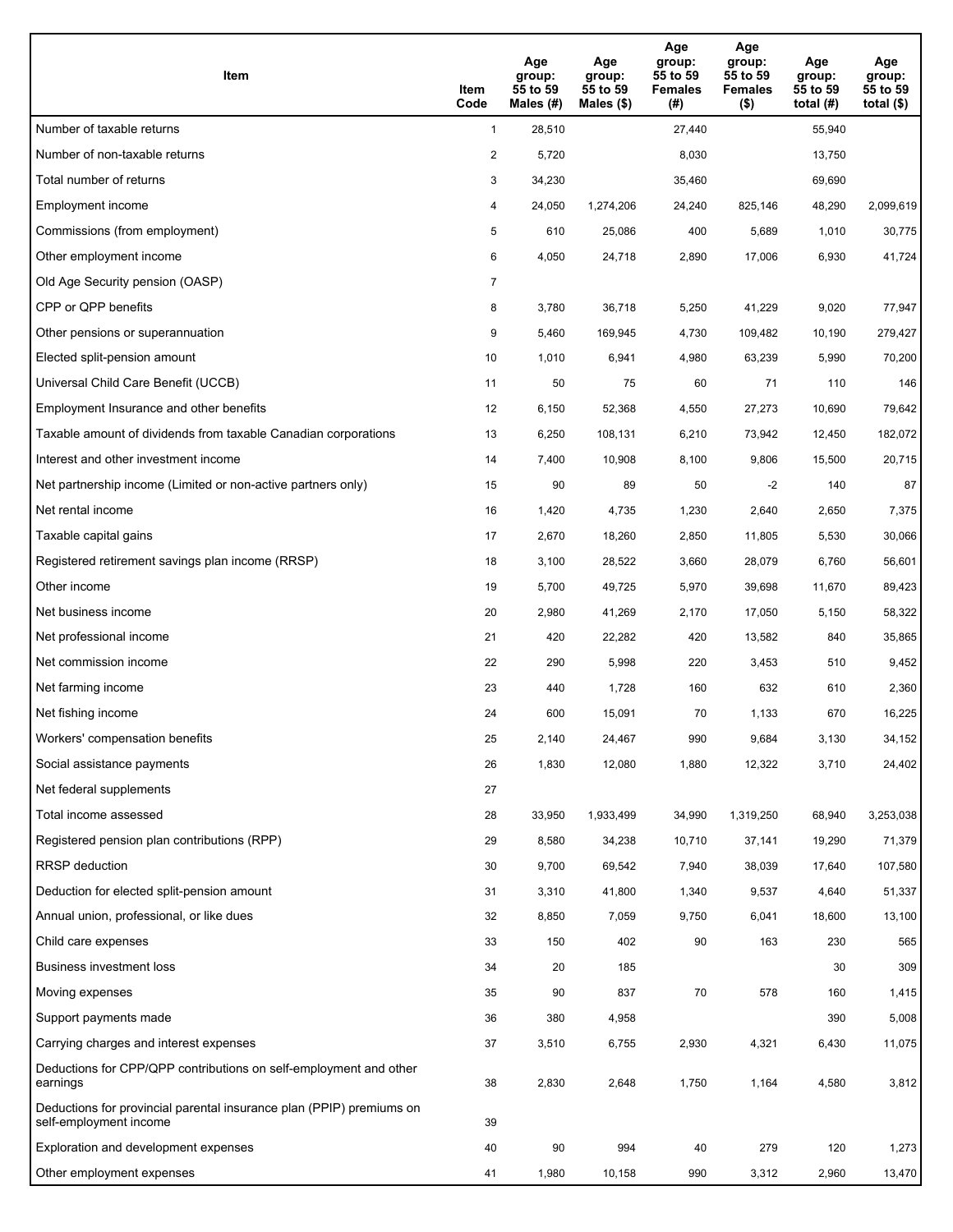| Item                                                              | Item<br>Code | Age<br>group:<br>55 to 59<br>Males (#) | Age<br>group:<br>55 to 59<br>Males (\$) | Age<br>group:<br>55 to 59<br><b>Females</b><br>(# ) | Age<br>group:<br>55 to 59<br><b>Females</b><br>$($ \$) | Age<br>group:<br>55 to 59<br>total $(H)$ | Age<br>group:<br>55 to 59<br>total $($)$ |
|-------------------------------------------------------------------|--------------|----------------------------------------|-----------------------------------------|-----------------------------------------------------|--------------------------------------------------------|------------------------------------------|------------------------------------------|
| Clergy residence deduction                                        | 42           | 100                                    | 1,294                                   | 40                                                  | 441                                                    | 150                                      | 1,735                                    |
| Other deductions                                                  | 43           | 1,450                                  | 1,518                                   | 1,170                                               | 1,754                                                  | 2,620                                    | 3,272                                    |
| Total deductions before adjustments                               | 44           | 22,540                                 | 182,389                                 | 19,730                                              | 102,943                                                | 42,270                                   | 285,333                                  |
| Social benefits repayment                                         | 45           | 1,010                                  | 1,904                                   | 90                                                  | 126                                                    | 1,100                                    | 2,031                                    |
| Net income after adjustments                                      | 46           | 33,780                                 | 1,750,980                               | 34,850                                              | 1,217,631                                              | 68,630                                   | 2,968,901                                |
| Canadian Forces personnel and police deduction                    | 47           | 10                                     | 511                                     |                                                     |                                                        | 10                                       | 559                                      |
| Security options deductions                                       | 48           | 60                                     | 5,116                                   | 20                                                  | 64                                                     | 80                                       | 5,180                                    |
| Other payments deductions                                         | 49           | 3,920                                  | 36,551                                  | 2,860                                               | 22,019                                                 | 6,780                                    | 58,570                                   |
| Non-capital losses of other years                                 | 50           | 50                                     | 601                                     | 50                                                  | 323                                                    | 100                                      | 925                                      |
| Net capital losses of other years                                 | 51           | 660                                    | 1,491                                   | 620                                                 | 922                                                    | 1,280                                    | 2,413                                    |
| Capital gains deduction                                           | 52           | 90                                     | 8,557                                   | 40                                                  | 3,651                                                  | 130                                      | 12,208                                   |
| Northern residents deductions                                     | 53           | 50                                     | 110                                     | 20                                                  | 61                                                     | 70                                       | 171                                      |
| Additional deductions                                             | 54           | 30                                     | 760                                     | 40                                                  | 700                                                    | 60                                       | 1,460                                    |
| Farming/fishing losses of prior years                             | 55           | 20                                     | 101                                     |                                                     |                                                        | 20                                       | 133                                      |
| Total deductions from net income                                  | 56           | 4,840                                  | 53,798                                  | 3,620                                               | 27,822                                                 | 8,460                                    | 81,620                                   |
| Taxable income assessed                                           | 57           | 32,400                                 | 1,697,379                               | 33,580                                              | 1,189,841                                              | 65,980                                   | 2,887,510                                |
| Basic personal amount                                             | 58           | 34,230                                 | 369,391                                 | 35,460                                              | 382,821                                                | 69,690                                   | 752,255                                  |
| Age amount                                                        | 59           |                                        |                                         |                                                     |                                                        |                                          |                                          |
| Spouse or common-law partner amount                               | 60           | 4,800                                  | 36,520                                  | 1,500                                               | 8,878                                                  | 6,300                                    | 45,409                                   |
| Amount for eligible dependant                                     | 61           | 210                                    | 2,036                                   | 480                                                 | 4,529                                                  | 690                                      | 6,564                                    |
| Amount for children 17 and under                                  | 62           | 1,680                                  | 5,145                                   | 630                                                 | 1,755                                                  | 2,320                                    | 6,900                                    |
| Amount for infirm dependants age 18 or older                      | 63           | 70                                     | 397                                     | 70                                                  | 401                                                    | 140                                      | 798                                      |
| CPP or QPP contributions through employment                       | 64           | 22,370                                 | 38,506                                  | 21,520                                              | 30,086                                                 | 43,890                                   | 68,594                                   |
| CPP or QPP contributions on self-employment and other<br>earnings | 65           | 2,830                                  | 2,648                                   | 1.750                                               | 1.164                                                  | 4,580                                    | 3,812                                    |
| Employment Insurance premiums                                     | 66           | 21,440                                 | 14,013                                  | 21,150                                              | 11,603                                                 | 42,590                                   | 25,616                                   |
| PPIP premiums paid                                                | 67           |                                        |                                         |                                                     |                                                        |                                          |                                          |
| PPIP premiums payable on employment income                        | 68           |                                        |                                         |                                                     |                                                        |                                          |                                          |
| PPIP premiums payable on self-employment income                   | 69           |                                        |                                         |                                                     |                                                        |                                          |                                          |
| Volunteer firefighters' amount                                    | 70           | 500                                    | 1,485                                   | 50                                                  | 150                                                    | 550                                      | 1,635                                    |
| Canada employment amount                                          | 71           | 24,510                                 | 26,106                                  | 23,970                                              | 25,555                                                 | 48,480                                   | 51,662                                   |
| Public transit amount                                             | 72           | 460                                    | 253                                     | 670                                                 | 395                                                    | 1,130                                    | 648                                      |
| Children's fitness amount                                         | 73           | 590                                    | 319                                     | 190                                                 | 83                                                     | 780                                      | 402                                      |
| Children's arts amount                                            | 74           | 240                                    | 119                                     | 80                                                  | 36                                                     | 320                                      | 156                                      |
| Home buyers' amount                                               | 75           | 30                                     | 163                                     | 40                                                  | 169                                                    | 70                                       | 332                                      |
| Pension income amount                                             | 76           | 6,280                                  | 12,341                                  | 8,930                                               | 17,500                                                 | 15,210                                   | 29,843                                   |
| Caregiver amount                                                  | $77\,$       | 460                                    | 2,386                                   | 370                                                 | 1,668                                                  | 830                                      | 4,055                                    |
| Disability amount                                                 | 78           | 1,740                                  | 13,107                                  | 1,610                                               | 12,066                                                 | 3,350                                    | 25,173                                   |
| Disability amount transferred from a dependant                    | 79           | 500                                    | 4,209                                   | 430                                                 | 3,449                                                  | 930                                      | 7,659                                    |
| Interest paid on student loans                                    | 80           | 50                                     | 25                                      | 120                                                 | 50                                                     | 170                                      | 75                                       |
| Tuition, education, and textbook amounts                          | 81           | 260                                    | 764                                     | 420                                                 | 1,208                                                  | 690                                      | 1,972                                    |
| Tuition, education, and textbook amounts transferred from a child | 82           | 2,290                                  | 12,485                                  | 1,240                                               | 6,546                                                  | 3,520                                    | 19,032                                   |
| Amounts transferred from spouse or common-law partner             | 83           | 1,130                                  | 5,387                                   | 1,190                                               | 6,590                                                  | 2,320                                    | 11,984                                   |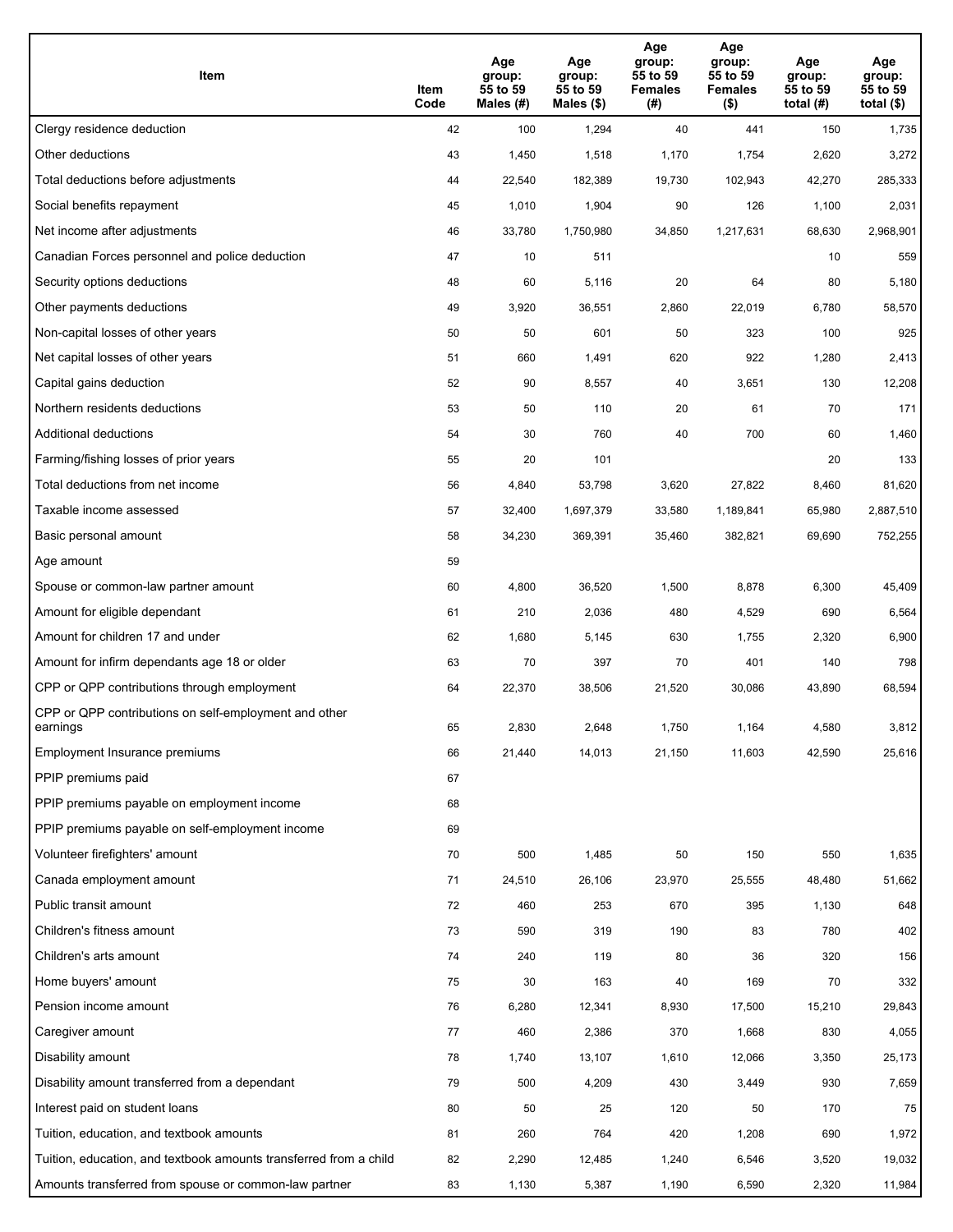| <b>Item</b>                                         | Item<br>Code | Age<br>group:<br>55 to 59<br>Males (#) | Age<br>group:<br>55 to 59<br>Males $(\$)$ | Age<br>group:<br>55 to 59<br><b>Females</b><br>(#) | Age<br>group:<br>55 to 59<br><b>Females</b><br>$($ \$) | Age<br>group:<br>55 to 59<br>total $(H)$ | Age<br>group:<br>55 to 59<br>total $($)$ |
|-----------------------------------------------------|--------------|----------------------------------------|-------------------------------------------|----------------------------------------------------|--------------------------------------------------------|------------------------------------------|------------------------------------------|
| Medical expenses                                    | 84           | 6,560                                  | 11,677                                    | 10,120                                             | 17,635                                                 | 16,680                                   | 29,312                                   |
| Total tax credits on personal amounts               | 85           | 34,230                                 | 83,923                                    | 35,460                                             | 80,151                                                 | 69,690                                   | 164,084                                  |
| Allowable charitable donations and government gifts | 86           | 9,410                                  | 11,609                                    | 8,670                                              | 9,156                                                  | 18,080                                   | 20,764                                   |
| Eligible cultural and ecological gifts              | 87           |                                        |                                           |                                                    |                                                        | 30                                       | 158                                      |
| Total tax credit on donations and gifts             | 88           | 9,320                                  | 3,212                                     | 8,600                                              | 2,477                                                  | 17,930                                   | 5,689                                    |
| Total federal non-refundable tax credits            | 89           | 34,230                                 | 87,135                                    | 35,460                                             | 82,628                                                 | 69,690                                   | 169,773                                  |
| Federal dividend tax credit                         | 90           | 5,880                                  | 14,465                                    | 5,650                                              | 9,799                                                  | 11,520                                   | 24,264                                   |
| Overseas employment tax credit                      | 91           | 50                                     | 619                                       |                                                    |                                                        | 60                                       | 646                                      |
| Minimum tax carryover                               | 92           | 100                                    | 289                                       | 60                                                 | 137                                                    | 160                                      | 425                                      |
| Basic federal tax                                   | 93           | 26,820                                 | 220,203                                   | 25,330                                             | 119,120                                                | 52,150                                   | 339,388                                  |
| Federal Foreign Tax Credit                          | 94           | 1,630                                  | 2,000                                     | 1,380                                              | 320                                                    | 3,010                                    | 2,319                                    |
| Federal Political contribution tax credit           | 95           | 280                                    | 47                                        | 180                                                | 27                                                     | 470                                      | 75                                       |
| <b>Investment Tax Credit</b>                        | 96           | 210                                    | 294                                       | 40                                                 | 72                                                     | 250                                      | 366                                      |
| Labour-sponsored funds tax credit                   | 97           |                                        |                                           |                                                    |                                                        | 10                                       | 5                                        |
| Alternative minimum tax payable                     | 98           | 90                                     | 353                                       | 40                                                 | 154                                                    | 130                                      | 508                                      |
| Net federal tax                                     | 99           | 26,760                                 | 217,867                                   | 25,310                                             | 118,775                                                | 52,070                                   | 336,708                                  |
| CPP contributions on self-employment                | 100          | 2,830                                  | 5,296                                     | 1,750                                              | 2,329                                                  | 4,580                                    | 7,624                                    |
| Social Benefits repayment                           | 101          | 1,010                                  | 1,904                                     | 90                                                 | 126                                                    | 1,100                                    | 2,031                                    |
| Net Provincial Tax                                  | 102          | 27,810                                 | 169,704                                   | 26,920                                             | 94,920                                                 | 54,730                                   | 264,671                                  |
| Total tax payable                                   | 103          | 28,510                                 | 394,774                                   | 27,440                                             | 216,150                                                | 55,940                                   | 611,037                                  |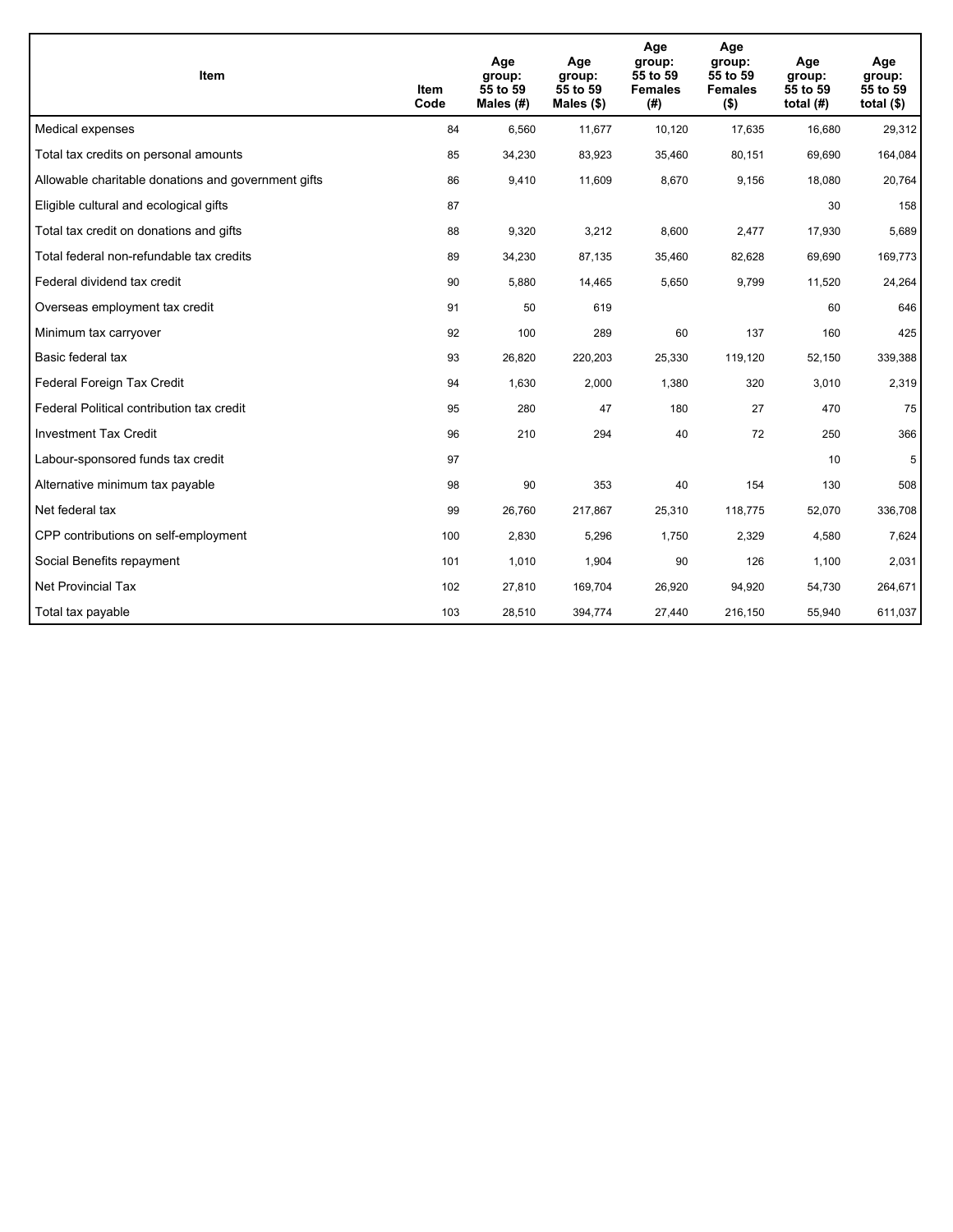| Item                                                                                           | Item<br>Code   | Age<br>group:<br>60 to 64<br>Males (#) | Age<br>group:<br>60 to 64<br>Males $(\$)$ | Age<br>group:<br>60 to 64<br><b>Females</b><br>(#) | Age<br>group:<br>60 to 64<br><b>Females</b><br>$($ \$) | Age<br>group:<br>60 to 64<br>total $(H)$ | Age<br>group:<br>60 to 64<br>total $($ |
|------------------------------------------------------------------------------------------------|----------------|----------------------------------------|-------------------------------------------|----------------------------------------------------|--------------------------------------------------------|------------------------------------------|----------------------------------------|
| Number of taxable returns                                                                      | $\mathbf{1}$   | 25,300                                 |                                           | 23,320                                             |                                                        | 48,620                                   |                                        |
| Number of non-taxable returns                                                                  | $\overline{a}$ | 5,610                                  |                                           | 8,710                                              |                                                        | 14,330                                   |                                        |
| Total number of returns                                                                        | 3              | 30,920                                 |                                           | 32,030                                             |                                                        | 62,950                                   |                                        |
| Employment income                                                                              | 4              | 15,770                                 | 686,772                                   | 14,000                                             | 383,181                                                | 29,760                                   | 1,070,327                              |
| Commissions (from employment)                                                                  | 5              | 380                                    | 11,806                                    | 190                                                | 2,136                                                  | 570                                      | 13,942                                 |
| Other employment income                                                                        | 6              | 3,990                                  | 20,586                                    | 2,640                                              | 11,888                                                 | 6,630                                    | 32,474                                 |
| Old Age Security pension (OASP)                                                                | $\overline{7}$ |                                        |                                           |                                                    |                                                        |                                          |                                        |
| CPP or QPP benefits                                                                            | 8              | 23,550                                 | 159,474                                   | 24,480                                             | 130,903                                                | 48,030                                   | 290,377                                |
| Other pensions or superannuation                                                               | 9              | 10,230                                 | 325,288                                   | 8,650                                              | 196,041                                                | 18,880                                   | 521,356                                |
| Elected split-pension amount                                                                   | 10             | 1,700                                  | 12,990                                    | 7,230                                              | 92,522                                                 | 8,930                                    | 105,512                                |
| Universal Child Care Benefit (UCCB)                                                            | 11             | 20                                     | 24                                        | 20                                                 | 29                                                     | 50                                       | 53                                     |
| Employment Insurance and other benefits                                                        | 12             | 4,960                                  | 43,377                                    | 2,960                                              | 17,608                                                 | 7,910                                    | 60,985                                 |
| Taxable amount of dividends from taxable Canadian corporations                                 | 13             | 6,320                                  | 115,744                                   | 6,210                                              | 65,453                                                 | 12,530                                   | 181,235                                |
| Interest and other investment income                                                           | 14             | 8,220                                  | 14,454                                    | 8,820                                              | 12,131                                                 | 17,050                                   | 26,587                                 |
| Net partnership income (Limited or non-active partners only)                                   | 15             | 110                                    | 509                                       |                                                    |                                                        | 160                                      | 1,248                                  |
| Net rental income                                                                              | 16             | 1,240                                  | 4,158                                     | 1,040                                              | 2,718                                                  | 2,290                                    | 6,887                                  |
| Taxable capital gains                                                                          | 17             | 2,750                                  | 24,822                                    | 3,200                                              | 16,013                                                 | 5,950                                    | 40,835                                 |
| Registered retirement savings plan income (RRSP)                                               | 18             | 3,190                                  | 30,436                                    | 3,650                                              | 30,559                                                 | 6,840                                    | 60,995                                 |
| Other income                                                                                   | 19             | 6,810                                  | 52,314                                    | 7,180                                              | 43,112                                                 | 13,990                                   | 95,469                                 |
| Net business income                                                                            | 20             | 2,760                                  | 27,504                                    | 1,730                                              | 11,687                                                 | 4,490                                    | 39,192                                 |
| Net professional income                                                                        | 21             | 480                                    | 27,503                                    | 310                                                | 7,259                                                  | 790                                      | 34,762                                 |
| Net commission income                                                                          | 22             | 280                                    | 6,634                                     | 160                                                | 2,572                                                  | 450                                      | 9,206                                  |
| Net farming income                                                                             | 23             | 450                                    | 1,638                                     | 150                                                | 16                                                     | 590                                      | 1,654                                  |
| Net fishing income                                                                             | 24             | 480                                    | 12,633                                    | 50                                                 | 899                                                    | 530                                      | 13,532                                 |
| Workers' compensation benefits                                                                 | 25             | 1,990                                  | 23,700                                    | 810                                                | 8,817                                                  | 2,810                                    | 32,518                                 |
| Social assistance payments                                                                     | 26             | 1,370                                  | 7,886                                     | 1,420                                              | 8,623                                                  | 2,790                                    | 16,510                                 |
| Net federal supplements                                                                        | 27             | 510                                    | 2,423                                     | 3,240                                              | 15,872                                                 | 3,750                                    | 18,295                                 |
| Total income assessed                                                                          | 28             | 30,810                                 | 1,612,784                                 | 31,900                                             | 1,065,685                                              | 62,710                                   | 2,678,965                              |
| Registered pension plan contributions (RPP)                                                    | 29             | 4,580                                  | 16,000                                    | 5,020                                              | 14,715                                                 | 9,600                                    | 30,715                                 |
| RRSP deduction                                                                                 | 30             | 6,400                                  | 47,503                                    | 4,840                                              | 24,432                                                 | 11,240                                   | 71,934                                 |
| Deduction for elected split-pension amount                                                     | 31             | 6,170                                  | 82,374                                    | 1,970                                              | 14,895                                                 | 8,140                                    | 97,273                                 |
| Annual union, professional, or like dues                                                       | 32             | 5,880                                  | 3,876                                     | 5,370                                              | 2,755                                                  | 11,240                                   | 6,632                                  |
| Child care expenses                                                                            | 33             | 30                                     | 33                                        | 20                                                 | 43                                                     | 50                                       | 77                                     |
| Business investment loss                                                                       | 34             | 10                                     | 155                                       | 10                                                 | 93                                                     | 30                                       | 249                                    |
| Moving expenses                                                                                | 35             | 40                                     | 204                                       | 40                                                 | 289                                                    | 80                                       | 492                                    |
| Support payments made                                                                          | 36             | 320                                    | 4,834                                     |                                                    |                                                        | 320                                      | 4,909                                  |
| Carrying charges and interest expenses                                                         | 37             | 3,890                                  | 7,541                                     | 3,200                                              | 4,749                                                  | 7,090                                    | 12,291                                 |
| Deductions for CPP/QPP contributions on self-employment and other<br>earnings                  | 38             | 2,530                                  | 2,215                                     | 1,310                                              | 790                                                    | 3,840                                    | 3,004                                  |
| Deductions for provincial parental insurance plan (PPIP) premiums on<br>self-employment income | 39             |                                        |                                           |                                                    |                                                        |                                          |                                        |
| Exploration and development expenses                                                           | 40             | 120                                    | 1,916                                     | 40                                                 | 237                                                    | 160                                      | 2,153                                  |
| Other employment expenses                                                                      | 41             | 1,290                                  | 5,983                                     | 510                                                | 1,594                                                  | 1,790                                    | 7,577                                  |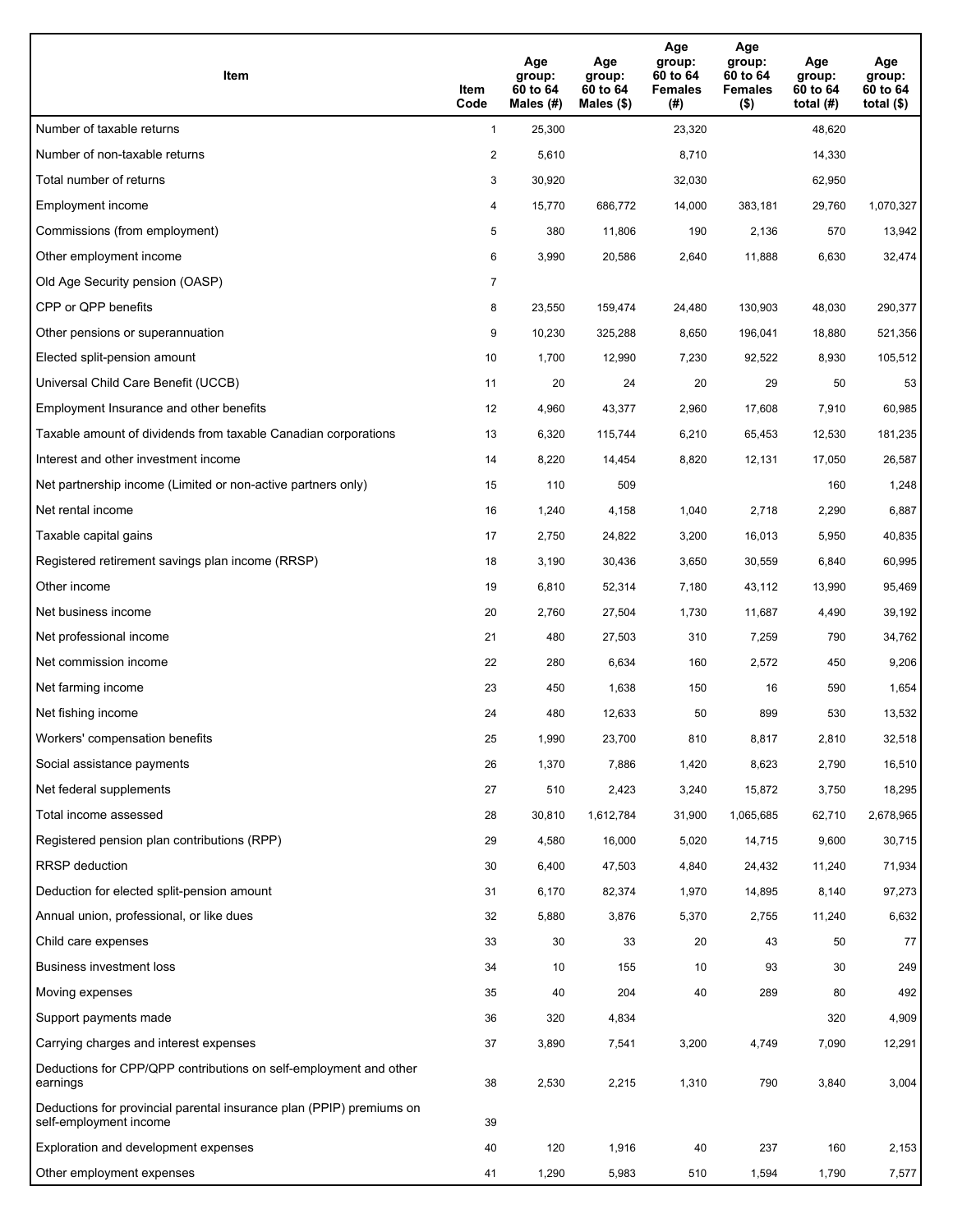| Item                                                              | Item<br>Code | Age<br>group:<br>60 to 64<br>Males (#) | Age<br>group:<br>60 to 64<br>Males (\$) | Age<br>group:<br>60 to 64<br><b>Females</b><br>(# ) | Age<br>group:<br>60 to 64<br><b>Females</b><br>$($ \$) | Age<br>group:<br>60 to 64<br>total $(H)$ | Age<br>group:<br>60 to 64<br>total $($)$ |
|-------------------------------------------------------------------|--------------|----------------------------------------|-----------------------------------------|-----------------------------------------------------|--------------------------------------------------------|------------------------------------------|------------------------------------------|
| Clergy residence deduction                                        | 42           | 100                                    | 1,108                                   | 40                                                  | 418                                                    | 140                                      | 1,526                                    |
| Other deductions                                                  | 43           | 1,430                                  | 2,057                                   | 1,130                                               | 2,159                                                  | 2,550                                    | 4,217                                    |
| Total deductions before adjustments                               | 44           | 19,040                                 | 175,801                                 | 13,830                                              | 67,243                                                 | 32,870                                   | 243,048                                  |
| Social benefits repayment                                         | 45           | 850                                    | 1,747                                   | 70                                                  | 123                                                    | 930                                      | 1,870                                    |
| Net income after adjustments                                      | 46           | 30,710                                 | 1,438,808                               | 31,830                                              | 998,985                                                | 62,550                                   | 2,438,285                                |
| Canadian Forces personnel and police deduction                    | 47           |                                        |                                         |                                                     |                                                        |                                          |                                          |
| Security options deductions                                       | 48           | 50                                     | 927                                     | 20                                                  | 70                                                     | 70                                       | 996                                      |
| Other payments deductions                                         | 49           | 3,810                                  | 34,010                                  | 5,320                                               | 33,312                                                 | 9,130                                    | 67,322                                   |
| Non-capital losses of other years                                 | 50           | 50                                     | 607                                     | 40                                                  | 194                                                    | 90                                       | 801                                      |
| Net capital losses of other years                                 | 51           | 790                                    | 2,281                                   | 770                                                 | 1,996                                                  | 1,550                                    | 4,277                                    |
| Capital gains deduction                                           | 52           | 110                                    | 9,639                                   | 60                                                  | 4,672                                                  | 170                                      | 14,311                                   |
| Northern residents deductions                                     | 53           | 40                                     | 83                                      | 10                                                  | 24                                                     | 50                                       | 107                                      |
| Additional deductions                                             | 54           | 100                                    | 849                                     | 140                                                 | 215                                                    | 240                                      | 1,068                                    |
| Farming/fishing losses of prior years                             | 55           | 20                                     | 256                                     | 10                                                  | 63                                                     | 30                                       | 319                                      |
| Total deductions from net income                                  | 56           | 4,860                                  | 48,654                                  | 6,290                                               | 40,545                                                 | 11,150                                   | 89,203                                   |
| Taxable income assessed                                           | 57           | 30,200                                 | 1,390,332                               | 30,900                                              | 958,462                                                | 61,100                                   | 2,349,282                                |
| Basic personal amount                                             | 58           | 30,920                                 | 333,768                                 | 32,030                                              | 345,882                                                | 62,950                                   | 679,737                                  |
| Age amount                                                        | 59           |                                        |                                         |                                                     |                                                        |                                          |                                          |
| Spouse or common-law partner amount                               | 60           | 4,590                                  | 32,064                                  | 930                                                 | 4,972                                                  | 5,520                                    | 37,058                                   |
| Amount for eligible dependant                                     | 61           | 90                                     | 859                                     | 160                                                 | 1,382                                                  | 250                                      | 2,240                                    |
| Amount for children 17 and under                                  | 62           | 500                                    | 1,517                                   | 130                                                 | 365                                                    | 620                                      | 1,882                                    |
| Amount for infirm dependants age 18 or older                      | 63           | 70                                     | 366                                     | 40                                                  | 204                                                    | 110                                      | 570                                      |
| CPP or QPP contributions through employment                       | 64           | 13,980                                 | 20,987                                  | 11,910                                              | 14,089                                                 | 25,900                                   | 35,081                                   |
| CPP or QPP contributions on self-employment and other<br>earnings | 65           | 2,530                                  | 2,215                                   | 1.310                                               | 790                                                    | 3,840                                    | 3,004                                    |
| Employment Insurance premiums                                     | 66           | 13,560                                 | 7,749                                   | 11,800                                              | 5,532                                                  | 25,370                                   | 13,283                                   |
| PPIP premiums paid                                                | 67           |                                        |                                         |                                                     |                                                        |                                          |                                          |
| PPIP premiums payable on employment income                        | 68           |                                        |                                         |                                                     |                                                        |                                          |                                          |
| PPIP premiums payable on self-employment income                   | 69           |                                        |                                         |                                                     |                                                        |                                          |                                          |
| Volunteer firefighters' amount                                    | 70           | 370                                    | 1,107                                   | 40                                                  | 120                                                    | 410                                      | 1,227                                    |
| Canada employment amount                                          | 71           | 17,330                                 | 17,656                                  | 14,960                                              | 15,274                                                 | 32,290                                   | 32,932                                   |
| Public transit amount                                             | 72           | 280                                    | 151                                     | 440                                                 | 251                                                    | 720                                      | 402                                      |
| Children's fitness amount                                         | 73           | 160                                    | 78                                      | 30                                                  | 10                                                     | 180                                      | 88                                       |
| Children's arts amount                                            | 74           | 70                                     | 32                                      |                                                     |                                                        | 70                                       | 37                                       |
| Home buyers' amount                                               | 75           | 30                                     | 139                                     | 30                                                  | 113                                                    | 60                                       | 253                                      |
| Pension income amount                                             | 76           | 11,450                                 | 22,451                                  | 13,760                                              | 26,952                                                 | 25,220                                   | 49,404                                   |
| Caregiver amount                                                  | 77           | 400                                    | 2,051                                   | 290                                                 | 1,321                                                  | 690                                      | 3,372                                    |
| Disability amount                                                 | 78           | 2,160                                  | 16,259                                  | 1,680                                               | 12,649                                                 | 3,850                                    | 28,916                                   |
| Disability amount transferred from a dependant                    | 79           | 380                                    | 2,927                                   | 320                                                 | 2,326                                                  | 690                                      | 5,253                                    |
| Interest paid on student loans                                    | 80           | 20                                     | 7                                       | 40                                                  | 18                                                     | 50                                       | 24                                       |
| Tuition, education, and textbook amounts                          | 81           | 120                                    | 310                                     | 160                                                 | 358                                                    | 280                                      | 668                                      |
| Tuition, education, and textbook amounts transferred from a child | 82           | 900                                    | 4,744                                   | 360                                                 | 1,745                                                  | 1,260                                    | 6,489                                    |
| Amounts transferred from spouse or common-law partner             | 83           | 1,770                                  | 8,672                                   | 2,160                                               | 11,105                                                 | 3,930                                    | 19,777                                   |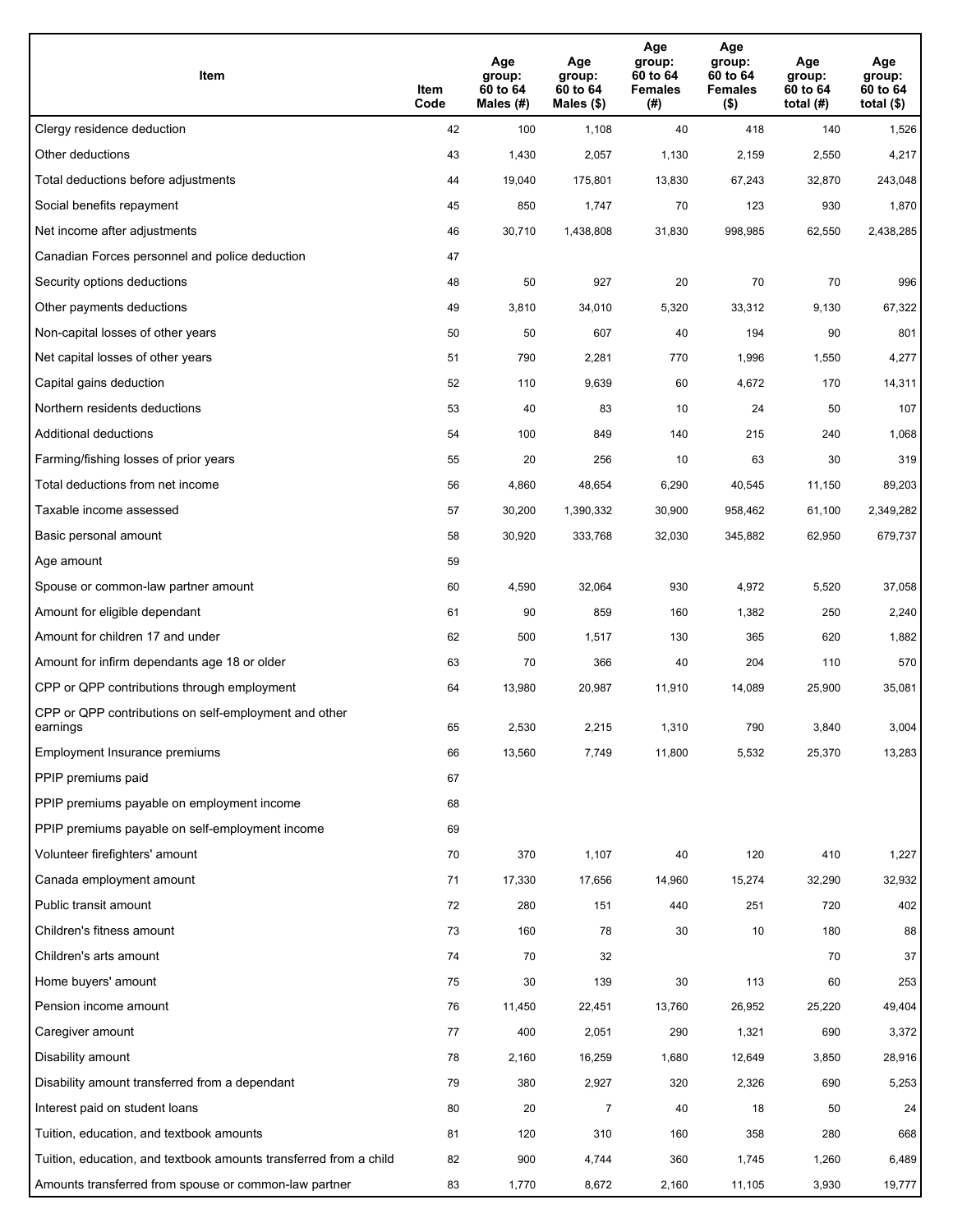| <b>Item</b>                                         | Item<br>Code | Age<br>group:<br>60 to 64<br>Males $(H)$ | Age<br>group:<br>60 to 64<br>Males $(\$)$ | Age<br>group:<br>60 to 64<br><b>Females</b><br>(#) | Age<br>group:<br>60 to 64<br><b>Females</b><br>$($ \$) | Age<br>group:<br>60 to 64<br>total $(H)$ | Age<br>group:<br>60 to 64<br>total $($)$ |
|-----------------------------------------------------|--------------|------------------------------------------|-------------------------------------------|----------------------------------------------------|--------------------------------------------------------|------------------------------------------|------------------------------------------|
| Medical expenses                                    | 84           | 7,190                                    | 14,388                                    | 10,060                                             | 18,945                                                 | 17,250                                   | 33,333                                   |
| Total tax credits on personal amounts               | 85           | 30,920                                   | 73,574                                    | 32,030                                             | 69,662                                                 | 62,950                                   | 143,255                                  |
| Allowable charitable donations and government gifts | 86           | 9,920                                    | 14,765                                    | 8,230                                              | 8,977                                                  | 18,150                                   | 23,742                                   |
| Eligible cultural and ecological gifts              | 87           |                                          |                                           | 10                                                 | 11                                                     | 20                                       | 15                                       |
| Total tax credit on donations and gifts             | 88           | 9,860                                    | 4,065                                     | 8,180                                              | 2,424                                                  | 18,040                                   | 6,489                                    |
| Total federal non-refundable tax credits            | 89           | 30,920                                   | 77,639                                    | 32,030                                             | 72,085                                                 | 62,950                                   | 149,744                                  |
| Federal dividend tax credit                         | 90           | 5,910                                    | 15,841                                    | 5,560                                              | 8,747                                                  | 11,470                                   | 24,592                                   |
| Overseas employment tax credit                      | 91           | 30                                       | 309                                       |                                                    |                                                        | 30                                       | 325                                      |
| Minimum tax carryover                               | 92           | 110                                      | 280                                       | 50                                                 | 82                                                     | 160                                      | 362                                      |
| Basic federal tax                                   | 93           | 23,720                                   | 165,796                                   | 21,290                                             | 88,840                                                 | 45,010                                   | 254,727                                  |
| Federal Foreign Tax Credit                          | 94           | 1,620                                    | 1,562                                     | 1,570                                              | 519                                                    | 3,190                                    | 2,085                                    |
| Federal Political contribution tax credit           | 95           | 400                                      | 66                                        | 230                                                | 33                                                     | 620                                      | 98                                       |
| <b>Investment Tax Credit</b>                        | 96           | 190                                      | 284                                       | 40                                                 | 24                                                     | 230                                      | 308                                      |
| Labour-sponsored funds tax credit                   | 97           |                                          |                                           |                                                    |                                                        | 10                                       | 5                                        |
| Alternative minimum tax payable                     | 98           | 80                                       | 328                                       | 40                                                 | 253                                                    | 110                                      | 581                                      |
| Net federal tax                                     | 99           | 23,670                                   | 163,937                                   | 21,250                                             | 88,266                                                 | 44,920                                   | 252,290                                  |
| CPP contributions on self-employment                | 100          | 2,530                                    | 4,430                                     | 1,310                                              | 1,579                                                  | 3,840                                    | 6,009                                    |
| Social Benefits repayment                           | 101          | 850                                      | 1,747                                     | 70                                                 | 123                                                    | 930                                      | 1,870                                    |
| Net Provincial Tax                                  | 102          | 24,760                                   | 129,232                                   | 22,990                                             | 71.380                                                 | 47,750                                   | 200,678                                  |
| Total tax payable                                   | 103          | 25,300                                   | 299,345                                   | 23,320                                             | 161,352                                                | 48,620                                   | 460,850                                  |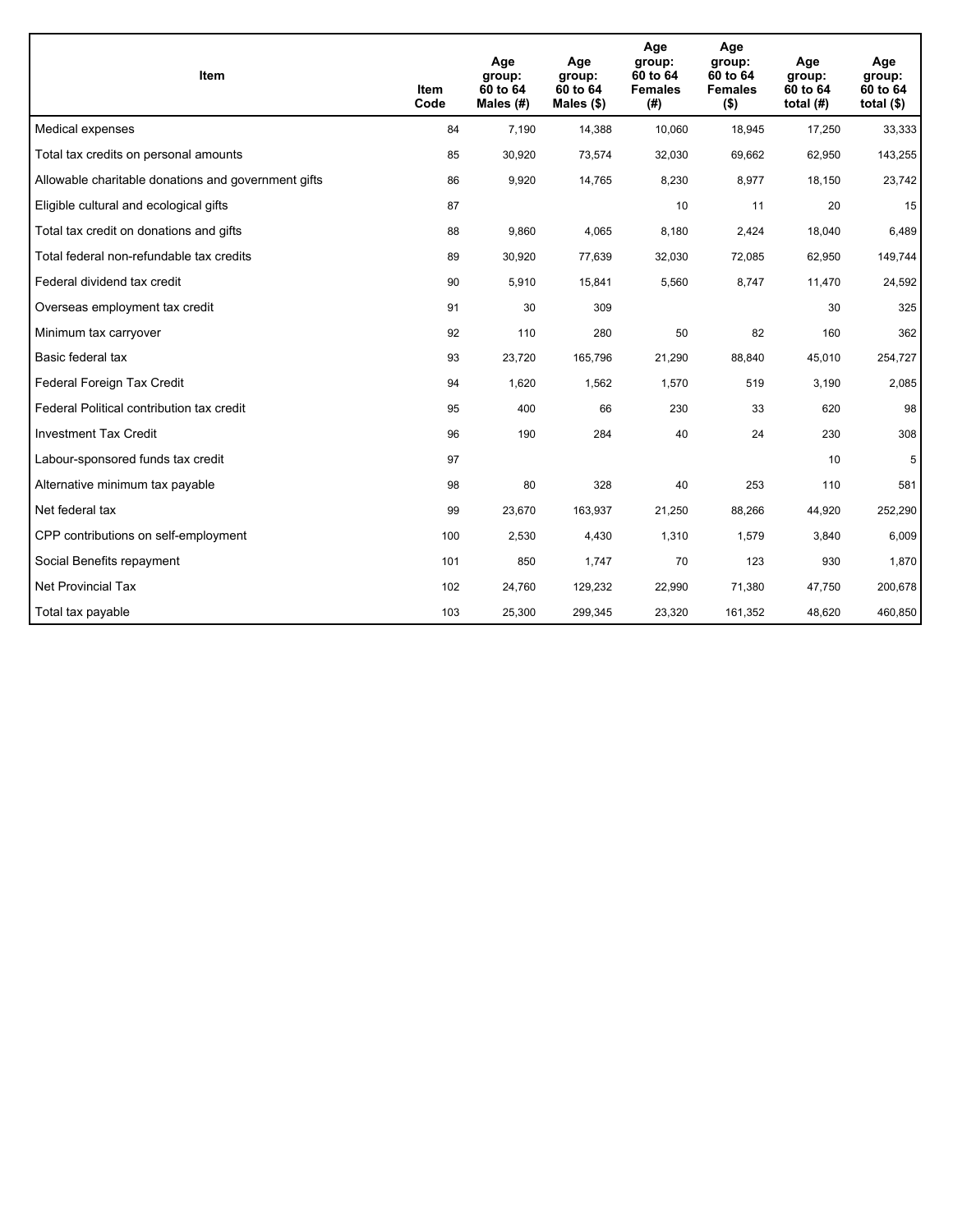| Item                                                                                           | Item<br>Code   | Age<br>group:<br>65 to 69<br>Males (#) | Age<br>group:<br>65 to 69<br>Males $(\$)$ | Age<br>group:<br>65 to 69<br><b>Females</b><br>(#) | Age<br>group:<br>65 to 69<br><b>Females</b><br>$($ \$) | Age<br>group:<br>65 to 69<br>total $(H)$ | Age<br>group:<br>65 to 69<br>total $($)$ |
|------------------------------------------------------------------------------------------------|----------------|----------------------------------------|-------------------------------------------|----------------------------------------------------|--------------------------------------------------------|------------------------------------------|------------------------------------------|
| Number of taxable returns                                                                      | $\mathbf{1}$   | 19,940                                 |                                           | 17,970                                             |                                                        | 37,910                                   |                                          |
| Number of non-taxable returns                                                                  | $\overline{2}$ | 6,380                                  |                                           | 9,860                                              |                                                        | 16,250                                   |                                          |
| Total number of returns                                                                        | 3              | 26,320                                 |                                           | 27,830                                             |                                                        | 54,160                                   |                                          |
| Employment income                                                                              | 4              | 7,500                                  | 262,828                                   | 5,250                                              | 115,064                                                | 12,750                                   | 377,892                                  |
| Commissions (from employment)                                                                  | 5              | 140                                    | 5,079                                     | 80                                                 | 780                                                    | 220                                      | 5,858                                    |
| Other employment income                                                                        | 6              | 2,520                                  | 5,235                                     | 1,700                                              | 2,310                                                  | 4,220                                    | 7,545                                    |
| Old Age Security pension (OASP)                                                                | 7              | 26,080                                 | 143,832                                   | 27,630                                             | 153,654                                                | 53,710                                   | 297,486                                  |
| CPP or QPP benefits                                                                            | 8              | 25,320                                 | 178,793                                   | 26,220                                             | 141,699                                                | 51,540                                   | 320,492                                  |
| Other pensions or superannuation                                                               | 9              | 14,700                                 | 324,303                                   | 12,110                                             | 173,371                                                | 26,810                                   | 497,690                                  |
| Elected split-pension amount                                                                   | 10             | 1,740                                  | 11,453                                    | 7,780                                              | 86,917                                                 | 9,510                                    | 98,370                                   |
| Universal Child Care Benefit (UCCB)                                                            | 11             | 10                                     | 11                                        |                                                    |                                                        | 20                                       | 22                                       |
| Employment Insurance and other benefits                                                        | 12             | 2,460                                  | 22,873                                    | 1,070                                              | 6,704                                                  | 3,530                                    | 29,577                                   |
| Taxable amount of dividends from taxable Canadian corporations                                 | 13             | 5,790                                  | 77,876                                    | 5,640                                              | 50,219                                                 | 11,430                                   | 128,095                                  |
| Interest and other investment income                                                           | 14             | 7,980                                  | 15,123                                    | 8,510                                              | 13,665                                                 | 16,500                                   | 28,788                                   |
| Net partnership income (Limited or non-active partners only)                                   | 15             | 110                                    | 275                                       | 40                                                 | $-34$                                                  | 140                                      | 240                                      |
| Net rental income                                                                              | 16             | 1,000                                  | 4,470                                     | 730                                                | 1,813                                                  | 1,730                                    | 6,283                                    |
| Taxable capital gains                                                                          | 17             | 2,750                                  | 18,651                                    | 3,030                                              | 10,219                                                 | 5,780                                    | 28,870                                   |
| Registered retirement savings plan income (RRSP)                                               | 18             | 2,640                                  | 25,247                                    | 2,710                                              | 25,394                                                 | 5,350                                    | 50,641                                   |
| Other income                                                                                   | 19             | 4,650                                  | 23,276                                    | 4,340                                              | 11,759                                                 | 8,990                                    | 35,042                                   |
| Net business income                                                                            | 20             | 1,990                                  | 16,287                                    | 1,030                                              | 5,085                                                  | 3,020                                    | 21,371                                   |
| Net professional income                                                                        | 21             | 440                                    | 18,447                                    | 200                                                | 2,765                                                  | 640                                      | 21,212                                   |
| Net commission income                                                                          | 22             | 230                                    | 4,602                                     | 90                                                 | 1,157                                                  | 320                                      | 5,759                                    |
| Net farming income                                                                             | 23             | 380                                    | $-502$                                    | 110                                                | 110                                                    | 490                                      | $-393$                                   |
| Net fishing income                                                                             | 24             | 310                                    | 7,509                                     | 30                                                 | 544                                                    | 340                                      | 8,053                                    |
| Workers' compensation benefits                                                                 | 25             | 1,340                                  | 10,703                                    | 370                                                | 3,522                                                  | 1,700                                    | 14,225                                   |
| Social assistance payments                                                                     | 26             | 300                                    | 1,120                                     | 360                                                | 1,301                                                  | 660                                      | 2,421                                    |
| Net federal supplements                                                                        | 27             | 7,850                                  | 30,393                                    | 9,610                                              | 38,846                                                 | 17,460                                   | 69,239                                   |
| Total income assessed                                                                          | 28             | 26,320                                 | 1,207,952                                 | 27,830                                             | 849,699                                                | 54,140                                   | 2,057,674                                |
| Registered pension plan contributions (RPP)                                                    | 29             | 1,610                                  | 4,902                                     | 1,430                                              | 3,488                                                  | 3,040                                    | 8,390                                    |
| RRSP deduction                                                                                 | 30             | 3,070                                  | 22,631                                    | 1,910                                              | 9,958                                                  | 4,980                                    | 32,589                                   |
| Deduction for elected split-pension amount                                                     | 31             | 8,130                                  | 91,846                                    | 1,960                                              | 11,862                                                 | 10,100                                   | 103,708                                  |
| Annual union, professional, or like dues                                                       | 32             | 2,820                                  | 1,372                                     | 2,010                                              | 795                                                    | 4,830                                    | 2,167                                    |
| Child care expenses                                                                            | 33             |                                        |                                           |                                                    |                                                        |                                          |                                          |
| Business investment loss                                                                       | 34             | 10                                     | 200                                       |                                                    |                                                        | 20                                       | 548                                      |
| Moving expenses                                                                                | 35             | 40                                     | 315                                       | 10                                                 | 58                                                     | 50                                       | 372                                      |
| Support payments made                                                                          | 36             | 230                                    | 2,939                                     |                                                    |                                                        | 240                                      | 2,968                                    |
| Carrying charges and interest expenses                                                         | 37             | 3,800                                  | 6,321                                     | 3,060                                              | 4,621                                                  | 6,860                                    | 10,942                                   |
| Deductions for CPP/QPP contributions on self-employment and other<br>earnings                  | 38             | 1,010                                  | 734                                       | 410                                                | 183                                                    | 1,420                                    | 916                                      |
| Deductions for provincial parental insurance plan (PPIP) premiums on<br>self-employment income | 39             |                                        |                                           |                                                    |                                                        |                                          |                                          |
| Exploration and development expenses                                                           | 40             | 80                                     | 557                                       | $30\,$                                             | 104                                                    | 110                                      | 661                                      |
| Other employment expenses                                                                      | 41             | 600                                    | 2,993                                     | 180                                                | 481                                                    | 780                                      | 3,474                                    |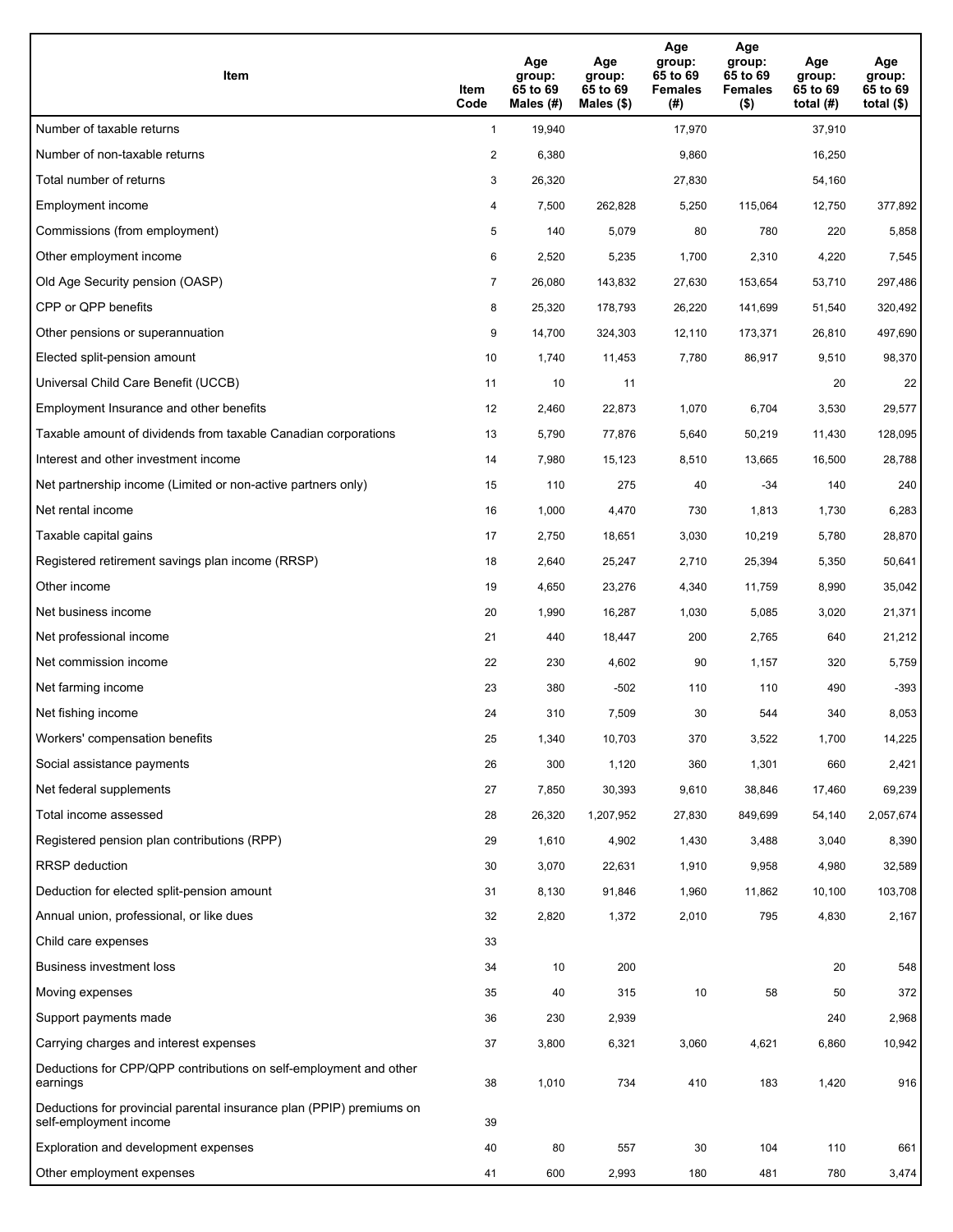| Item                                                              | Item<br>Code | Age<br>group:<br>65 to 69<br>Males (#) | Age<br>group:<br>65 to 69<br>Males (\$) | Age<br>group:<br>65 to 69<br><b>Females</b><br>(#) | Age<br>group:<br>65 to 69<br><b>Females</b><br>$($ \$) | Age<br>group:<br>65 to 69<br>total $(H)$ | Age<br>group:<br>65 to 69<br>total $($)$ |
|-------------------------------------------------------------------|--------------|----------------------------------------|-----------------------------------------|----------------------------------------------------|--------------------------------------------------------|------------------------------------------|------------------------------------------|
| Clergy residence deduction                                        | 42           | 60                                     | 568                                     | 20                                                 | 189                                                    | 80                                       | 757                                      |
| Other deductions                                                  | 43           | 920                                    | 1,986                                   | 810                                                | 2,130                                                  | 1,730                                    | 4,116                                    |
| Total deductions before adjustments                               | 44           | 14,230                                 | 137,372                                 | 8,080                                              | 34,285                                                 | 22,310                                   | 171,657                                  |
| Social benefits repayment                                         | 45           | 2,280                                  | 7,674                                   | 930                                                | 2,528                                                  | 3,210                                    | 10,202                                   |
| Net income after adjustments                                      | 46           | 26,270                                 | 1,063,677                               | 27,810                                             | 813,343                                                | 54,080                                   | 1,877,043                                |
| Canadian Forces personnel and police deduction                    | 47           |                                        |                                         |                                                    |                                                        |                                          |                                          |
| Security options deductions                                       | 48           | 20                                     | 416                                     |                                                    |                                                        | 20                                       | 741                                      |
| Other payments deductions                                         | 49           | 8,750                                  | 42,203                                  | 9,930                                              | 43,661                                                 | 18,680                                   | 85,864                                   |
| Non-capital losses of other years                                 | 50           | 30                                     | 394                                     | 20                                                 | 80                                                     | 50                                       | 474                                      |
| Net capital losses of other years                                 | 51           | 730                                    | 1,800                                   | 740                                                | 1,260                                                  | 1,470                                    | 3,060                                    |
| Capital gains deduction                                           | 52           | 80                                     | 7,121                                   | 30                                                 | 1,669                                                  | 120                                      | 8,790                                    |
| Northern residents deductions                                     | 53           | 10                                     | 26                                      |                                                    |                                                        | 10                                       | 30                                       |
| Additional deductions                                             | 54           | 380                                    | 757                                     | 470                                                | 792                                                    | 850                                      | 1,550                                    |
| Farming/fishing losses of prior years                             | 55           | 20                                     | 101                                     |                                                    |                                                        | 20                                       | 109                                      |
| Total deductions from net income                                  | 56           | 9,800                                  | 52,829                                  | 10,970                                             | 47,798                                                 | 20,770                                   | 100,628                                  |
| Taxable income assessed                                           | 57           | 26,250                                 | 1,010,942                               | 27,780                                             | 765,573                                                | 54,040                                   | 1,776,537                                |
| Basic personal amount                                             | 58           | 26,320                                 | 284,425                                 | 27,830                                             | 300,642                                                | 54,160                                   | 585,089                                  |
| Age amount                                                        | 59           | 24,510                                 | 142,895                                 | 27,180                                             | 167,704                                                | 51,690                                   | 310,612                                  |
| Spouse or common-law partner amount                               | 60           | 3,540                                  | 17,904                                  | 430                                                | 2,165                                                  | 3,970                                    | 20,069                                   |
| Amount for eligible dependant                                     | 61           | 40                                     | 390                                     | 90                                                 | 819                                                    | 140                                      | 1,209                                    |
| Amount for children 17 and under                                  | 62           | 200                                    | 604                                     | 60                                                 | 190                                                    | 270                                      | 794                                      |
| Amount for infirm dependants age 18 or older                      | 63           | 60                                     | 341                                     | 30                                                 | 168                                                    | 90                                       | 509                                      |
| CPP or QPP contributions through employment                       | 64           | 4,130                                  | 4,597                                   | 2,940                                              | 2,630                                                  | 7,060                                    | 7,227                                    |
| CPP or QPP contributions on self-employment and other<br>earnings | 65           | 1,010                                  | 734                                     | 410                                                | 183                                                    | 1,420                                    | 916                                      |
| Employment Insurance premiums                                     | 66           | 6,080                                  | 2,879                                   | 4,060                                              | 1,585                                                  | 10,140                                   | 4,464                                    |
| PPIP premiums paid                                                | 67           |                                        |                                         |                                                    |                                                        |                                          |                                          |
| PPIP premiums payable on employment income                        | 68           |                                        |                                         |                                                    |                                                        |                                          |                                          |
| PPIP premiums payable on self-employment income                   | 69           |                                        |                                         |                                                    |                                                        |                                          |                                          |
| Volunteer firefighters' amount                                    | $70\,$       | 260                                    | 789                                     | 20                                                 | 45                                                     | 280                                      | 834                                      |
| Canada employment amount                                          | 71           | 9,070                                  | 8,435                                   | 6,440                                              | 5,815                                                  | 15,510                                   | 14,250                                   |
| Public transit amount                                             | 72           | 140                                    | 64                                      | 140                                                | 60                                                     | 280                                      | 124                                      |
| Children's fitness amount                                         | 73           | 50                                     | 29                                      | 10                                                 | 5                                                      | 60                                       | 34                                       |
| Children's arts amount                                            | 74           | 30                                     | 10                                      |                                                    |                                                        | 30                                       | 12                                       |
| Home buyers' amount                                               | 75           | 20                                     | 75                                      | 10                                                 | 50                                                     | 30                                       | 125                                      |
| Pension income amount                                             | 76           | 15,650                                 | 30,161                                  | 16,970                                             | 32,550                                                 | 32,620                                   | 62,714                                   |
| Caregiver amount                                                  | 77           | 280                                    | 1,380                                   | 200                                                | 889                                                    | 480                                      | 2,269                                    |
| Disability amount                                                 | 78           | 1,800                                  | 13,545                                  | 1,400                                              | 10,512                                                 | 3,200                                    | 24,058                                   |
| Disability amount transferred from a dependant                    | 79           | 260                                    | 2,015                                   | 210                                                | 1,510                                                  | 470                                      | 3,525                                    |
| Interest paid on student loans                                    | 80           |                                        |                                         |                                                    |                                                        | 20                                       | 6                                        |
| Tuition, education, and textbook amounts                          | 81           | 50                                     | 82                                      | 60                                                 | 89                                                     | 110                                      | 171                                      |
| Tuition, education, and textbook amounts transferred from a child | 82           | 260                                    | 1,250                                   | 60                                                 | 269                                                    | 320                                      | 1,519                                    |
| Amounts transferred from spouse or common-law partner             | 83           | 3,630                                  | 19,726                                  | 2,120                                              | 10,171                                                 | 5,750                                    | 29,896                                   |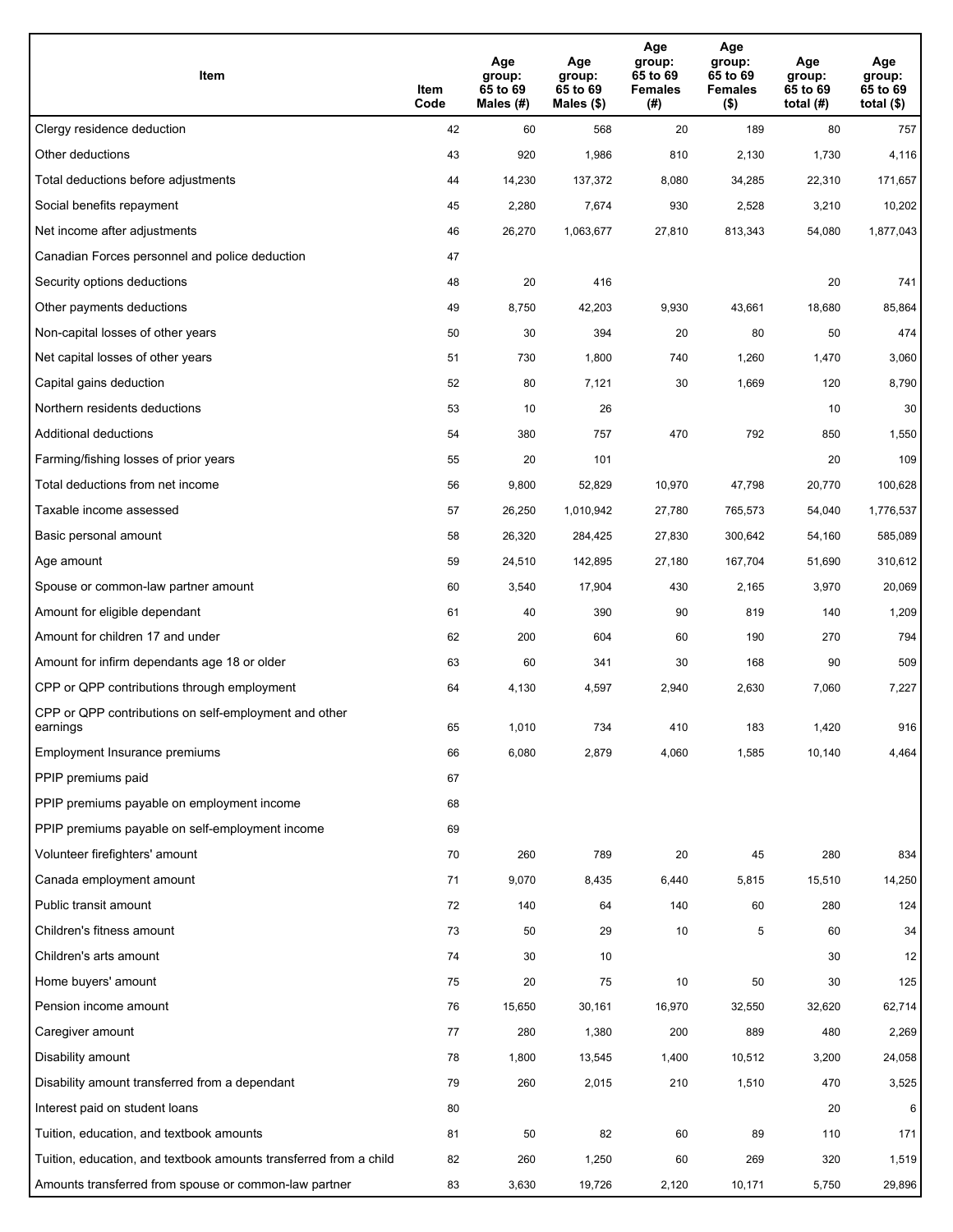| <b>Item</b>                                         | Item<br>Code | Age<br>group:<br>65 to 69<br>Males $(H)$ | Age<br>group:<br>65 to 69<br>Males $(\$)$ | Age<br>group:<br>65 to 69<br><b>Females</b><br>(#) | Age<br>group:<br>65 to 69<br><b>Females</b><br>$($ \$) | Age<br>group:<br>65 to 69<br>total $(H)$ | Age<br>group:<br>65 to 69<br>total $($)$ |
|-----------------------------------------------------|--------------|------------------------------------------|-------------------------------------------|----------------------------------------------------|--------------------------------------------------------|------------------------------------------|------------------------------------------|
| Medical expenses                                    | 84           | 7,990                                    | 17,927                                    | 9,310                                              | 19,187                                                 | 17,300                                   | 37,114                                   |
| Total tax credits on personal amounts               | 85           | 26,320                                   | 82,539                                    | 27,830                                             | 83,587                                                 | 54,160                                   | 166,131                                  |
| Allowable charitable donations and government gifts | 86           | 8,560                                    | 12,261                                    | 6,490                                              | 8,156                                                  | 15,040                                   | 20,417                                   |
| Eligible cultural and ecological gifts              | 87           | 10                                       | 10                                        |                                                    |                                                        | 30                                       | 32                                       |
| Total tax credit on donations and gifts             | 88           | 8,520                                    | 3,363                                     | 6,460                                              | 2,218                                                  | 14,980                                   | 5,581                                    |
| Total federal non-refundable tax credits            | 89           | 26,320                                   | 85,901                                    | 27,830                                             | 85,805                                                 | 54,160                                   | 171,712                                  |
| Federal dividend tax credit                         | 90           | 4,990                                    | 10,598                                    | 4,590                                              | 6,787                                                  | 9,580                                    | 17,385                                   |
| Overseas employment tax credit                      | 91           |                                          |                                           |                                                    |                                                        |                                          |                                          |
| Minimum tax carryover                               | 92           | 90                                       | 240                                       | 50                                                 | 98                                                     | 140                                      | 338                                      |
| Basic federal tax                                   | 93           | 16,410                                   | 91,021                                    | 13,980                                             | 47,618                                                 | 30,390                                   | 138,639                                  |
| Federal Foreign Tax Credit                          | 94           | 1,510                                    | 685                                       | 1,430                                              | 386                                                    | 2,940                                    | 1,072                                    |
| Federal Political contribution tax credit           | 95           | 390                                      | 66                                        | 210                                                | 31                                                     | 600                                      | 97                                       |
| <b>Investment Tax Credit</b>                        | 96           | 140                                      | 159                                       | 10                                                 | 11                                                     | 150                                      | 171                                      |
| Labour-sponsored funds tax credit                   | 97           |                                          |                                           |                                                    |                                                        |                                          |                                          |
| Alternative minimum tax payable                     | 98           | 50                                       | 233                                       |                                                    |                                                        | 50                                       | 278                                      |
| Net federal tax                                     | 99           | 16,360                                   | 90,116                                    | 13,950                                             | 47,190                                                 | 30,310                                   | 137,306                                  |
| CPP contributions on self-employment                | 100          | 1,010                                    | 1,468                                     | 410                                                | 365                                                    | 1,420                                    | 1,833                                    |
| Social Benefits repayment                           | 101          | 2,280                                    | 7,674                                     | 930                                                | 2,528                                                  | 3,210                                    | 10,202                                   |
| Net Provincial Tax                                  | 102          | 19,790                                   | 77,930                                    | 17,890                                             | 44,450                                                 | 37,680                                   | 122,379                                  |
| Total tax payable                                   | 103          | 19,940                                   | 177,187                                   | 17,970                                             | 94,533                                                 | 37,910                                   | 271,721                                  |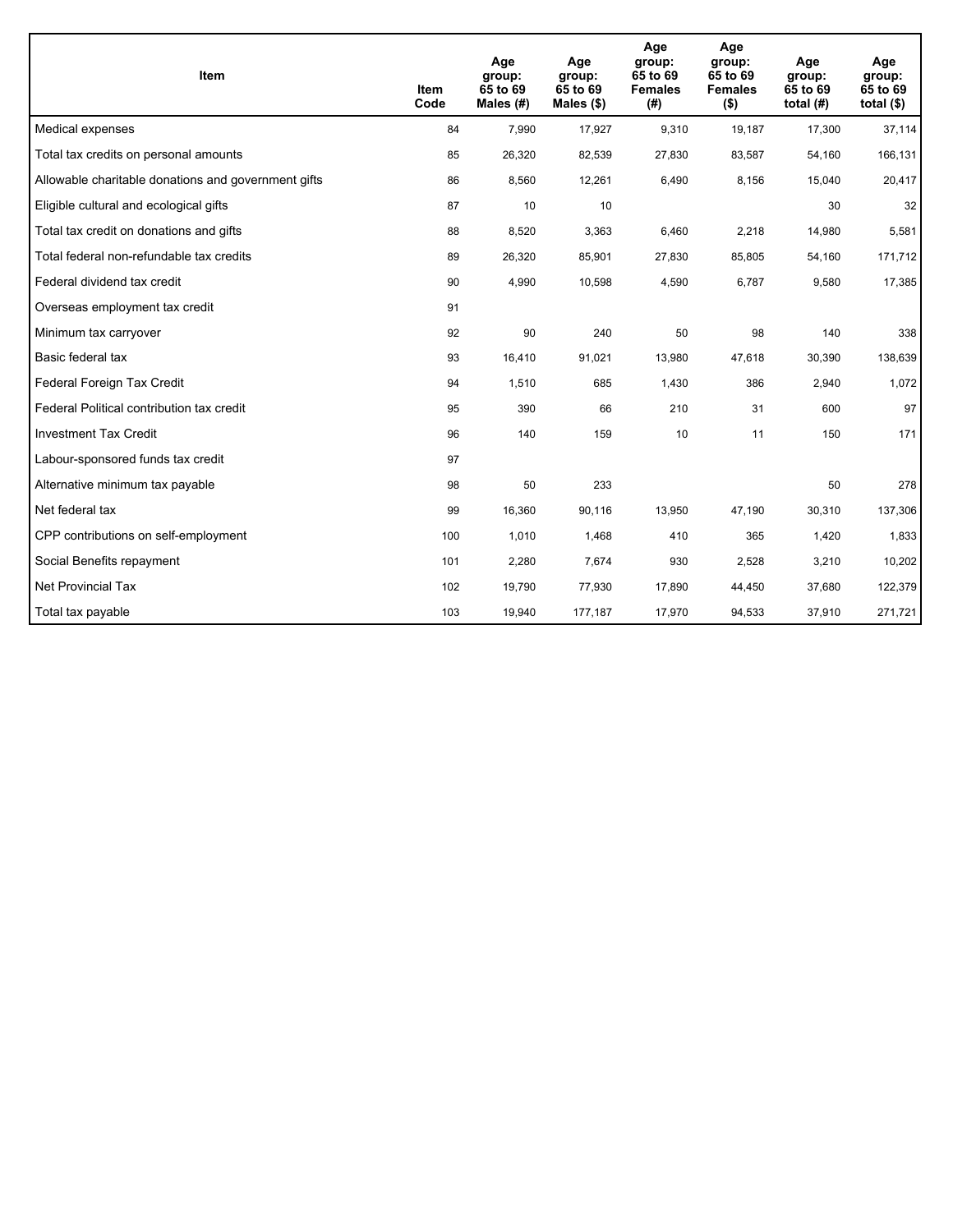| Item                                                                                           | Item<br>Code   | Age<br>group:<br>70 to 74<br>Males $(H)$ | Age<br>group:<br>70 to 74<br>Males (\$) | Age<br>group:<br>70 to 74<br><b>Females</b><br>(# ) | Age<br>group:<br>70 to 74<br><b>Females</b><br>$($ \$) | Age<br>group:<br>70 to 74<br>total $(H)$ | Age<br>group:<br>70 to 74<br>total $($ |
|------------------------------------------------------------------------------------------------|----------------|------------------------------------------|-----------------------------------------|-----------------------------------------------------|--------------------------------------------------------|------------------------------------------|----------------------------------------|
| Number of taxable returns                                                                      | $\mathbf{1}$   | 13,140                                   |                                         | 12,300                                              |                                                        | 25,440                                   |                                        |
| Number of non-taxable returns                                                                  | $\overline{2}$ | 5,320                                    |                                         | 7,620                                               |                                                        | 12,940                                   |                                        |
| Total number of returns                                                                        | 3              | 18,450                                   |                                         | 19,920                                              |                                                        | 38,380                                   |                                        |
| Employment income                                                                              | 4              | 2,250                                    | 67,540                                  | 1,200                                               | 20,433                                                 | 3,450                                    | 87,972                                 |
| Commissions (from employment)                                                                  | 5              | 60                                       | 3,124                                   |                                                     |                                                        | 90                                       | 3,230                                  |
| Other employment income                                                                        | 6              | 1,390                                    | 2,014                                   | 1,070                                               | 872                                                    | 2,460                                    | 2,886                                  |
| Old Age Security pension (OASP)                                                                | $\overline{7}$ | 18,410                                   | 116,735                                 | 19,890                                              | 127,159                                                | 38,300                                   | 243,894                                |
| CPP or QPP benefits                                                                            | 8              | 18,120                                   | 133,083                                 | 18,660                                              | 106,840                                                | 36,780                                   | 239,923                                |
| Other pensions or superannuation                                                               | 9              | 12,480                                   | 274,580                                 | 10,740                                              | 150,192                                                | 23,220                                   | 424,788                                |
| Elected split-pension amount                                                                   | 10             | 1,200                                    | 7,422                                   | 5,620                                               | 63,449                                                 | 6,820                                    | 70,871                                 |
| Universal Child Care Benefit (UCCB)                                                            | 11             |                                          |                                         |                                                     |                                                        | 10                                       | 12                                     |
| Employment Insurance and other benefits                                                        | 12             | 670                                      | 6,060                                   | 190                                                 | 1,088                                                  | 860                                      | 7,148                                  |
| Taxable amount of dividends from taxable Canadian corporations                                 | 13             | 4,140                                    | 52,745                                  | 4,120                                               | 31,385                                                 | 8,250                                    | 84,130                                 |
| Interest and other investment income                                                           | 14             | 6,090                                    | 10,060                                  | 6,750                                               | 10,484                                                 | 12,850                                   | 20,544                                 |
| Net partnership income (Limited or non-active partners only)                                   | 15             | 80                                       | 608                                     | 50                                                  | 309                                                    | 130                                      | 917                                    |
| Net rental income                                                                              | 16             | 610                                      | 4,968                                   | 420                                                 | 1,959                                                  | 1,030                                    | 6,927                                  |
| Taxable capital gains                                                                          | 17             | 2,010                                    | 7,722                                   | 2,240                                               | 6,704                                                  | 4,250                                    | 14,426                                 |
| Registered retirement savings plan income (RRSP)                                               | 18             | 1,150                                    | 11,085                                  | 1,010                                               | 6,111                                                  | 2,160                                    | 17,196                                 |
| Other income                                                                                   | 19             | 3,030                                    | 11,793                                  | 3,200                                               | 8,689                                                  | 6,230                                    | 20,481                                 |
| Net business income                                                                            | 20             | 930                                      | 4,785                                   | 430                                                 | 1,957                                                  | 1,370                                    | 6,742                                  |
| Net professional income                                                                        | 21             | 210                                      | 7,259                                   | 50                                                  | 497                                                    | 260                                      | 7,756                                  |
| Net commission income                                                                          | 22             | 110                                      | 1,593                                   | 30                                                  | 412                                                    | 140                                      | 2,005                                  |
| Net farming income                                                                             | 23             | 300                                      | $-54$                                   | 90                                                  | $-170$                                                 | 390                                      | $-223$                                 |
| Net fishing income                                                                             | 24             | 140                                      | 3,281                                   |                                                     |                                                        | 150                                      | 3,476                                  |
| Workers' compensation benefits                                                                 | 25             | 1,010                                    | 5,214                                   | 190                                                 | 1,506                                                  | 1,200                                    | 6,720                                  |
| Social assistance payments                                                                     | 26             | 80                                       | 332                                     | 60                                                  | 198                                                    | 140                                      | 530                                    |
| Net federal supplements                                                                        | 27             | 6,680                                    | 24,922                                  | 8,300                                               | 34,141                                                 | 14,970                                   | 59,063                                 |
| Total income assessed                                                                          | 28             | 18,450                                   | 756,901                                 | 19,920                                              | 575,703                                                | 38,370                                   | 1,332,619                              |
| Registered pension plan contributions (RPP)                                                    | 29             | 350                                      | 616                                     | 190                                                 | 285                                                    | 540                                      | 901                                    |
| <b>RRSP</b> deduction                                                                          | 30             | 590                                      | 4,278                                   | 280                                                 | 1,242                                                  | 860                                      | 5,520                                  |
| Deduction for elected split-pension amount                                                     | 31             | 6,720                                    | 76,462                                  | 1,140                                               | 7,050                                                  | 7,870                                    | 83,512                                 |
| Annual union, professional, or like dues                                                       | 32             | 1,230                                    | 307                                     | 580                                                 | 139                                                    | 1,810                                    | 446                                    |
| Child care expenses                                                                            | 33             |                                          |                                         |                                                     |                                                        |                                          |                                        |
| Business investment loss                                                                       | 34             |                                          |                                         |                                                     |                                                        |                                          |                                        |
| Moving expenses                                                                                | 35             |                                          |                                         |                                                     |                                                        |                                          |                                        |
| Support payments made                                                                          | 36             | 150                                      | 1,338                                   |                                                     |                                                        | 150                                      | 1,338                                  |
| Carrying charges and interest expenses                                                         | 37             | 2,900                                    | 4,932                                   | 2,410                                               | 3,347                                                  | 5,310                                    | 8,279                                  |
| Deductions for CPP/QPP contributions on self-employment and other<br>earnings                  | 38             | 110                                      | 43                                      | 40                                                  | 16                                                     | 150                                      | 58                                     |
| Deductions for provincial parental insurance plan (PPIP) premiums on<br>self-employment income | 39             |                                          |                                         |                                                     |                                                        |                                          |                                        |
| Exploration and development expenses                                                           | 40             | 70                                       | 679                                     | 30                                                  | 381                                                    | 110                                      | 1,060                                  |
| Other employment expenses                                                                      | 41             | 190                                      | 1,046                                   | 60                                                  | 268                                                    | 250                                      | 1,314                                  |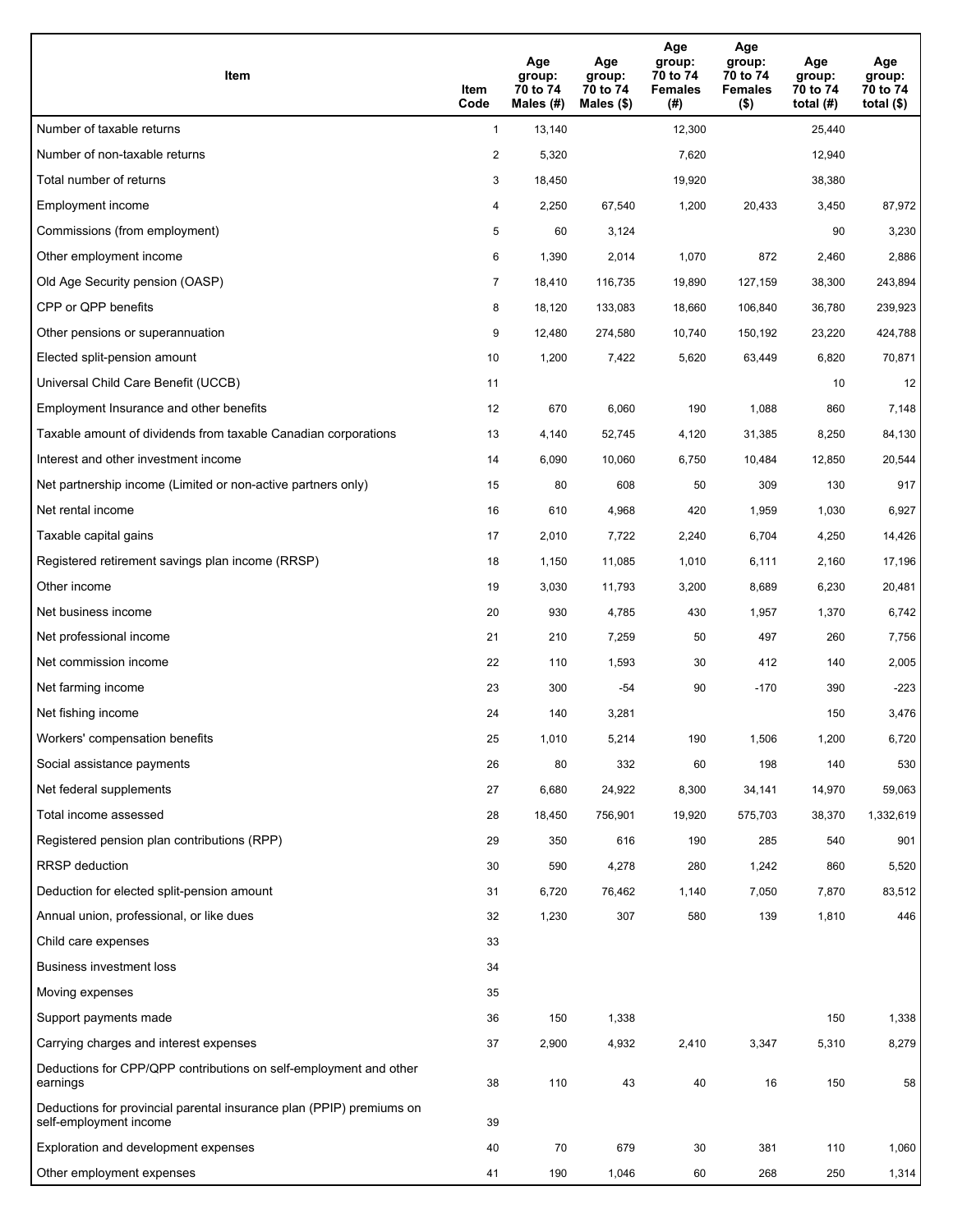| Item                                                              | Item<br>Code | Age<br>group:<br>70 to 74<br>Males (#) | Age<br>group:<br>70 to 74<br>Males $(\$)$ | Age<br>group:<br>70 to 74<br><b>Females</b><br>(# ) | Age<br>group:<br>70 to 74<br>Females<br>$($ \$) | Age<br>group:<br>70 to 74<br>total $(H)$ | Age<br>group:<br>70 to 74<br>total $($)$ |
|-------------------------------------------------------------------|--------------|----------------------------------------|-------------------------------------------|-----------------------------------------------------|-------------------------------------------------|------------------------------------------|------------------------------------------|
| Clergy residence deduction                                        | 42           | 40                                     | 286                                       |                                                     |                                                 | 40                                       | 309                                      |
| Other deductions                                                  | 43           | 500                                    | 1,750                                     | 410                                                 | 3,447                                           | 910                                      | 5,197                                    |
| Total deductions before adjustments                               | 44           | 8,990                                  | 92,142                                    | 4,150                                               | 16,220                                          | 13,130                                   | 108,361                                  |
| Social benefits repayment                                         | 45           | 1,000                                  | 3,620                                     | 640                                                 | 2,051                                           | 1,640                                    | 5,671                                    |
| Net income after adjustments                                      | 46           | 18,430                                 | 661,498                                   | 19,920                                              | 557,561                                         | 38,350                                   | 1,219,076                                |
| Canadian Forces personnel and police deduction                    | 47           |                                        |                                           |                                                     |                                                 |                                          |                                          |
| Security options deductions                                       | 48           |                                        |                                           |                                                     |                                                 |                                          |                                          |
| Other payments deductions                                         | 49           | 7,280                                  | 30,465                                    | 8,430                                               | 35,833                                          | 15,700                                   | 66,299                                   |
| Non-capital losses of other years                                 | 50           | 10                                     | 127                                       |                                                     |                                                 | 20                                       | 330                                      |
| Net capital losses of other years                                 | 51           | 540                                    | 1,009                                     | 550                                                 | 905                                             | 1,090                                    | 1,915                                    |
| Capital gains deduction                                           | 52           | 50                                     | 1,959                                     | 20                                                  | 867                                             | 80                                       | 2,826                                    |
| Northern residents deductions                                     | 53           |                                        |                                           |                                                     |                                                 |                                          |                                          |
| Additional deductions                                             | 54           | 410                                    | 710                                       | 450                                                 | 1,107                                           | 860                                      | 1,817                                    |
| Farming/fishing losses of prior years                             | 55           | 10                                     | 81                                        |                                                     |                                                 | 10                                       | 81                                       |
| Total deductions from net income                                  | 56           | 8,100                                  | 34,455                                    | 9,240                                               | 38,922                                          | 17,340                                   | 73,377                                   |
| Taxable income assessed                                           | 57           | 18,420                                 | 627,207                                   | 19,900                                              | 518,717                                         | 38,320                                   | 1,145,939                                |
| Basic personal amount                                             | 58           | 18,450                                 | 199,391                                   | 19,920                                              | 215,281                                         | 38,380                                   | 414,683                                  |
| Age amount                                                        | 59           | 17,750                                 | 107,858                                   | 19,490                                              | 122,203                                         | 37,240                                   | 230,068                                  |
| Spouse or common-law partner amount                               | 60           | 1,940                                  | 6,540                                     | 220                                                 | 1,120                                           | 2,160                                    | 7,661                                    |
| Amount for eligible dependant                                     | 61           |                                        |                                           | 90                                                  | 705                                             | 110                                      | 878                                      |
| Amount for children 17 and under                                  | 62           | 60                                     | 166                                       |                                                     |                                                 | 90                                       | 246                                      |
| Amount for infirm dependants age 18 or older                      | 63           | 50                                     | 270                                       | 30                                                  | 151                                             | 80                                       | 420                                      |
| CPP or QPP contributions through employment                       | 64           |                                        |                                           |                                                     |                                                 |                                          |                                          |
| CPP or QPP contributions on self-employment and other<br>earnings | 65           | 110                                    | 43                                        | 40                                                  | 16                                              | 150                                      | 58                                       |
| Employment Insurance premiums                                     | 66           | 1,680                                  | 638                                       | 790                                                 | 243                                             | 2,470                                    | 881                                      |
| PPIP premiums paid                                                | 67           |                                        |                                           |                                                     |                                                 |                                          |                                          |
| PPIP premiums payable on employment income                        | 68           |                                        |                                           |                                                     |                                                 |                                          |                                          |
| PPIP premiums payable on self-employment income                   | 69           |                                        |                                           |                                                     |                                                 |                                          |                                          |
| Volunteer firefighters' amount                                    | 70           | 130                                    | 393                                       |                                                     |                                                 | 140                                      | 405                                      |
| Canada employment amount                                          | 71           | 3,380                                  | 2,661                                     | 2,110                                               | 1,388                                           | 5,490                                    | 4,049                                    |
| Public transit amount                                             | 72           | 70                                     | 29                                        | 80                                                  | 35                                              | 150                                      | 64                                       |
| Children's fitness amount                                         | 73           | 20                                     | 7                                         |                                                     |                                                 | 20                                       | 8 <sup>1</sup>                           |
| Children's arts amount                                            | 74           |                                        |                                           |                                                     |                                                 |                                          |                                          |
| Home buyers' amount                                               | 75           |                                        |                                           |                                                     |                                                 |                                          |                                          |
| Pension income amount                                             | 76           | 13,040                                 | 25,055                                    | 13,590                                              | 25,845                                          | 26,630                                   | 50,902                                   |
| Caregiver amount                                                  | 77           | 130                                    | 669                                       | 100                                                 | 485                                             | 230                                      | 1,154                                    |
| Disability amount                                                 | 78           | 1,510                                  | 11,399                                    | 1,020                                               | 7,653                                           | 2,530                                    | 19,052                                   |
| Disability amount transferred from a dependant                    | 79           | 150                                    | 1,143                                     | 110                                                 | 759                                             | 260                                      | 1,902                                    |
| Interest paid on student loans                                    | 80           |                                        |                                           |                                                     |                                                 |                                          |                                          |
| Tuition, education, and textbook amounts                          | 81           |                                        |                                           | 20                                                  | 23                                              | 40                                       | 60                                       |
| Tuition, education, and textbook amounts transferred from a child | 82           | 60                                     | 315                                       | 20                                                  | 117                                             | 90                                       | 432                                      |
| Amounts transferred from spouse or common-law partner             | 83           | 3,950                                  | 23,310                                    | 1,570                                               | 7,218                                           | 5,530                                    | 30,536                                   |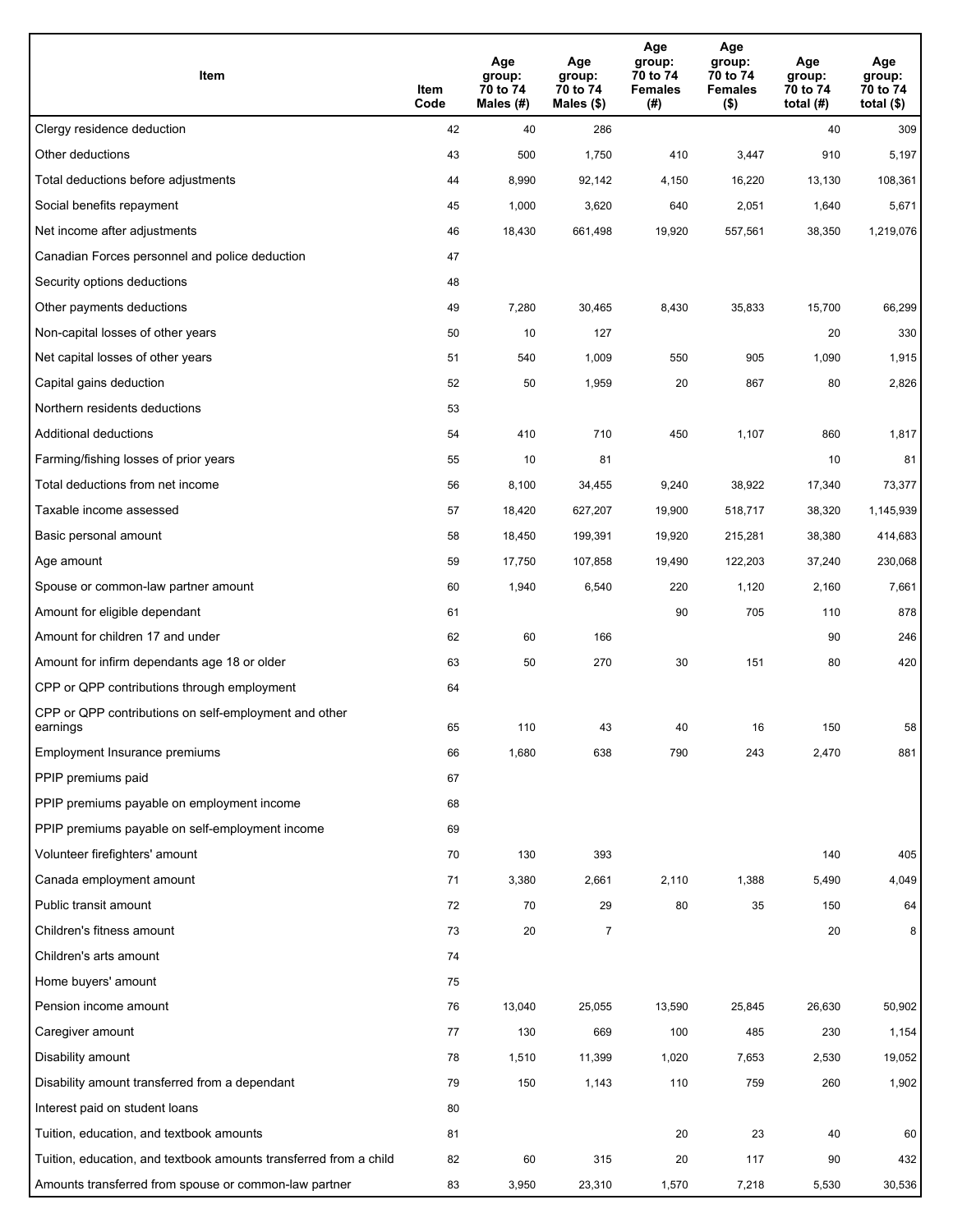| <b>Item</b>                                         | <b>Item</b><br>Code | Age<br>group:<br>70 to 74<br>Males $(H)$ | Age<br>group:<br>70 to 74<br>Males (\$) | Age<br>group:<br>70 to 74<br><b>Females</b><br>(#) | Age<br>group:<br>70 to 74<br><b>Females</b><br>$($ \$) | Age<br>group:<br>70 to 74<br>total $(H)$ | Age<br>group:<br>70 to 74<br>total $($)$ |
|-----------------------------------------------------|---------------------|------------------------------------------|-----------------------------------------|----------------------------------------------------|--------------------------------------------------------|------------------------------------------|------------------------------------------|
| Medical expenses                                    | 84                  | 5.890                                    | 13,825                                  | 6,940                                              | 15,051                                                 | 12,830                                   | 28,876                                   |
| Total tax credits on personal amounts               | 85                  | 18,450                                   | 59,110                                  | 19,920                                             | 59,768                                                 | 38,380                                   | 118,882                                  |
| Allowable charitable donations and government gifts | 86                  | 6,370                                    | 10,858                                  | 5,080                                              | 7,363                                                  | 11,460                                   | 18,221                                   |
| Eligible cultural and ecological gifts              | 87                  | 10                                       | 33                                      |                                                    |                                                        | 20                                       | 36                                       |
| Total tax credit on donations and gifts             | 88                  | 6,350                                    | 3,005                                   | 5,070                                              | 1,898                                                  | 11,420                                   | 4,903                                    |
| Total federal non-refundable tax credits            | 89                  | 18,450                                   | 62,115                                  | 19,920                                             | 61,666                                                 | 38,380                                   | 123,785                                  |
| Federal dividend tax credit                         | 90                  | 3,460                                    | 7,360                                   | 3,390                                              | 4,340                                                  | 6,840                                    | 11,700                                   |
| Overseas employment tax credit                      | 91                  |                                          |                                         |                                                    |                                                        |                                          |                                          |
| Minimum tax carryover                               | 92                  | 40                                       | 124                                     | 20                                                 | 44                                                     | 60                                       | 168                                      |
| Basic federal tax                                   | 93                  | 9,860                                    | 48,391                                  | 9,150                                              | 29,093                                                 | 19,010                                   | 77,484                                   |
| Federal Foreign Tax Credit                          | 94                  | 1,020                                    | 451                                     | 1,090                                              | 292                                                    | 2,110                                    | 743                                      |
| Federal Political contribution tax credit           | 95                  | 340                                      | 52                                      | 200                                                | 31                                                     | 540                                      | 83                                       |
| <b>Investment Tax Credit</b>                        | 96                  | 70                                       | 85                                      | 30                                                 | 19                                                     | 100                                      | 103                                      |
| Labour-sponsored funds tax credit                   | 97                  |                                          |                                         |                                                    |                                                        |                                          |                                          |
| Alternative minimum tax payable                     | 98                  |                                          |                                         |                                                    |                                                        | 20                                       | 60                                       |
| Net federal tax                                     | 99                  | 9,830                                    | 47,816                                  | 9,140                                              | 28,822                                                 | 18,980                                   | 76,637                                   |
| CPP contributions on self-employment                | 100                 | 110                                      | 86                                      | 40                                                 | 31                                                     | 150                                      | 117                                      |
| Social Benefits repayment                           | 101                 | 1,000                                    | 3,620                                   | 640                                                | 2,051                                                  | 1,640                                    | 5,671                                    |
| Net Provincial Tax                                  | 102                 | 13,110                                   | 42,561                                  | 12,280                                             | 27,433                                                 | 25,390                                   | 69,994                                   |
| Total tax payable                                   | 103                 | 13,140                                   | 94,083                                  | 12,300                                             | 58,336                                                 | 25,440                                   | 152,420                                  |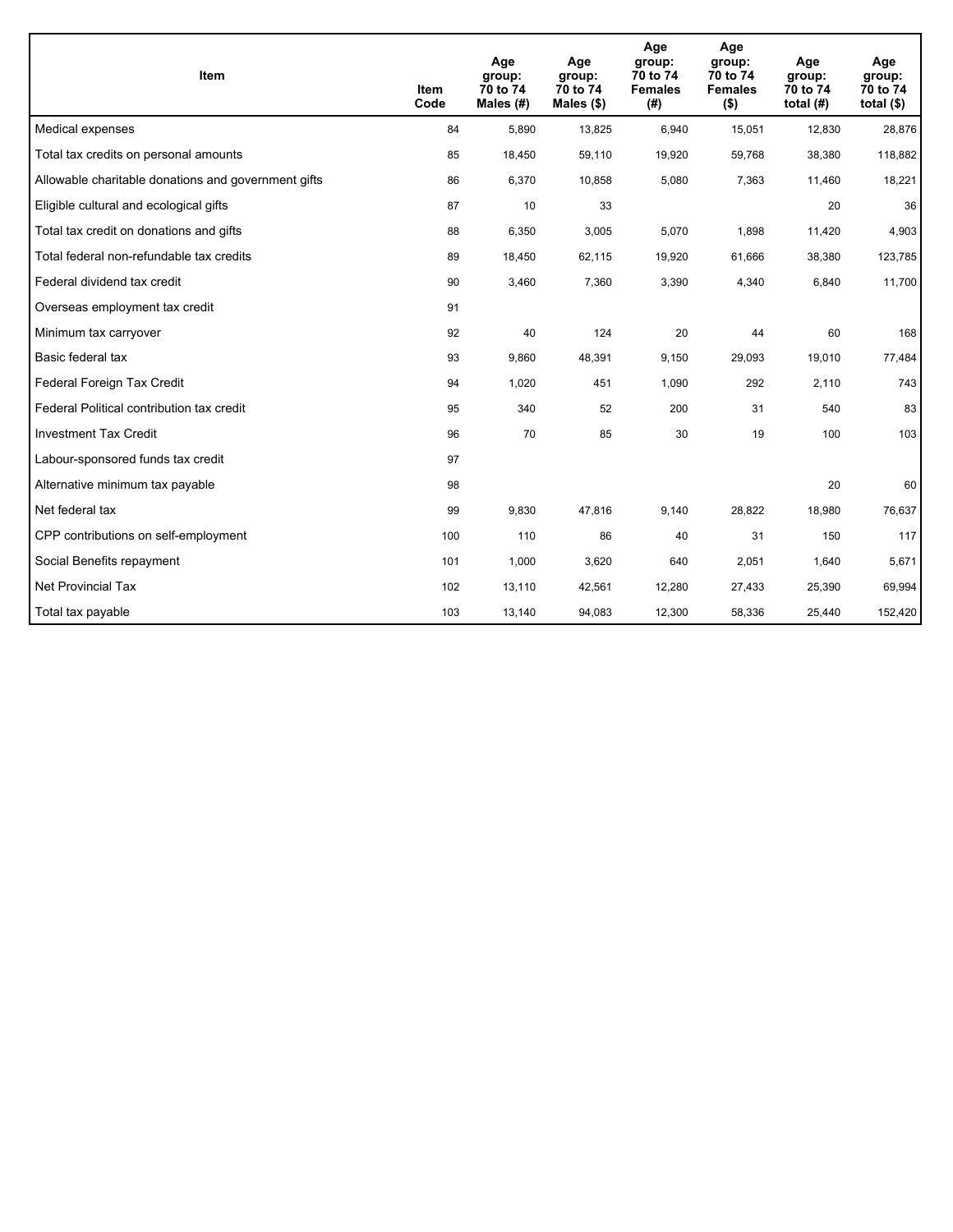| Item                                                                                           | Item<br>Code   | Age<br>group:<br>75 and<br>over<br>Males $(H)$ | Age<br>group:<br>75 and<br>over<br>Males $(\$)$ | Age<br>group:<br><b>75 and</b><br>over<br><b>Females</b><br>(#) | Age<br>group:<br>75 and<br>over<br><b>Females</b><br>$($ \$) | Age<br>group:<br>75 and<br>over total<br>(#) | Age<br>group:<br>75 and<br>over total<br>$($ \$) |
|------------------------------------------------------------------------------------------------|----------------|------------------------------------------------|-------------------------------------------------|-----------------------------------------------------------------|--------------------------------------------------------------|----------------------------------------------|--------------------------------------------------|
| Number of taxable returns                                                                      | $\mathbf{1}$   | 19,440                                         |                                                 | 22,500                                                          |                                                              | 41,940                                       |                                                  |
| Number of non-taxable returns                                                                  | $\overline{2}$ | 9,970                                          |                                                 | 20,580                                                          |                                                              | 30,550                                       |                                                  |
| Total number of returns                                                                        | 3              | 29,400                                         |                                                 | 43,080                                                          |                                                              | 72,490                                       |                                                  |
| Employment income                                                                              | 4              | 960                                            | 26,887                                          | 470                                                             | 6,556                                                        | 1,430                                        | 33,443                                           |
| Commissions (from employment)                                                                  | 5              | 20                                             | 1,093                                           |                                                                 |                                                              | 20                                           | 1,095                                            |
| Other employment income                                                                        | 6              | 1,850                                          | 1,248                                           | 1,280                                                           | 476                                                          | 3,130                                        | 1,724                                            |
| Old Age Security pension (OASP)                                                                | $\overline{7}$ | 29,280                                         | 182,503                                         | 42,980                                                          | 270,541                                                      | 72,260                                       | 453,049                                          |
| CPP or QPP benefits                                                                            | 8              | 28,860                                         | 223,640                                         | 39,100                                                          | 246,864                                                      | 67,960                                       | 470,506                                          |
| Other pensions or superannuation                                                               | 9              | 21,150                                         | 441,901                                         | 24,330                                                          | 329,853                                                      | 45,490                                       | 771,921                                          |
| Elected split-pension amount                                                                   | 10             | 1,560                                          | 9,507                                           | 6,150                                                           | 69,734                                                       | 7,710                                        | 79,249                                           |
| Universal Child Care Benefit (UCCB)                                                            | 11             |                                                |                                                 |                                                                 |                                                              |                                              |                                                  |
| Employment Insurance and other benefits                                                        | 12             | 270                                            | 2,376                                           | 40                                                              | 221                                                          | 310                                          | 2,597                                            |
| Taxable amount of dividends from taxable Canadian corporations                                 | 13             | 6,950                                          | 94,198                                          | 8,660                                                           | 100,756                                                      | 15,610                                       | 195,036                                          |
| Interest and other investment income                                                           | 14             | 12,810                                         | 25,353                                          | 18,500                                                          | 38,770                                                       | 31,320                                       | 64,146                                           |
| Net partnership income (Limited or non-active partners only)                                   | 15             | 110                                            | 308                                             | 60                                                              | 47                                                           | 170                                          | 355                                              |
| Net rental income                                                                              | 16             | 750                                            | 5,595                                           | 610                                                             | 2,327                                                        | 1,360                                        | 7,922                                            |
| Taxable capital gains                                                                          | 17             | 3,620                                          | 49,517                                          | 5,000                                                           | 36,872                                                       | 8,620                                        | 86,404                                           |
| Registered retirement savings plan income (RRSP)                                               | 18             | 1,430                                          | 7,886                                           | 1,840                                                           | 8,563                                                        | 3,270                                        | 16,449                                           |
| Other income                                                                                   | 19             | 5,200                                          | 22,354                                          | 6,780                                                           | 24,650                                                       | 11,990                                       | 47,005                                           |
| Net business income                                                                            | 20             | 590                                            | 2,328                                           | 220                                                             | 781                                                          | 810                                          | 3,109                                            |
| Net professional income                                                                        | 21             | 150                                            | 3,947                                           | 30                                                              | 537                                                          | 190                                          | 4,484                                            |
| Net commission income                                                                          | 22             | 80                                             | 481                                             | 20                                                              | 76                                                           | 100                                          | 557                                              |
| Net farming income                                                                             | 23             | 320                                            | $-576$                                          | 100                                                             | 420                                                          | 420                                          | $-157$                                           |
| Net fishing income                                                                             | 24             | 130                                            | 2,161                                           |                                                                 |                                                              | 130                                          | 2,205                                            |
| Workers' compensation benefits                                                                 | 25             | 1,710                                          | 8,729                                           | 490                                                             | 4,680                                                        | 2,200                                        | 13,409                                           |
| Social assistance payments                                                                     | 26             | 140                                            | 536                                             | 80                                                              | 267                                                          | 220                                          | 802                                              |
| Net federal supplements                                                                        | 27             | 11,270                                         | 38,090                                          | 22,530                                                          | 101,517                                                      | 33,810                                       | 139,607                                          |
| Total income assessed                                                                          | 28             | 29,400                                         | 1,150,064                                       | 43,080                                                          | 1,245,937                                                    | 72,490                                       | 2,396,299                                        |
| Registered pension plan contributions (RPP)                                                    | 29             | 270                                            | 278                                             | 100                                                             | 127                                                          | 360                                          | 405                                              |
| <b>RRSP</b> deduction                                                                          | 30             | 90                                             | 653                                             | 20                                                              | 21                                                           | 110                                          | 674                                              |
| Deduction for elected split-pension amount                                                     | 31             | 9,250                                          | 101,881                                         | 990                                                             | 5,868                                                        | 10,240                                       | 107,756                                          |
| Annual union, professional, or like dues                                                       | 32             | 1,360                                          | 174                                             | 720                                                             | 55                                                           | 2,090                                        | 228                                              |
| Child care expenses                                                                            | 33             |                                                |                                                 |                                                                 |                                                              |                                              |                                                  |
| <b>Business investment loss</b>                                                                | 34             |                                                |                                                 |                                                                 |                                                              |                                              |                                                  |
| Moving expenses                                                                                | 35             |                                                |                                                 |                                                                 |                                                              |                                              |                                                  |
| Support payments made                                                                          | 36             | 190                                            | 1,678                                           |                                                                 |                                                              | 190                                          | 1,679                                            |
| Carrying charges and interest expenses                                                         | 37             | 5,310                                          | 7,667                                           | 5,970                                                           | 8,644                                                        | 11,280                                       | 16,313                                           |
| Deductions for CPP/QPP contributions on self-employment and other<br>earnings                  | 38             |                                                |                                                 |                                                                 |                                                              |                                              |                                                  |
| Deductions for provincial parental insurance plan (PPIP) premiums on<br>self-employment income | 39             |                                                |                                                 |                                                                 |                                                              |                                              |                                                  |
| Exploration and development expenses                                                           | 40             | 110                                            | 1,707                                           | 60                                                              | 934                                                          | 170                                          | 2,640                                            |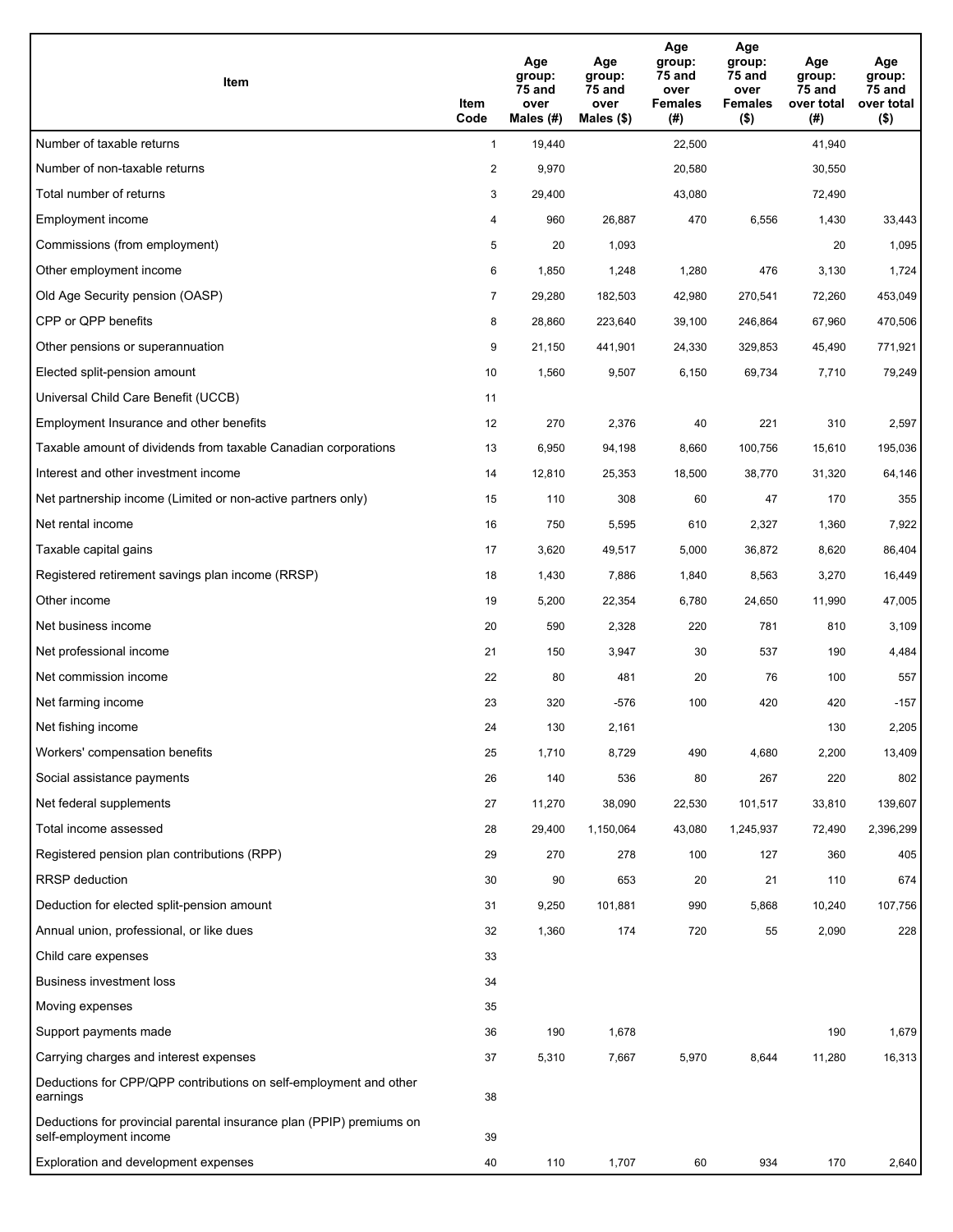| Item                                                              | Item<br>Code | Age<br>group:<br>75 and<br>over Males<br>(#) | Age<br>group:<br>75 and<br>over Males<br>$($ \$) | Age<br>group:<br>75 and<br>over<br><b>Females</b><br>(#) | Age<br>group:<br>75 and<br>over<br><b>Females</b><br>$($ \$) | Age<br>group:<br>75 and<br>over total<br>(#) | Age<br>group:<br>75 and<br>over total<br>$($ \$) |
|-------------------------------------------------------------------|--------------|----------------------------------------------|--------------------------------------------------|----------------------------------------------------------|--------------------------------------------------------------|----------------------------------------------|--------------------------------------------------|
| Other employment expenses                                         | 41           | 70                                           | 242                                              | 10                                                       | 46                                                           | 80                                           | 288                                              |
| Clergy residence deduction                                        | 42           |                                              |                                                  |                                                          |                                                              |                                              |                                                  |
| Other deductions                                                  | 43           | 720                                          | 3,508                                            | 920                                                      | 10,405                                                       | 1,640                                        | 13,913                                           |
| Total deductions before adjustments                               | 44           | 12,730                                       | 118,073                                          | 7,690                                                    | 26,122                                                       | 20,420                                       | 144,203                                          |
| Social benefits repayment                                         | 45           | 1,490                                        | 5,440                                            | 1,590                                                    | 5,461                                                        | 3,080                                        | 10,902                                           |
| Net income after adjustments                                      | 46           | 29,390                                       | 1,026,843                                        | 43,070                                                   | 1,214,368                                                    | 72,470                                       | 2,241,500                                        |
| Canadian Forces personnel and police deduction                    | 47           |                                              |                                                  |                                                          |                                                              |                                              |                                                  |
| Security options deductions                                       | 48           |                                              |                                                  |                                                          |                                                              |                                              |                                                  |
| Other payments deductions                                         | 49           | 12,380                                       | 47,352                                           | 22,890                                                   | 106,456                                                      | 35,270                                       | 153,808                                          |
| Non-capital losses of other years                                 | 50           |                                              |                                                  |                                                          |                                                              |                                              |                                                  |
| Net capital losses of other years                                 | 51           | 930                                          | 5,421                                            | 1,090                                                    | 2,339                                                        | 2,030                                        | 7,760                                            |
| Capital gains deduction                                           | 52           | 50                                           | 4,806                                            | 40                                                       | 1,558                                                        | 90                                           | 6,364                                            |
| Northern residents deductions                                     | 53           |                                              |                                                  |                                                          |                                                              |                                              |                                                  |
| Additional deductions                                             | 54           | 680                                          | 2,125                                            | 1,250                                                    | 6,630                                                        | 1,930                                        | 8,766                                            |
| Farming/fishing losses of prior years                             | 55           |                                              |                                                  |                                                          |                                                              |                                              |                                                  |
| Total deductions from net income                                  | 56           | 13,730                                       | 60,081                                           | 24,620                                                   | 117,007                                                      | 38,350                                       | 177,099                                          |
| Taxable income assessed                                           | 57           | 29,360                                       | 966,863                                          | 42,910                                                   | 1,097,420                                                    | 72,280                                       | 2,064,562                                        |
| Basic personal amount                                             | 58           | 29,400                                       | 317,902                                          | 43,080                                                   | 465,886                                                      | 72,490                                       | 783,884                                          |
| Age amount                                                        | 59           | 28,260                                       | 174,607                                          | 41,950                                                   | 265,668                                                      | 70,220                                       | 440,325                                          |
| Spouse or common-law partner amount                               | 60           | 3,040                                        | 7,381                                            | 350                                                      | 1,815                                                        | 3,400                                        | 9,203                                            |
| Amount for eligible dependant                                     | 61           | 40                                           | 286                                              | 110                                                      | 858                                                          | 150                                          | 1,144                                            |
| Amount for children 17 and under                                  | 62           | 30                                           | 70                                               |                                                          |                                                              | 40                                           | 88                                               |
| Amount for infirm dependants age 18 or older                      | 63           | 50                                           | 311                                              | 60                                                       | 355                                                          | 120                                          | 665                                              |
| CPP or QPP contributions through employment                       | 64           |                                              |                                                  |                                                          |                                                              |                                              |                                                  |
| CPP or QPP contributions on self-employment and other<br>earnings | 65           |                                              |                                                  |                                                          |                                                              |                                              |                                                  |
| Employment Insurance premiums                                     | 66           | 560                                          | 187                                              | 180                                                      | 49                                                           | 740                                          | 236                                              |
| PPIP premiums paid                                                | 67           |                                              |                                                  |                                                          |                                                              |                                              |                                                  |
| PPIP premiums payable on employment income                        | 68           |                                              |                                                  |                                                          |                                                              |                                              |                                                  |
| PPIP premiums payable on self-employment income                   | 69           |                                              |                                                  |                                                          |                                                              |                                              |                                                  |
| Volunteer firefighters' amount                                    | 70           | 80                                           | 237                                              |                                                          |                                                              | 80                                           | 243                                              |
| Canada employment amount                                          | 71           | 2,680                                        | 1,365                                            | 1,640                                                    | 622                                                          | 4,320                                        | 1,987                                            |
| Public transit amount                                             | 72           | $70\,$                                       | 29                                               | 100                                                      | 40                                                           | 170                                          | 69                                               |
| Children's fitness amount                                         | 73           |                                              |                                                  |                                                          |                                                              |                                              |                                                  |
| Children's arts amount                                            | 74           |                                              |                                                  |                                                          |                                                              |                                              |                                                  |
| Home buyers' amount                                               | 75           |                                              |                                                  |                                                          |                                                              |                                              |                                                  |
| Pension income amount                                             | 76           | 21,850                                       | 41,446                                           | 27,380                                                   | 51,385                                                       | 49,230                                       | 92,844                                           |
| Caregiver amount                                                  | 77           | 150                                          | 825                                              | 130                                                      | 617                                                          | 270                                          | 1,442                                            |
| Disability amount                                                 | 78           | 3,790                                        | 28,509                                           | 4,480                                                    | 33,666                                                       | 8,270                                        | 62,174                                           |
| Disability amount transferred from a dependant                    | 79           | 170                                          | 1,233                                            | 180                                                      | 1,341                                                        | 350                                          | 2,574                                            |
| Interest paid on student loans                                    | 80           |                                              |                                                  |                                                          |                                                              |                                              |                                                  |
| Tuition, education, and textbook amounts                          | 81           |                                              |                                                  | 20                                                       | 13                                                           | 30                                           | 30                                               |